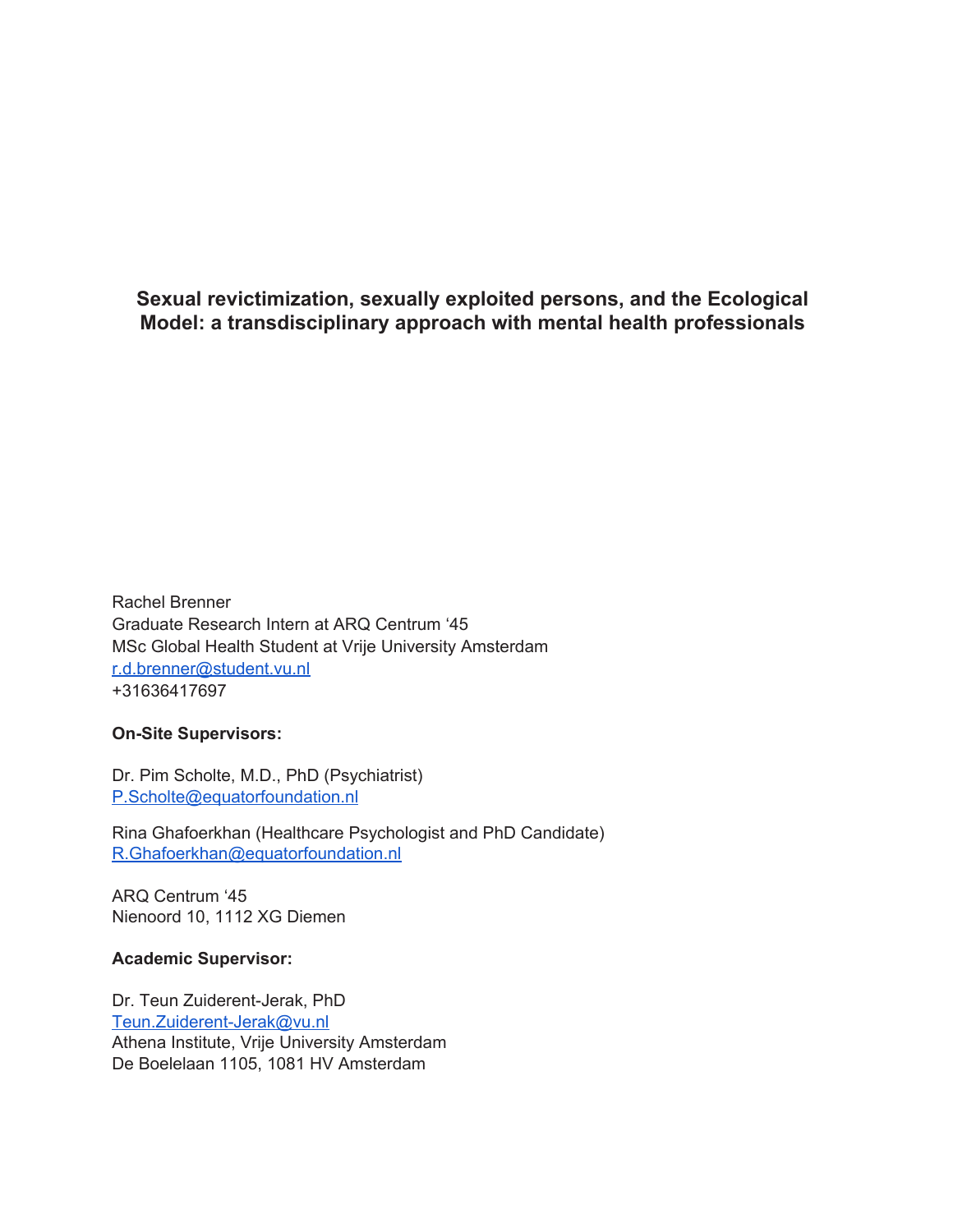# **Abstract**

Sexual revictimization (SR) is relatively unexplored among victims of sexual exploitation, especially among those trafficked from low-income or conflict settings. This study uses an Ecological framework to form a contextualized understanding of SR and how it may be addressed by conducting interviews and focus groups with mental health professionals (MHPs) of diverse professional backgrounds. The study also aims to promote mutual learning and organizational change through these discussions. Qualitative data was analyzed using inductive thematic analysis. Results indicated that SR was a normalized behavioral pattern in patients whose sexual exploitation stemmed from childhood sexual abuse and abnormal psychosocial development. Many patients sought and maintained sexually abusive and unsupportive relationships, and came from impoverished communities where sexual violence was tolerated and sex was used as a survival resource. In comparisons between Dutch society and countries of origin, many of the social inequalities and gendered experiences of SR were shared. Refugees and asylum-seekers were socially disadvantaged in both the Dutch context and their countries of origin. MHPs exhibited enthusiasm in group discussions about conceptualizing and addressing SR. Findings contributed to a contextualized systems understanding of SR and indicated a need to engage the broader psychosocial health system and society in dialogues about SR.

Word count: 9940 (excluding references and appendices).

Thesis falls within the selected journal page limit of 30 pages.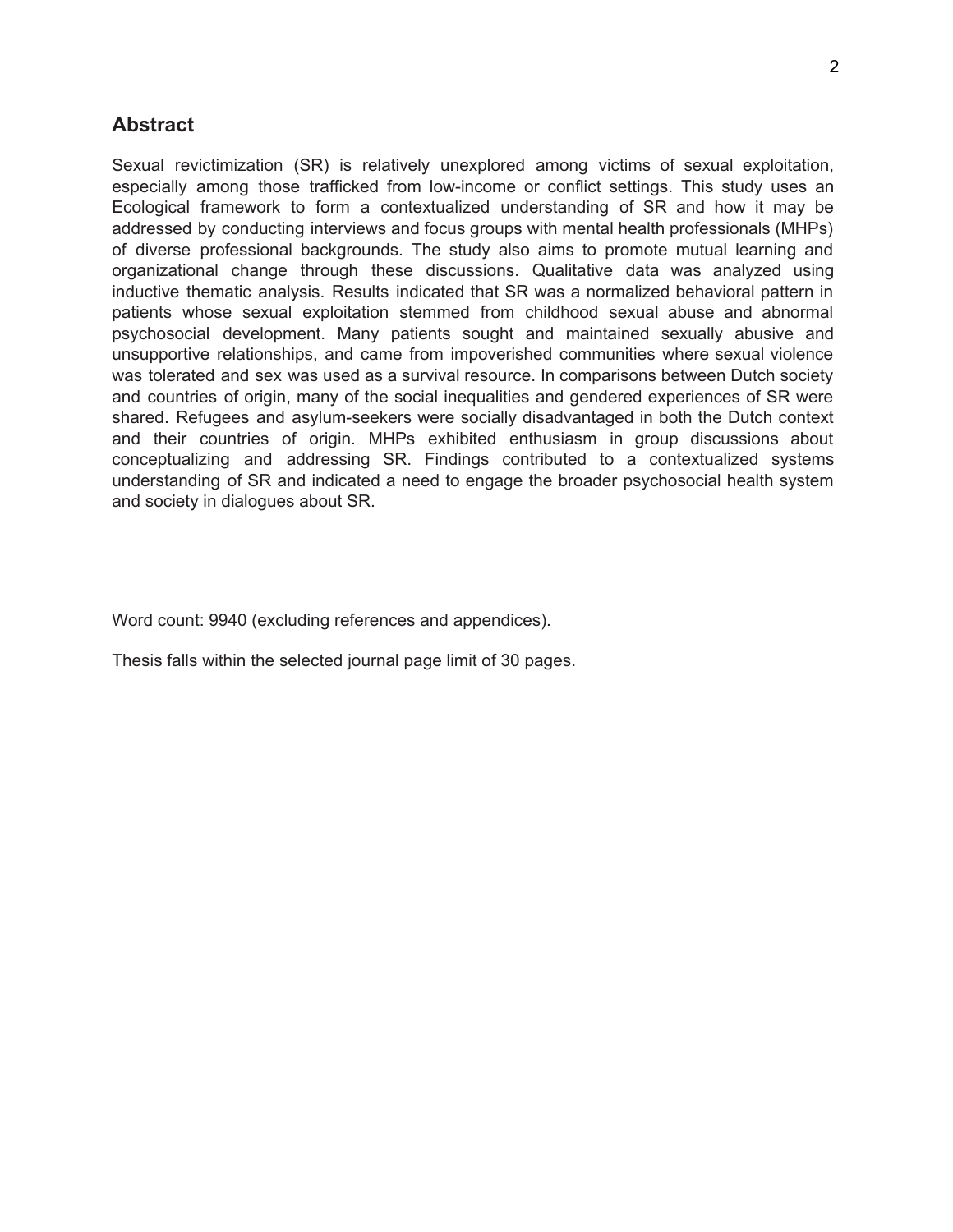# **1. Introduction**

With the United Nations' creation of the Sustainable Development Goals (SDGs) in 2015, the world is beginning to formally recognize psychosocial health as a human right and place greater priority on addressing the high global burden of mental illness (Patel et al., 2018). Experts in the field of global mental health argue for promoting and prioritizing "the welfare of people with mental disorders and those at risk of poor mental health, and to enable an environment that promotes mental health for all" by addressing social determinants of health (ibid). By paying special attention to inequities in mental health, such an approach is crucial for achieving the SDG vision of "leave no one behind" (ibid).

Despite formal recognition of the need to protect the mental health and rights of all, thousands fall victim to sexual exploitation each year and face a host of mental health problems and social inequalities, such as post-traumatic stress disorder (PTSD), depression, anxiety, sexual violence, social isolation, and poverty, even if they have relocated to "safe" host countries (United Nations Office on Drugs and Crime, 2020; Oram et al., 2012; Kygnaert et al., 2012). Sexual violence may be a pervasive theme throughout the life histories of many exploited individuals, as a systematic review found that one in three people who were trafficked for sexual exploitation had also been sexually abused as children (Oram et al., 2012). Such a finding aligns with a wealth of evidence linking childhood sexual abuse with a high likelihood of being sexually victimized in the future (a phenomenon known as sexual revictimization, or SR); however, existing literature on sexual victimhood and SR tends to focus almost exclusively on Western white populations and remains scarce regarding how and why SR occurs among disadvantaged groups living in Western contexts (Pittenger et al., 2016) and people originating from contexts where poverty, war, and conflict are pervasive (Ghafoerkhan et al., 2019). These are groups to which persons trafficked and exploited in the global West often belong. By not addressing how disadvantaged and understudied groups affected by SR are positioned within their environmental context, much of the literature is failing to capture the broader picture of how SR is produced and reproduced within systems of disadvantage, neglect, and oppression (Grauerholz, 2000; Pittenger et al., 2016).

Particularly for exploited women and children who originate from low-resource settings, highly patriarchal societies, and areas of conflict, context may play a key role in their experiences of childhood sexual abuse and SR (Ghafoerkhan et al., 2019). In contexts such as these, where systems may lack the resources, stability, or willpower to protect women and children from sexual violence, abusers and exploiters may go unpunished and thus undeterred (ibid). Traffickers may take advantage of a person's low socioeconomic status by approaching her with false opportunities to make money domestically or abroad, and when she agrees, she may be transported to an unfamiliar place, beaten, and coerced into selling sex in order to 'repay' her captors for travel fees, as well as ongoing food and accomodation costs (ibid).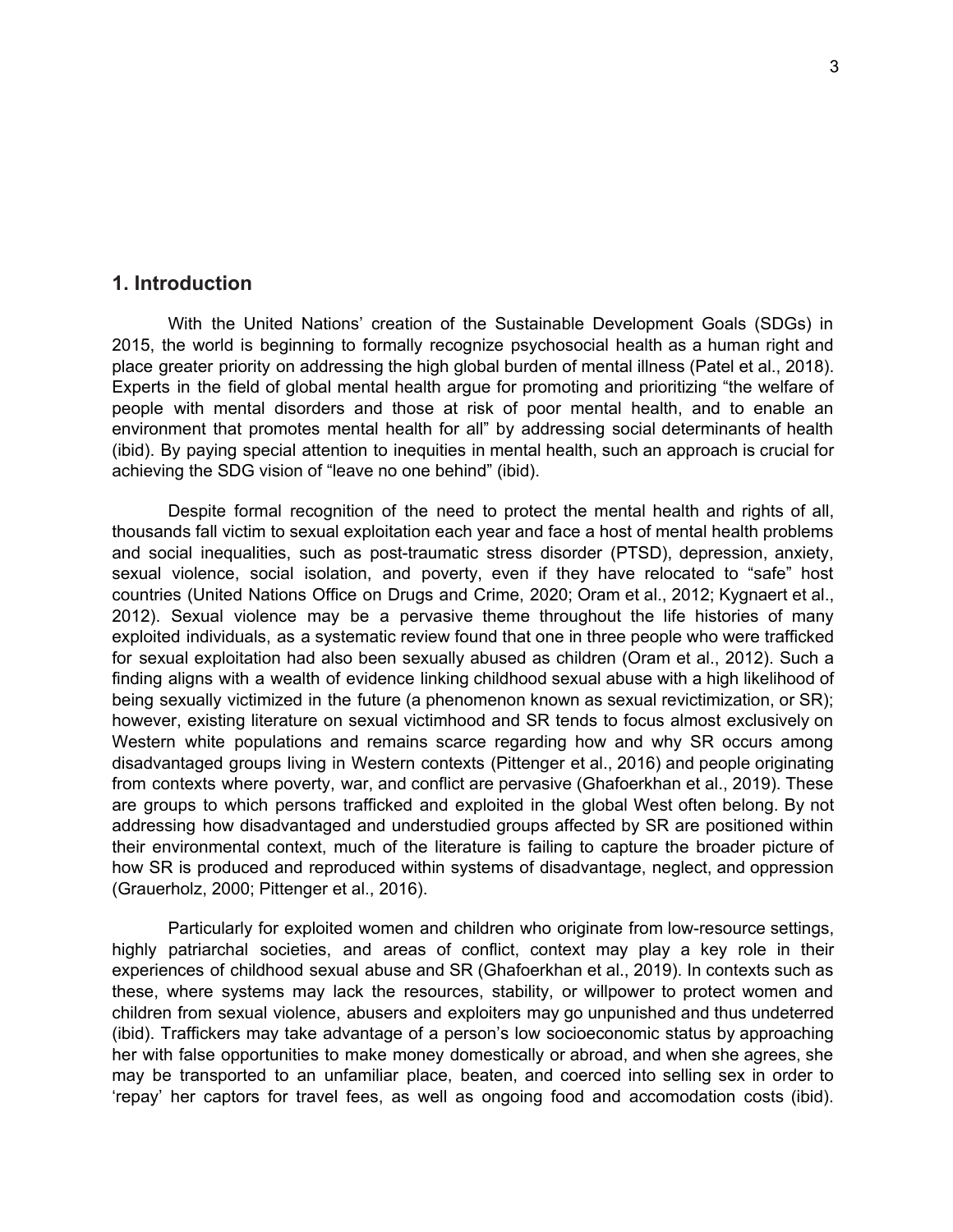Women and children may also be attacked in their homes by armed militants and forced into sexual acts, marriage, or slavery in order to save their own lives or the lives of their loved ones (ibid). Sexual violence may also persist even after exploited persons arrive in a relatively "safe" host country and apply for asylum; for refugees and asylum-seekers broadly, sexual violence and exploitation in the host country has been attributed to both individual and systemic problems, including a lack of knowledge about sexuality, difficulty reading social cues of other cultures, low self-confidence and other mental health problems, predatory targeting of women and children, lack of a supportive social environment, as well as socioeconomic hardship which forces them to live in unsafe conditions and take risks for money (Kygnaert et al., 2012). Psychosocial services that recognize and address the unique issues surrounding sexual violence that refugees and asylum-seekers face were seen as crucial to the promotion of health equity and human rights (ibid).

Despite an unmet need to address SR among sexually exploited persons of all backgrounds and the key role that psychosocial services are acknowledged to play, research has shown that health professionals across various disciplines, including mental health professionals (MHPs), often lack confidence and organizational support in identifying possible cases of trafficking, providing appropriate care, and making referrals when necessary (Ross et al., 2015; Domoney et al., 2015). Difficulties with recognizing and addressing the needs of sexual trauma patients may be attributed to a lack of formal education and training regarding issues stemming from past sexual trauma, and some researchers in recent years have called for greater integration of sexual abuse and trauma into trainings and educational curriculums (Kenny & Abreu, 2015). The lack of professional awareness and competency regarding human trafficking, sexual exploitation, and related issues such as SR, in combination with a lack of scientific literature which takes a holistic systems approach to understanding the SR of people with multicultural backgrounds, constitutes a knowledge gap that may have practical implications. Scientific and organizational efforts are needed to raise awareness of health professionals about SR and sexual exploitation as well as to support health professionals in responding appropriately to their patients' needs (Domoney et al., 2015). That being said, we feel that experienced MHPs who specialize in providing treatment for sexually exploited persons may be an untapped resource for both contributing a more holistic and multicultural systems understanding of SR among this population to the scientific literature as well as fostering real-life dialogue and awareness with other professionals in the health system about SR, since they play a dual role as both trusted confidants in the world of the patient as well as actors embedded within the health system.

Accordingly, this research has two main goals: (1) to tap into the knowledge of experienced and specialized MHPs in order to contribute to a contextualized, systems understanding of SR; and (2) to use the research process as a tool to foster awareness, dialogue, and mutual learning among MHPs regarding the SR of sexually exploited persons. With these aims in mind, the present study seeks to answer the following research questions:

- 1) How is SR of sexually exploited persons conceptualized within broader systemic contexts according to specialized MHPs?
	- a) How do these professionals define victimhood and SR?
	- b) What individual, interpersonal, community, and societal factors are seen as key drivers of SR?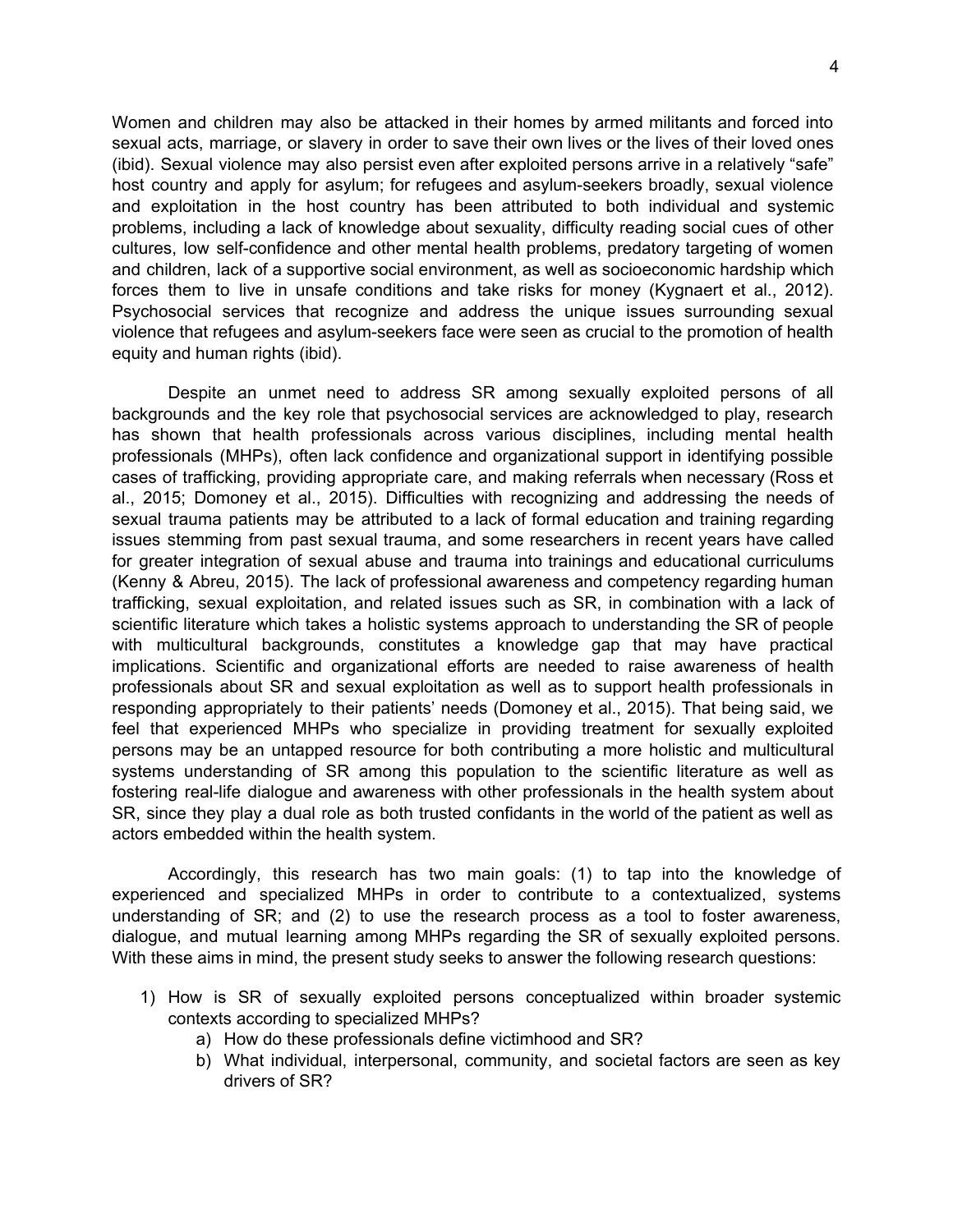- c) How do these spheres of influence interact as a system to produce and reproduce sexual violence?
- 2) What lessons can be learned from engaging MHPs in dialogues about SR among sexually exploited persons?
	- a) What strategies and lessons have they learned during their past experience with treating and preventing SR?
	- b) What are the challenges to engaging in these dialogues?
	- c) How useful do MHPs find these conversations?
	- d) In what ways can MHPs create sustainable change in their practice or organizational setting following these dialogues?

## **2. Conceptual Framework**

#### *Sexual Exploitation*

The World Health Organization (WHO; 2017) defines sexual exploitation as "any actual or attempted abuse of a position of vulnerability, differential power, or trust, for sexual purposes, including, but not limited to, threatening or profiting monetarily, socially or politically from the sexual exploitation of another". Examples of this can include sex trafficking, sexual slavery, and early or forced marriage (McAlpine et al., 2016). While the WHO conceptualization is used as a guideline when entering into conversations about sexual exploitation and SR, we acknowledge that the related concepts of power differentials, abuse, vulnerability, and profiting may lie on somewhat of a spectrum to be interpreted, rather than a binomial "yes or no" distribution.

#### *Sexual Victimhood*

The point at which someone is understood to be sexually 'victimized' or 'revictimized' is not always clear and likely to be subjective (Hlavka, 2014). Acts that some may consider sexual violence may be disregarded or normalized by others acts as harmless flirting or just a part of daily life (ibid). Or, people may be blamed and receive no sympathetic victim status, even if they were forced or coerced (ibid). In some traditional cultures or conflict-affected settings where women and children are viewed as unworthy of consent or respect, the normalization of sexual violence may be especially pervasive, and these women and children may not view themselves as victims (Ghafoerkhan et al., 2019). Acts such as sex work may also be viewed in different ways, such as a case of (re)victimization, a moral failing, or a normal way to make a living (ibid). Due to the subjective nature of sexual victimhood, we do not seek to impose our own preconceived definition of victimhood and SR upon participants, and instead choose to explore how MHPs understand and identify SR among their patients through open-ended questioning.

#### *The Ecological Model of Sexual Violence*

The Ecological Model of Sexual Violence (EMSV) (Centers for Disease Control, 2004), adapted from Bronfenbrenner's Ecological Model (1979), is useful for understanding SR from a systems perspective because it takes into account individual, relationship, community, and societal factors that work together to drive sexual violence. Individual factors in this model concern sociodemographics or attitudes, behavior, and cognition that occur within a person. The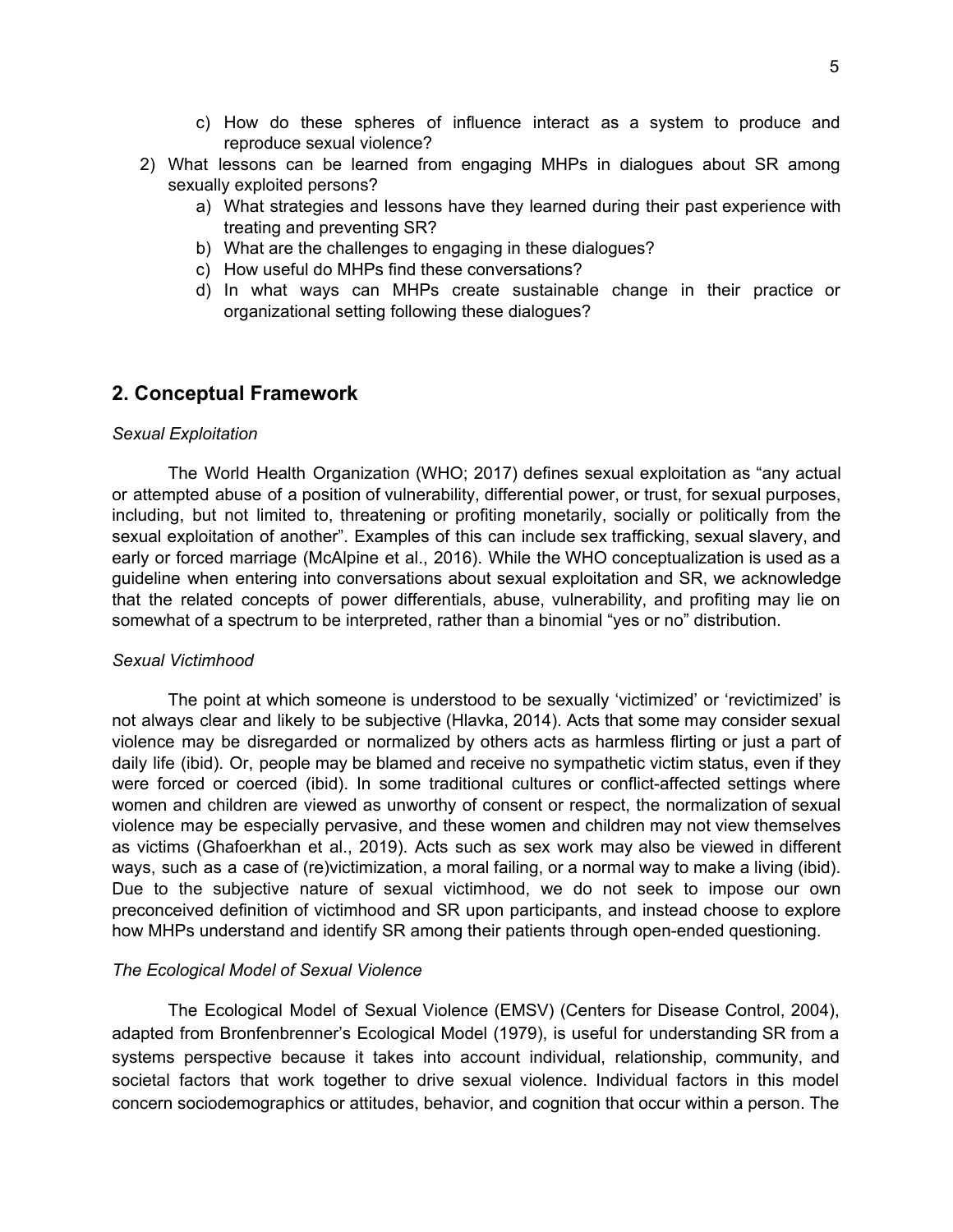relationship sphere concerns interpersonal factors that may play a role in sexual (re)victimization, such as physically or emotionally abusive romantic relationships or friendships, or interpersonal discrimination. The community sphere deals with more structural factors that enable sexual abuse, such as lack of law enforcement or unemployment, while the societal sphere is more concerned with the overarching, shared cultural values, beliefs, and policies which may underlie discriminatory acts or prejudices in the other three spheres. While Ecological Models such as the EMSV cannot capture the full spectrum of factors that drive sexual violence in all circumstances, they can be used to structure findings in an organized and easy to digest manner that takes blame and shame away from the individual by placing sexual violence within its broader spheres of influence (Grauerholz, 2000). And, while the EMSV may include drivers that are specific to SR, it has not been contextualized to explore SR among a diversity of exploited persons before and after coming to high-income countries. In seeking to fulfill Aim 1, the present study will analyze and organize data about SR among exploited individuals that takes into account contexts prior to and after arriving in high-income countries, using the EMSV as a guide and the Netherlands as a case example.

Figure 1. *The Ecological Model of Sexual Violence Prevention (Centers for Disease Control, 2004).*



### *Transdisciplinary research*

Aim 2 of the present study may be viewed as a transdisciplinary approach to knowledge generation and societal transformation through dialogue, reflection, and mutual learning. Transdisciplinary research is a concept that has existed in scientific literature for decades, yet its definition and boundaries are still contested by researchers (Pohl, 2010). It is generally agreed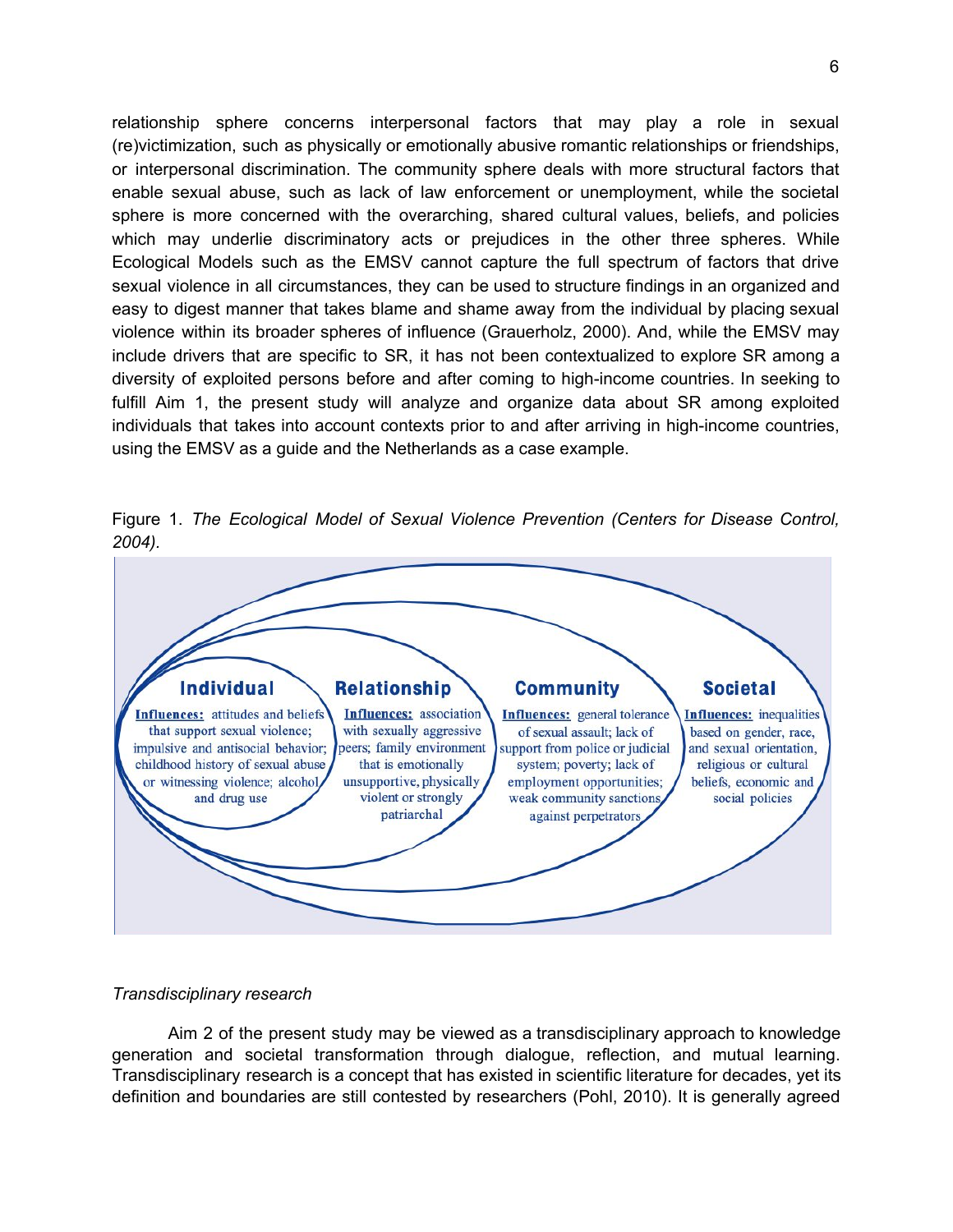that transdisciplinary research aims to address socially-relevant issues and transcend the boundaries and paradigms of different knowledge disciplines (ibid). However, it is still up for debate whether transdisciplinary research must include actors outside of academia (participatory research) or seek to "build a unity of knowledge" in which there is a general viewpoint on the issue at hand across scientific disciplines (ibid). Considering the potential value of including differing perspectives, and due to the exploratory and discursive nature of this study, building unity or consensus is not a study aim. For the purposes of this study, transdisciplinary research is understood as research which seeks to address socially-relevant issues by incorporating real-world experiential knowledge from MHPs into an iterative research process while also promoting change and mutual learning through the creation of dialogue spaces.

## **3. Methods**

### *Setting and Context*

This research is situated within the National Psychotrauma Center of the Netherlands (ARQ), which is a non-profit organization that conducts research and psychotherapy with survivors of one or more traumatic experiences. Within the organization, there are multidisciplinary expert teams that specialize in clientele with particular traumatic backgrounds. Members within these teams may include psychologists, psychiatrists, social workers, medical doctors, psychiatric nurses, and researchers, all of whom support each other in weekly meetings by giving their professional opinions and advice about research and treatment regimens. The primary team affiliated with this study is the Sexual Violence and Exploitation (SVE) Team, as these MHPs regularly see patients who have been trafficked for sexual exploitation and likely have ideas and perspectives that will be valuable for conceptualizing SR. This team consists of approximately 20-25 MHPs.

Many of the SVE Team's clientele are victims of trafficking. When sexually exploited persons come from low-resource and conflict-affected settings, repatriation is often not in their best interest as returning to their home country would place them at high risk of being re-trafficked, socially excluded, and/or otherwise harmed (Ghafoerkhan et al., 2019). Seeking a better life, these patients learn to adapt to the unfamiliar Dutch context and undergo the process of seeking asylum or other legal residence status (Kramer et al., 2018). Those in the Netherlands who have obtained refugee status or are in the official process of obtaining residence have a legal right to health insurance, (mental) health care, basic shelter, and access to the labor market (ibid). However, obtaining refugee or residence status is a stressful process that often spans months or years, involves crowded and frequently-changing living conditions, lengthy legal procedures, lack of familiarity with the Dutch political and health systems, and uncertainty about the outcome of their application (ibid). Taken together with difficulties regarding language barriers and non-Western idioms of distress that may complicate diagnosis and treatment, trafficked persons residing in the Netherlands may face exceptional challenges in accessing and benefitting from mental health interventions (ibid). The matter is further complicated for undocumented persons, who do not have a legal right to psychosocial services and are vulnerable to homelessness, which may make them especially vulnerable targets for further assault and sexual exploitation (Lahuis et al., 2019).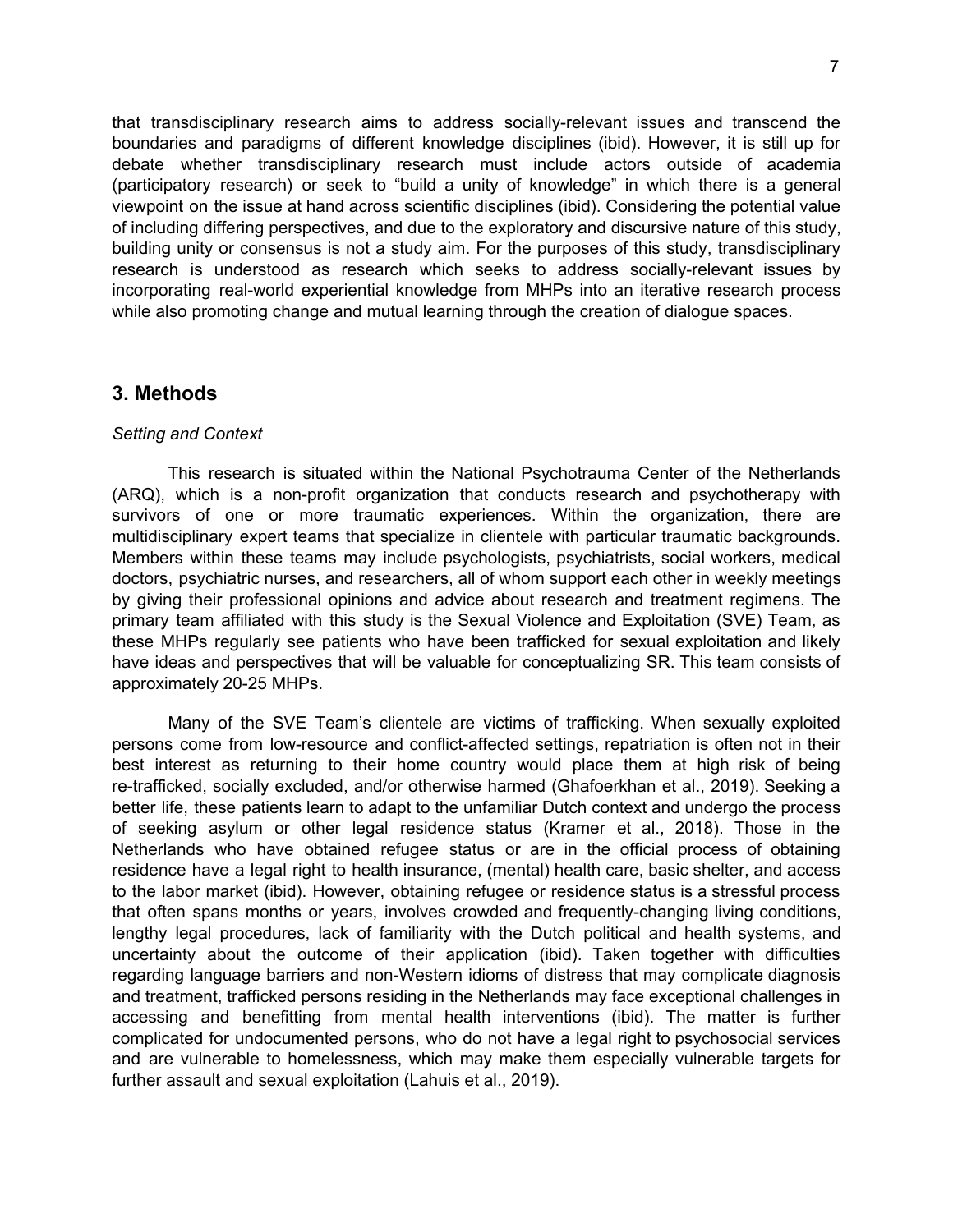#### *Research design*

This study uses qualitative methods. Exploratory interviews and two focus group discussions (FDGs) were conducted with MHPs in order to reflect upon and contextualize SR of sexually exploited patients using an Ecological perspective, as well as to create spaces for dialogue and mutual learning among psychotherapists. FGD2 was not in the original research plan, but the psychotherapists from FGD1 felt that it was important to engage other colleagues in the organization of discussions about SR so that they could all learn and benefit, and the research team agreed to add FGD2 into the research design. Due to Dutch social distancing measures in light of the ongoing Covid-19 pandemic, all interviews and FGDs were conducted online via Zoom. For a full account of the changes made in light of the Covid-19 pandemic, see Appendix A. While conducting interviews and FGDs via videocall may involve technical difficulties and inability to see the interviewees' body language, it may also be advantageous because participants conveniently do not have to gather in one place, communicating through technology may offer some relative anonymity and encourage participants to share more of their ideas, and still allows the researcher to observe verbal and nonverbal cues (Janghorban et al., 2014).

#### *Participants and procedure*

Participants' pseudonyms, backgrounds, and participation in the research can be found in Table 1. All participants were female, as the SVE team had no male MHPs at the time of data collection.

The exploratory interviews were conducted by researcher "RB" with MHPs affiliated with the SVE team to inform and refine the discussions and designs of the FGDs. As the researchers are also ARQ employees, they had knowledge of psychotherapists' experience and access to the contact information of the SVE team. Four MHPs from ARQ were recruited purposively via email for individual exploratory interviews based on their varying levels of experience with working in the field of sexual violence. All 4 participants who were contacted expressed interest in interviewing and were emailed an informed consent form (Appendix B) via an online document signing platform, as well as a Zoom meeting ID and password.

FDG1 was designed to engage the more experienced psychotherapists from the SVE Team in co-reflection and dialogue about SR among exploited patients, with the intention of contextualizing SR and achieving knowledge co-production and awareness that can be used in their professional practice. By discussing SR in a group and listening to their colleagues' input, rather than discussing in individual interviews with the researchers, therapists may be able to clarify and better articulate their own views and experiences. Recruitment for FGD1 was done purposively with the advice and assistance of the SVE team leader in order to select participants from the SVE team who come from a variety of mental health professions and are considered by their colleagues to be experienced in providing treatment for sex trafficked patients. FGD1 participants were contacted by RB via email with information about the study and given an informed consent document (Appendix C) via an online document signing platform. Of the 7 psychotherapists invited, 5 were able to participate, 1 had a scheduling conflict, and 1 agreed to participate but was ill on the day of the FGD.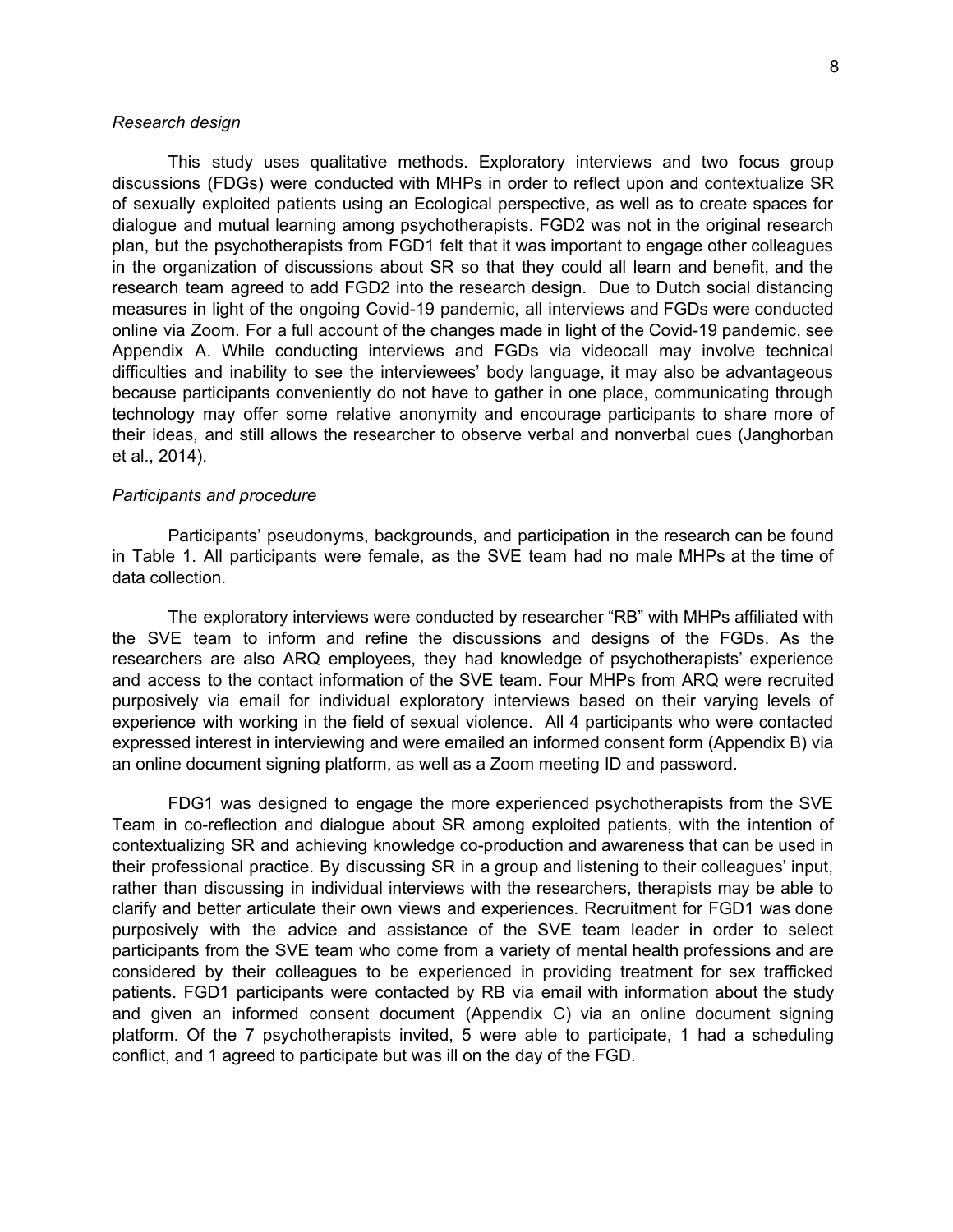FGD2 was designed as an opportunity for MHPs on the SVE team to share their conceptualizations of SR among exploited patients, their experiences with recognizing and treating SR in their practice, and discussing sustainable ways to maintain attention for SR after the conclusion of the present study. Everyone from the SVE team (n = 17) was invited via email to participate in FGD2. All experience levels and professional backgrounds were encouraged to participate. All who expressed interest were emailed the informed consent document (Appendix C) and Zoom meeting ID and password, and asked to digitally sign consent prior to participating. In total, 9 participants joined FGD2, including 3 participants from FGD1.

| Pseudonym     | Profession                                     | Participation    |
|---------------|------------------------------------------------|------------------|
| Yara          | Basic psychologist                             | Interview 1      |
| Eline         | Healthcare psychologist                        | Interview 2      |
| Femke         | Clinical psychologist and<br>senior researcher | Interview 3      |
| Charlotte     | Healthcare psychologist                        | Interview 4      |
| Esmee         | Healthcare psychologist                        | FGD1             |
| Zoe           | Psychiatrist                                   | FGD1             |
| Mila          | Healthcare psychologist                        | FGD1 & FGD2      |
| Vera          | Psychotherapist                                | FGD1 & FGD2      |
| Annelies      | Psychomotor therapist                          | FGD1 & FGD2      |
| Olivia        | Healthcare psychologist                        | FGD <sub>2</sub> |
| Jasmijn       | Medical doctor                                 | FGD <sub>2</sub> |
| Emily         | Clinical psychologist and SVE<br>team leader   | FGD <sub>2</sub> |
| <b>Benthe</b> | Psychology intern                              | FGD <sub>2</sub> |
| Isabel        | Healthcare psychologist                        | FGD <sub>2</sub> |
| Floortje      | Healthcare psychologist                        | FGD <sub>2</sub> |

### *Data collection & analysis*

All exploratory interviews and FGDs were conducted by RB, and these meetings were audio-recorded and transcribed by RB within one week of recording. Audio files were deleted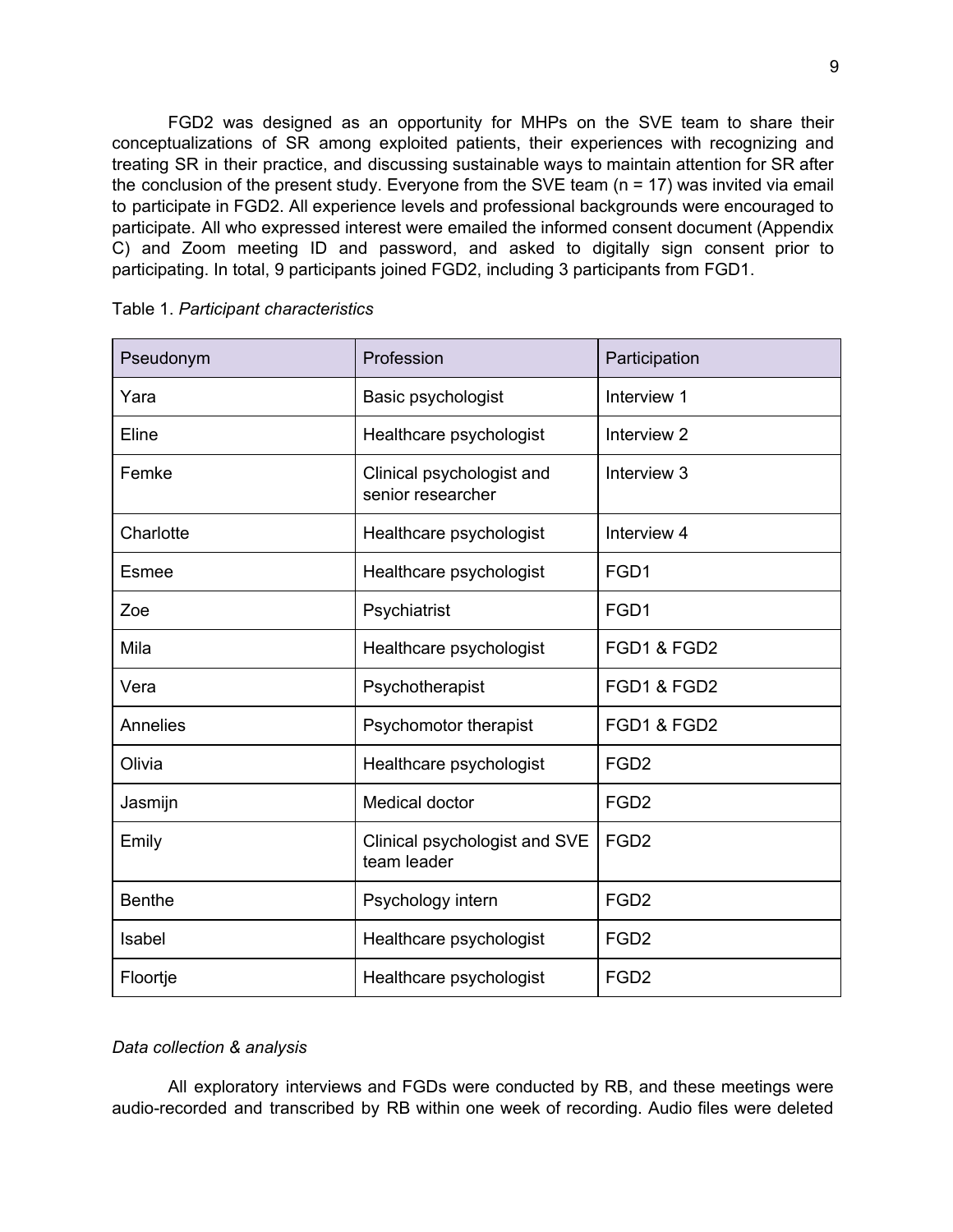immediately after transcription, personal information which could be used to identify participants was removed from the transcripts, and pseudonyms were used in place of real names. Only the research team had access to the transcripts, which were only shared through secure organization-issued email.

RB conducted inductive thematic analysis using Atlas.ti software in order to identify recurring themes throughout the transcripts of both the interviews and FGDs. This was done by reading and re-reading the transcripts, marking sections of text that addressed particular components of the Ecological Model or research questions, and considering how these sections could be grouped together and described as themes. In addition to their use in the analysis and structuring of results, themes from the interviews were also integrated into the designs and question prompts of FGD1 and FGD2 so that FGD participants could aid in the interpretation and analysis of these themes and discuss any interesting or unexpected findings. Themes that were not identified in the interviews but emerged during the FGDs were also included in the analysis. To enhance the validity of the qualitative analysis, RB performed member checking during the interviews and FGDs by asking clarifying questions and summarizing and verbally repeating participants' responses so that the participants could have the chance to correct misinterpretations.

#### *Ethical considerations*

According to Dutch law and the Ethical Committee of the Vrije University Faculty of Sciences, ethical approval was not needed to conduct psychosocial research with MHPs, who regularly discuss sensitive health topics in their practice, and were not expected to be at significant risk for any negative outcomes of the research. All participants were given detailed information about the study and asked to provide informed consent (Appendix B, Appendix C). Participants were told how their data would be used by the research team, asked to respect the privacy of their peers by not sharing their peers' information with others outside of the FGDs, and told that they may choose to not participate or to leave the discussions at any time, for any reason.

## **4. Results**

Results from the inductive thematic analysis are shared in this section, where themes are organized into: (4.1) therapists' general conceptualizations of SR, (4.2) key factors underlying SR within an Ecological framework, (4.3) therapists' experiences with addressing SR in their practice with exploited patients, and (4.4) the mutual learning process and keeping the conversation about SR alive. In presenting the results, codes will be placed into quotation marks for easy identification. See Appendix G for more detail about the themes and coding scheme.

#### **4.1 Conceptualization of sexual revictimization**

In conceptualizing SR, it was also essential to reflect upon sexual victimhood generally. MHPs viewed sexual victimhood with a great deal of nuance. Rather than defining victimhood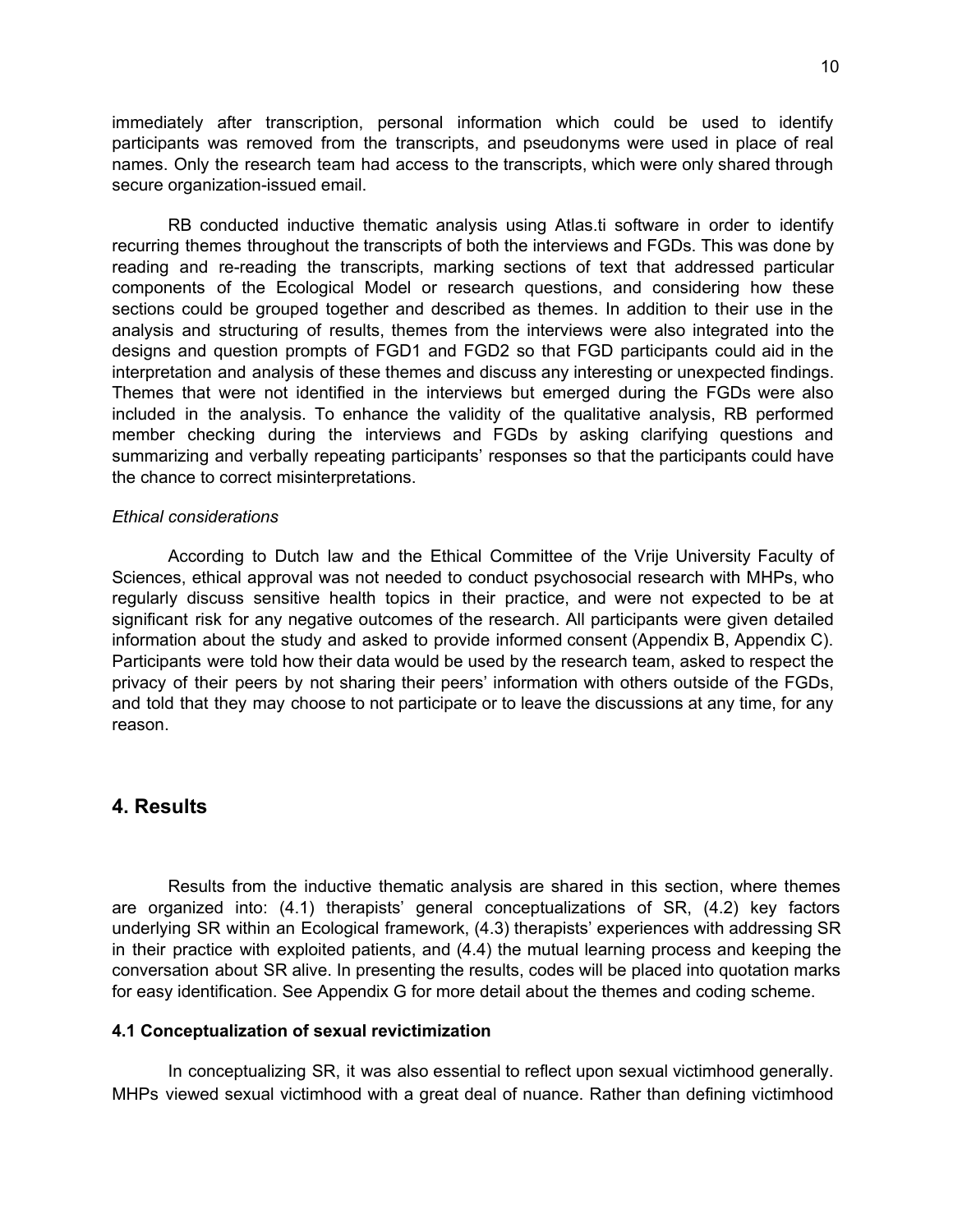by a particular kind of sexual act or relationship, MHPs were more concerned with how particular sexual acts were perceived and experienced by the individual. Therefore, sexual victimhood was understood to be highly "subjective" in nature. However, despite the "subjective" nature of sexual victimhood, the therapists did posit a few key elements that they believed to be generalizable to most instances of sexual victimhood. Namely, these elements were "power imbalances" between the victim and perpetrator, a lack of "choice or agency" over one's sexuality, and "human suffering" in response to being sexually violated. Particularly when discussing how certain "gray areas" with existing "power imbalances" fit in to the concept of sexual victimhood, such as sex work or early marriage, all interviewees and several focus group members expressed the opinion that these are not always instances of victimhood if there was still some degree of "choice or agency" and a lack of "human suffering".

"*If [victimhood] is defined by something, it's defined by whether they had any interest in it at all originally, and also how they interpret it, and if they feel they have any control over* it. You know, the less control they have over it and the less they want it, I think the more *traumatic it becomes*" (Femke, clinical psychologist and senior researcher, Interview 3).

When turning the conversation towards SR, all of the interview and FGD participants primarily conceptualized SR as the phenomenon of falling into a "pattern" of sexual victimhood in which one may "actively seek or maintain" "unhealthy relationships" with abusive partners, despite the "human suffering" that these partners cause.

*"You keep on getting into these situations where you're abused, you're exploited, you give things and someone else gets gratification from it ... you don't say 'okay we're going* to have this kind of agreement', you just kind of think this is the only way to go ... unless *there's an outside force that will help you realize it ... you're going to stay in that pattern"* (Yara, basic psychologist, Interview 1).

#### **4.2 Contextualizing SR of Exploited Patients in an Ecological Framework**

In accordance with the Ecological Model, MHPs in the interviews and FGDs identified contributing factors to SR that could be categorized within individual, relationship, community, and societal levels of influence (visualized in Figure 1). As community and societal factors can differ between the Dutch context and the patients' original contexts, shared factors and divergences between these different contexts are also noted in the model.

### *Individual factors.*

In every interview and FGD, MHPs emphasized how a history of "childhood sexual abuse" plays a central role in cases where SR is most pervasive, as it leads to "abnormal psychosocial development" that has a strong, negative impact on their ability to function later on as healthy social and sexual beings. The foundation of their identity and existence, their "personal boundaries", sense of "self-worth", and what it means to be in a healthy relationship,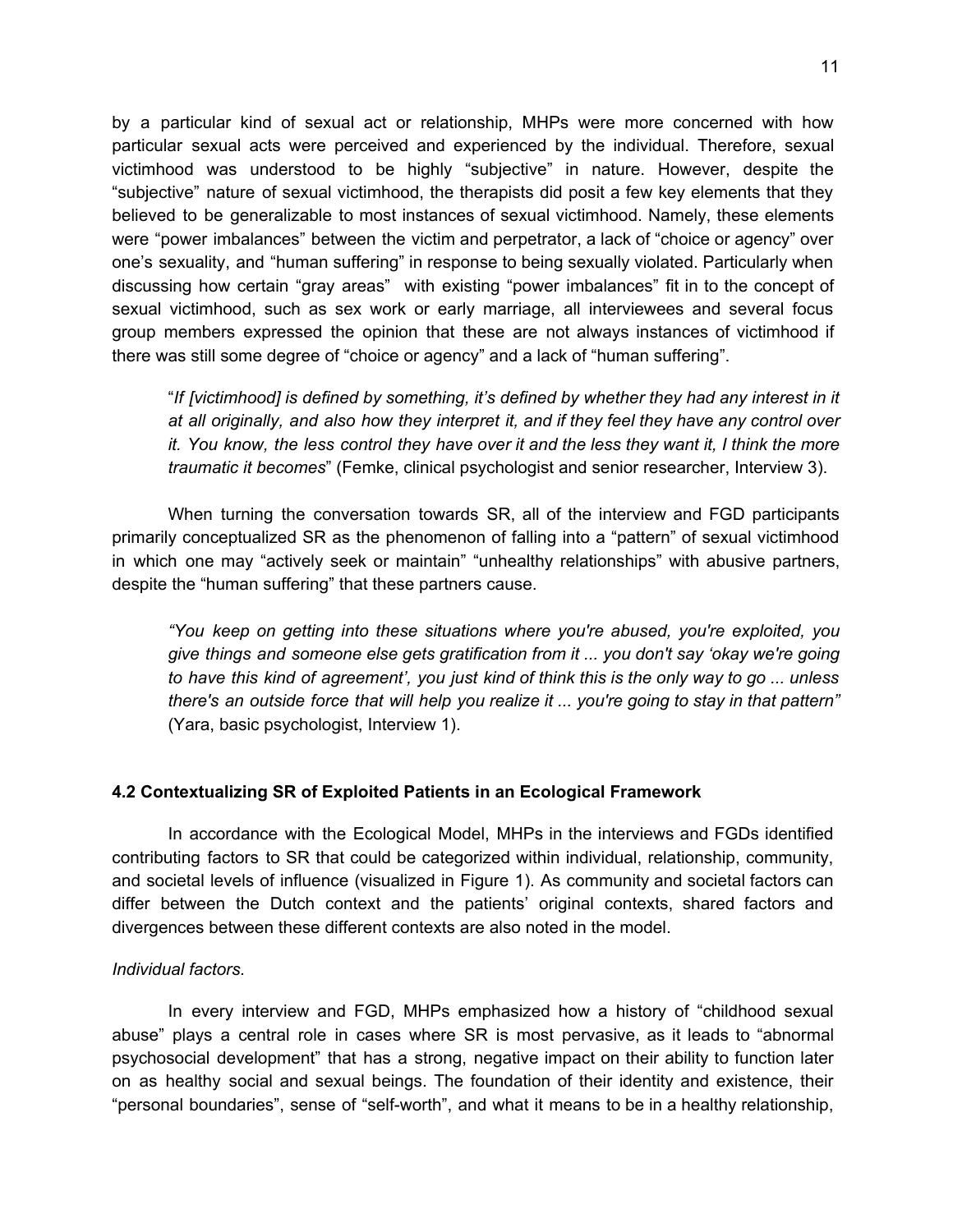become distorted through experiences of "childhood sexual abuse", wherein sexual abuse and SR become a "pattern".

*"They keep acting according to this imprint that they got when they were very young ... even sometimes when [male victims] are heterosexual and married, they'll go somewhere just to get abused. It's like this drive that they feel inside to go there, and they cannot explain it to anybody and they don't understand it, because they're unable to grow in their own sexuality"* (Femke, clinical psychologist and senior researcher, Interview 3).

Patients' "internalized gender roles" were also believed to build upon this sense of low "self-worth" and "personal boundaries" when it comes to SR. Males talked about feeling demasculinized and weak in therapy. For female patients, this often meant going along with the "power imbalances" between women and men and taking on a "desire to please" where they put others' needs above their own, even if this resulted in their own "human suffering". Especially for lesbian patients at ARQ, internalized "gender roles" often also meant that they had to engage in loveless sexual relationships with men in order to fulfill their role in society, and therefore learned that it was normal for their own sexual wishes and "personal boundaries" to be disregarded by others.

*"I see a lesbian patient with Isabel who comes from a forced marriage ... We asked questions like 'but how did you feel about marrying a guy all of a sudden?' she was like 'I* just had to'. And I think when she was in a prostitution situation, it was also a bit like that. *Like, 'okay, this is my new reality and I just have to get through it'"* (Benthe, psychology intern, FGD2).

Physiological drivers of SR were identified, as symptoms of PTSD such as "dissociation" and "hyper-arousal" may lead sexually traumatized people to "lack self-awareness" or misinterpret their own psychobiological signals, interfering with their ability to recognize or manage their gut feelings of "anxious arousal" in risky situations.

*"The PTSD symptoms in themselves can make you more vulnerable for re-experiencing it because your alarm system is not working properly anymore. So when I might feel that this is a dangerous situation, it might be different for people whose alarm systems are either super sensitive or not working anymore at all"* (Mila, healthcare psychologist, FGD1).

When investigating further this relationship between bodily signals and risky situations, patient cases were discussed where this feeling of "anxious arousal" was intertwined and confused with feelings of "sexual arousal".

"I think [my patient] felt a lot of arousal in her body ... My hypothesis is that that could be *anxiety, but it could also be arousal of a sexual kind … From a young age, she had*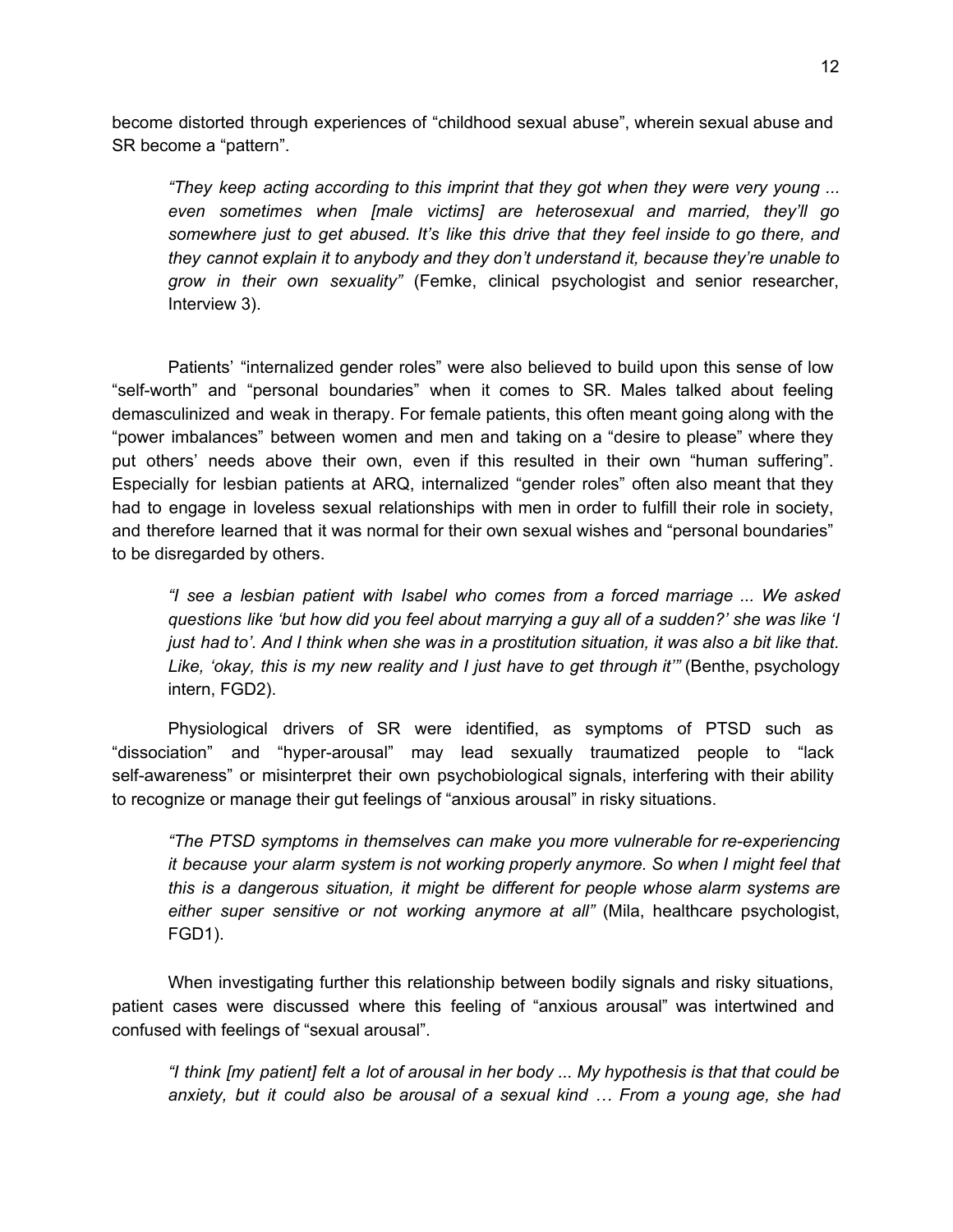*learned that being intimate and being violent were two things that could come together in one attachment relationship … So [her boyfriend] loved her and abused her and that was a normal thing, and that was how it was supposed to be"* (Emily, clinical psychologist, FGD2).

"Alcohol and substance abuse" also served as both a coping mechanism and a risk factor related to psychobiological signals.

*"I think substance abuse is often a way to cope with all of these emotions that people go through, and I guess that is a way to not feel so much, but that also numbs the healthy inhibition or healthy anxiety that a person should feel when they're with someone who is perhaps not the right person to trust"* (Emily, clinical psychologist, FGD2).

Lastly, those with "low social and emotional intelligence", such as those who may be diagnosed with autism spectrum disorder, were also brought up as a vulnerable population for SR. This is because they may have trouble "reading social cues" that would alert them to danger of sexual abuse. A similar difficulty with "reading social cues" in dangerous situations was attributed to people who have been sex trafficked to the Netherlands from non-Western cultural contexts, as social behavior is often culture-bound.

*"A lot has to do with confidence and knowing other people and being able to estimate if a person has good intentions with you or not. And that is very culturally-bound … People have different mimics, different nonverbal ways of expressing themselves, so it's harder to see if someone is joking or not joking"* (Eline, healthcare psychologist, Interview 2).

### *Relationship factors.*

Just as SR was often attributed to "childhood sexual abuse", living in a "family environment which is emotionally unsupportive, sexually abusive, strongly patriarchal, or homophobic" was theorized to lead to "abnormal psychosocial development" in which those affected by sexual violence never learn what a "healthy relationship" means to them.

"I have a client from the middle east and she was raped as a little child, like 5 or 6 years *old, and then the family blamed her for what happened, so she was really harshly punished by the family because the neighbor guy did it to her. So she doesn't feel protected at all, and that was how she developed [problems] later in life"* (Isabel, healthcare psychologist, FGD2).

LGBT+ trafficked persons were not discussed in the interviews or FGD1, but participants of FGD2 discussed how having a homophobic family sometimes meant that they were kicked out of their homes and forced to live in a state of "unstable housing or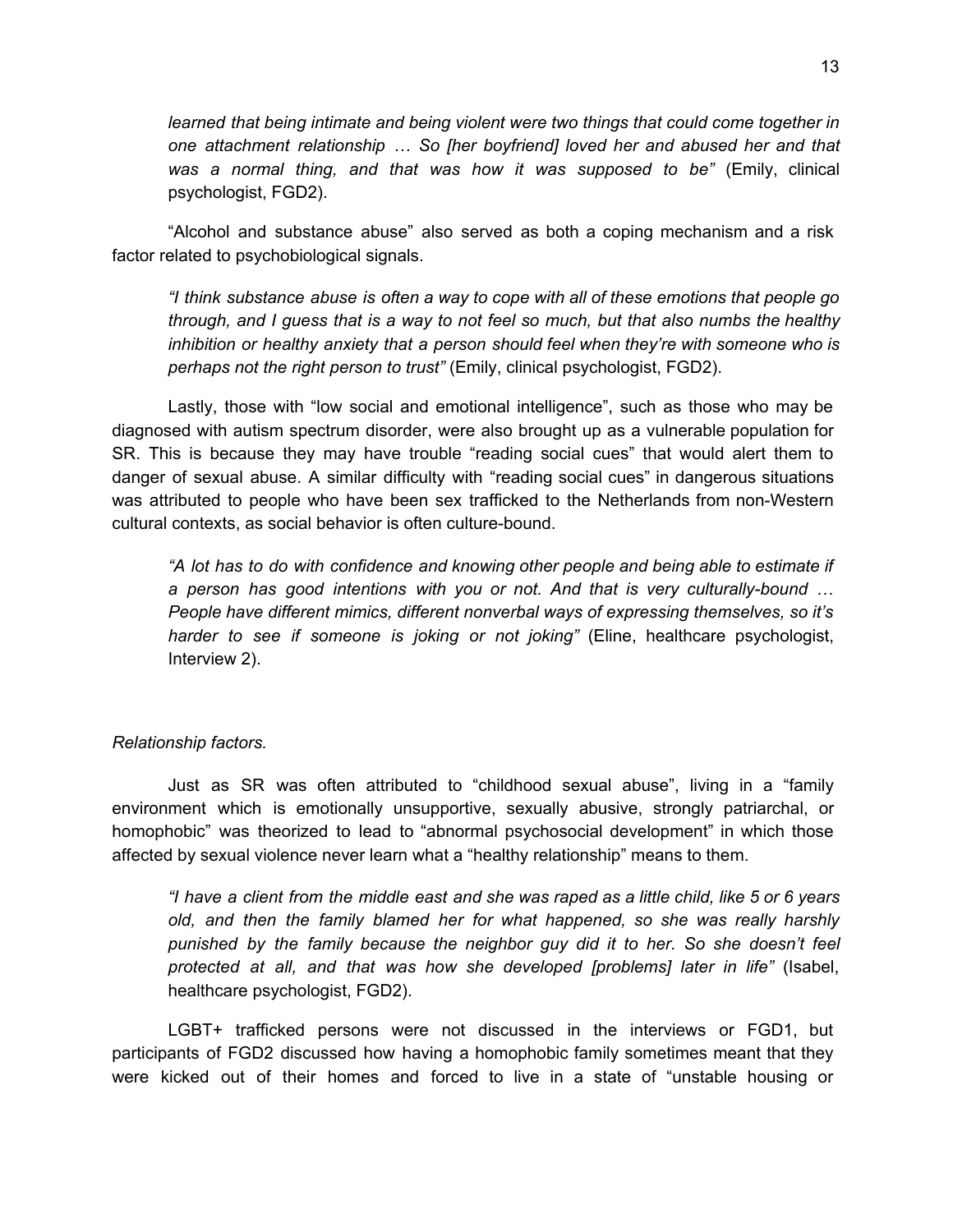homelessness". This lack of protection and "low socio-economic status" rendered them highly vulnerable to sexual abuse and human trafficking.

Associations with "sexually aggressive peers" was also a relationship-level contributing factor for SR. In addition to being directly physically and sexually abused by these peers, some patients were prostituted by their partners for financial gain.

*"Many of the stories go from being exploited to falling in love or being rescued by a client, and then having an affair with that client, and then from that going into another exploitation situation ... He can say 'I'm going to help you escape', and afterwards in that situation maybe there's no money, no way to pay for the apartment, so then it's 'maybe can you start doing [prostitution] again for money?', and then they're back in that situation again"* (Emily, clinical psychologist FGD2).

### *Community factors.*

Community factors were explored within both the original context (when relevant) as well as the Dutch context for exploited persons in relation to SR.

Specifically in their patients' communities within their countries of origin, MHPs pointed to a "general tolerance of sexual violence" in which community members knowingly did not hold perpetrators accountable for their misdeeds. In areas of "war and conflict", where there was a lack of top-down social order and "lack of support from police and the judicial system", communities had to take it upon themselves to prosecute criminals.

*"I got a message from a friend of mine from Congo, who sent me a newspaper clip that said they burned a burglar to death, and that is what happens very often ... Since there is impunity, the population will do something about it to punish you ... But, that doesn't happen with rapists … theft is higher in the hierarchy than sexual violence"* (Eline, healthcare psychologist, Interview 2).

However, a "lack of support from police and the judicial system" was not unique to conflict-affected contexts. MHPs from Interview 2, FGD1, and FGD2 discussed how perpetrators go undetected and unpunished in the Dutch context.

"*I don't think they have enough police on the streets … If there's something that I'm really, really annoyed about, it's that we hear so little about exploiters being caught … I have never heard a patient say 'they caught him'. Never.*" (Eline, healthcare psychologist, Interview 2).

Furthermore, in both contexts, living in a community with widespread "poverty and lack of economic opportunities" as well as accompanying "unstable housing and homelessness"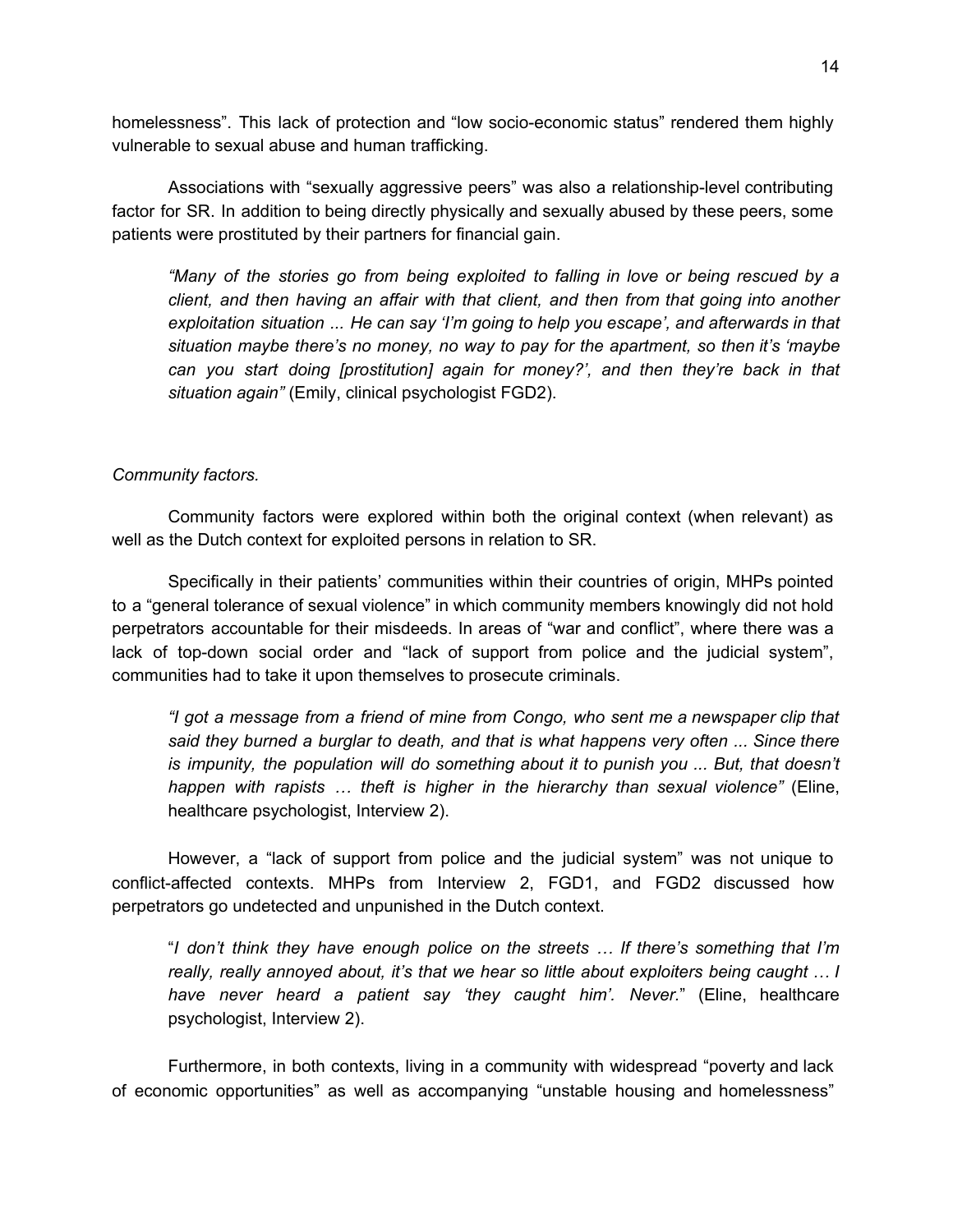meant that communities may view "sex as a resource", where sex work or enduring abuse is their only option for survival.

"*I'm thinking of a woman from Eastern Europe who has been in several exploitation situations, and every time that she got into a situation again with a new pimp or exploiter, it was because she had no shelter, no money, no way to go back home, so there was this person who said "okay you can come and live in my apartment and I can help you"* ... She thought 'okay well let's try it, it's worthless anyway, my life in the bushes or in the *train station or under the bridge is not bringing me much, so let's go with this guy and hope for the best*'" (Emily, clinical psychologist, FGD2).

Specifically in the Dutch context, a "lack of social inclusion of refugees and asylum-seekers", wherein trafficked persons and other asylum-seekers must go through a period of time living in the asylum centers, could trap trafficked persons within communities where they are exposed to prostitution networks and face a higher risk of re-entering into risky sexual encounters.

"*[Traffickers] can be sometimes in the community … one person in the shelter gets a text from someone else outside who was previously in the shelter with a photo of a previous exploiter ... So then [re-entering into unregulated sex work] is very easy*" (Mila, healthcare psychologist, FGD1).

### *Societal factors.*

Many of the previously listed factors at the other levels of the Ecological Model were attributed to overarching norms, values, beliefs, and inequalities that exist at the societal level.

The majority of patient cases that were discussed in the interviews and FGDs were trafficked from low-income countries where they faced significant social "inequalities based on gender, age, and sexual orientation". For women and girls, this sometimes meant that "gender roles" at the societal level reinforced "power imbalances" in which they are seen by themselves and others as objects to be used by men. "Policy about sexual violence and gender equality" may reflect both the values and cultural norms within a society while actively shaping the way in which sexual violence is addressed.

*"I think in different cultures there are different role patterns, how you are expected to behave as a woman, for example, in your relationship to a man … Women feel 'less than' or that they have less the right to protect their own rights"* (Olivia, healthcare psychologist, FGD1).

"War and conflict" was discussed in the interviews and FGDs as a societal driver of sexual violence and revictimization. For the perpetrators, rape was a tool of war by soldiers in order to assert dominance over another society. For the victims, who faced a risk of death and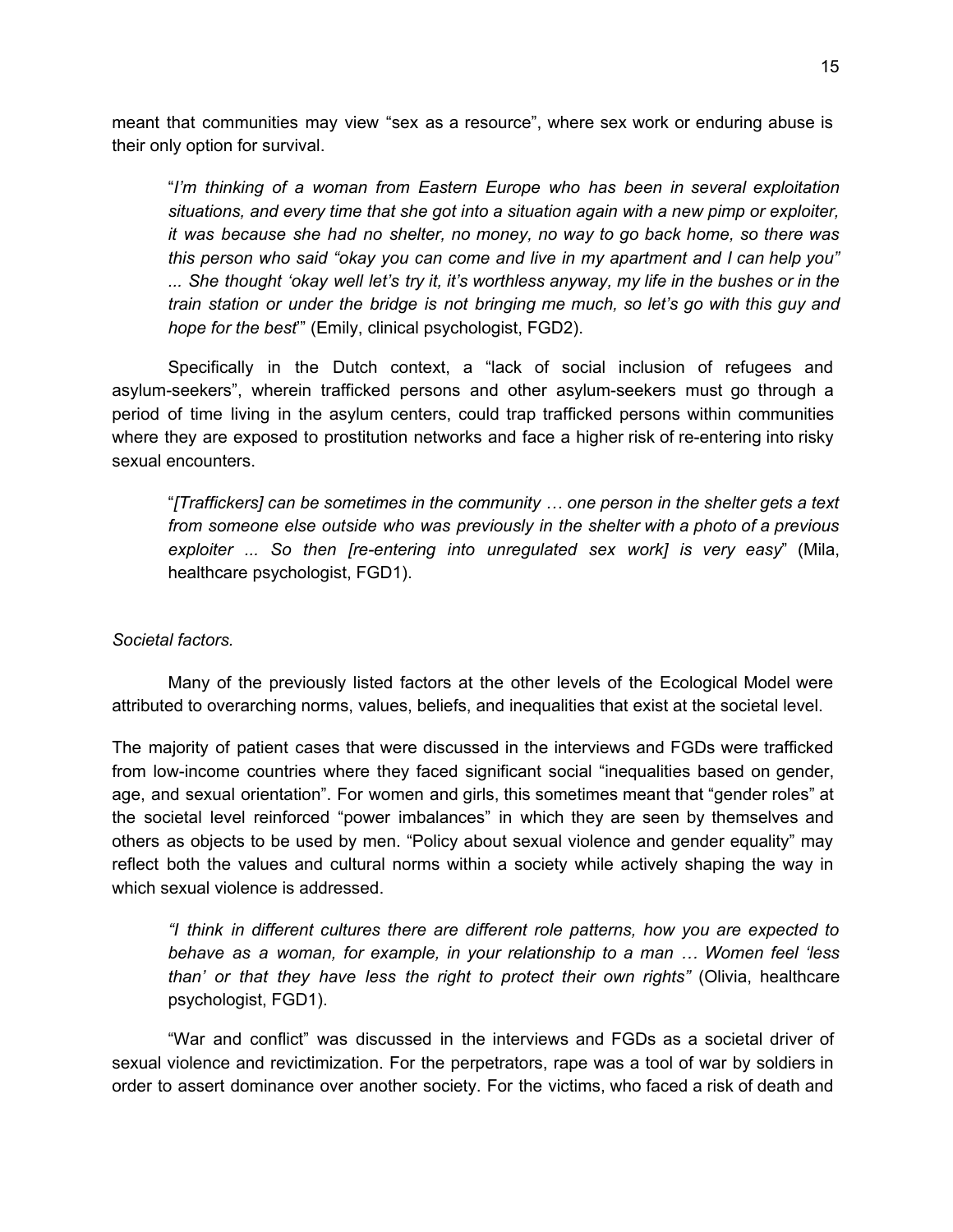"unstable housing and homelessness" due to violence and destruction, using "sex as a resource" and entering into trafficking situations or other risky sexual situations seems like the only option.

*"One of my patients ... was a lady who survived the concentration camps at Auschwitz by using her body for the officers of Hitler ... She said, 'I'm not happy about what happened, but it was my way to survive'"* (Charlotte, healthcare psychologist, Interview 4).

Societal "stigma and shame" surrounding sexual assault was also mentioned in relation to SR, as those who have been abused may be unwilling to seek help out of fear that they will be shamed or ostracized. This societal "shame and stigma" may be especially pertinent for males who have been sexually abused or revictimized and who come from societies with patriarchal "gender norms" where men are expected to be strong and dominant.

*"We see a lot of patients who were sexually abused in childhood, but most of them are women ... I think there is a lot of shame among the population of men to speak about sexual abuse ... It is more on a macro level of society that women are seen as more vulnerable for it, and boys, 'no no no that's not possible' That's masculinity in our society, it's bigger, it's more repressive"* (Charlotte, healthcare psychologist, Interview 4).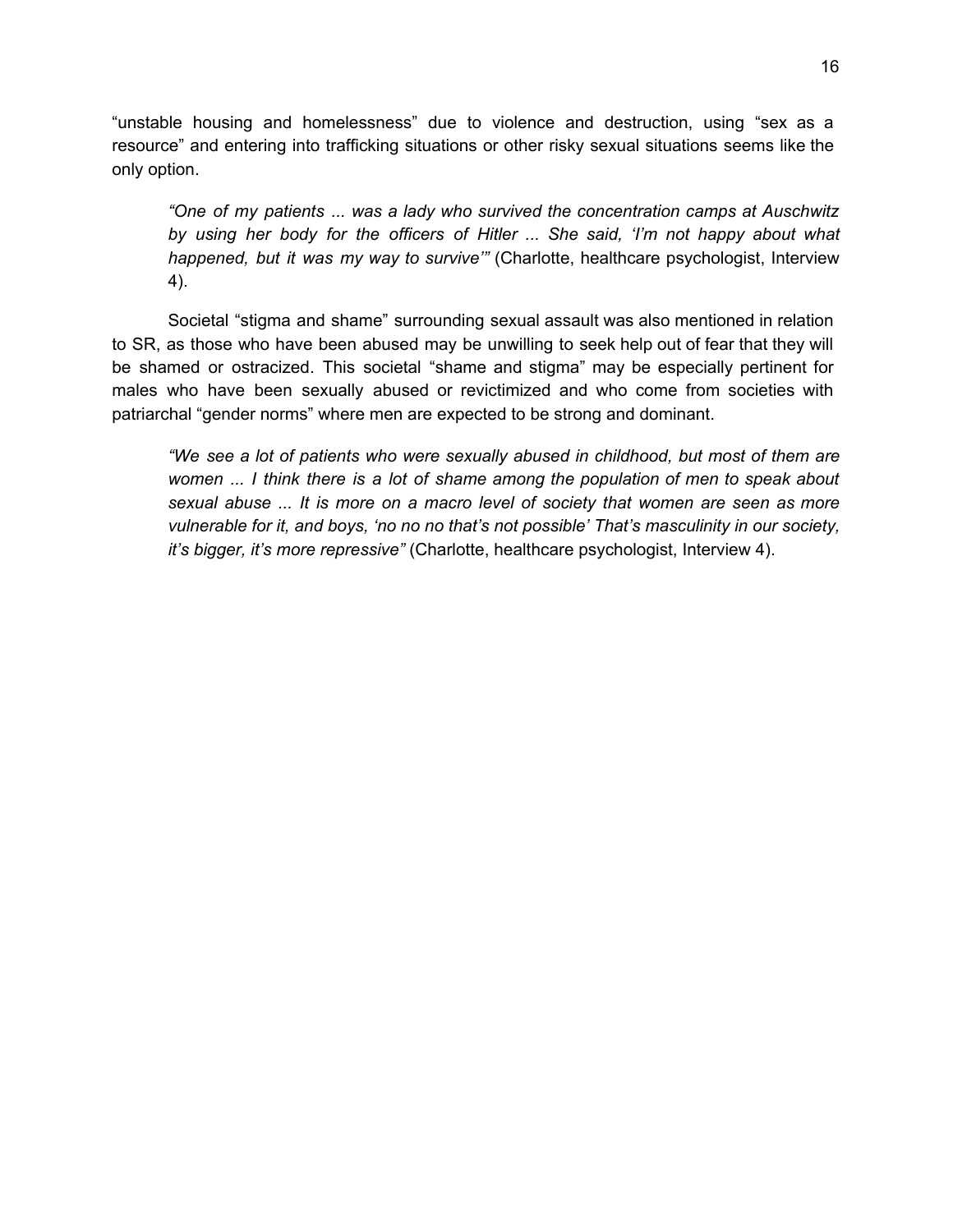



## **4.3 Therapists' experiences with addressing SR with exploited patients**

When MHPs discussed their professional experiences and strategies with breaking the "pattern" of SR in their practice, all interviewees and the FGD participants found it was important to have a "nonjudgmental attitude" regardless of differences in opinion and background with their patients in order to "empathize". Rather than seeking to tell patients what is or is not normal, or to push their own socio-cultural values upon patients who come from different backgrounds, the MHPs tried to "ask questions" and explore together what a healthy relationship might look like for the patient and provide "psychoeducation" along the way about topics such as psychobiological signals and functioning to foster patients' "self-awareness".

*"I would start with accepting all kinds of sexuality ... I don't have a judgment about what* they are doing. If they want to be a sex worker, it's okay ... we discuss, 'what if people do *it like this? Or do it like that?' So then it becomes more their own choice … the only*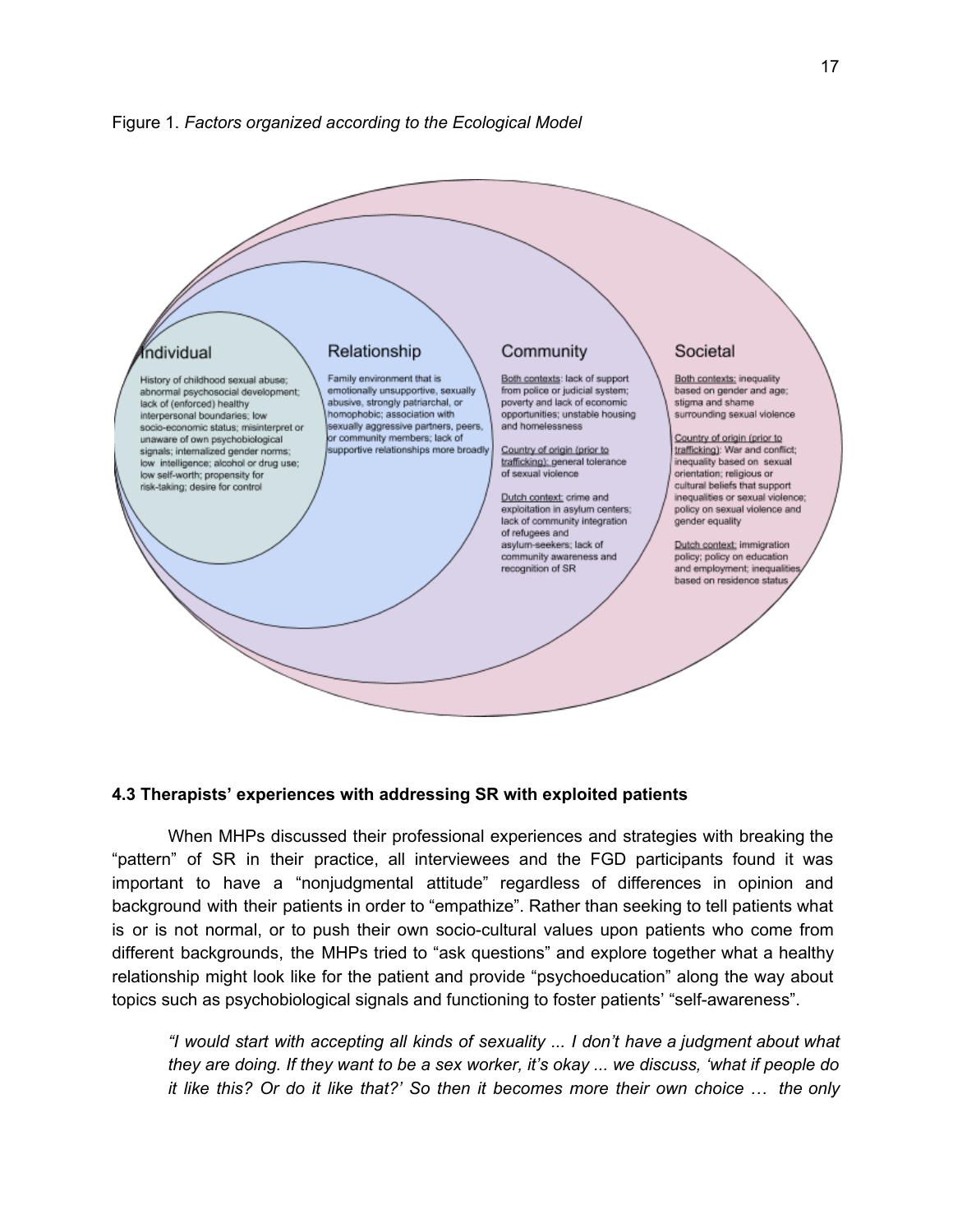*thing I think as a therapist you can do is provide other options, and question the choices"* (Zoe, psychiatrist, FGD1).

While a "nonjudgmental attitude" and "empathy" appeared to be at the heart of addressing SR, no one particular therapeutic approach was identified by the MHPs as the "golden standard". A range of techniques were described by the MHPs as useful. Several did not name a specific therapy or approach, but described more general "talk therapy" in which they practiced "active listening" and "asking questions" in a way to prompt self-reflection among their patients. One of the healthcare psychologists and the psychomotor therapist from the FGDs described how they worked together on a particular case using techniques from eye movement desensitization and reprocessing ("EMDR") therapy in order to help patients recognize and distinguish between "sexual arousal" and "anxious arousal". One healthcare psychologist and one clinical psychologist discussed the use of "rescripting" therapy in order to help patients reflect on their past and to retrospectively prescribe the kind of love, protection, or other things that they would have needed in the past. By doing this, patients could explore what a healthy relationship means to them and reduce feelings of self-blame. "Schema therapy" was mentioned in Interview 3, FGD1, and FGD2. Participants of FGD2 especially backed the use of "schema therapy":

*Isabel (healthcare psychologist): I think the schema therapy that we do is a good way of breaking the patterns ... It's about self-value, and how you can be intimate with others in a more self-worthy way*

*Emily (clinical psychologist): Completely agree. By focusing on patterns we can-- oh, Olivia also says agree! -- ... it helps people to realize that from early youth already that they've been in patterns in relationships, and looking at themselves in another way may also help them to find out how a healthy relationship could work.*

The psychomotor therapist also described using "exposure" techniques using hypothetical scenarios to help patients become more comfortable with how they can respond to both risky situations and opportunities for building physical intimacy that feels safe and pleasurable.

*"I see [my patient] now with her partner because she wants to do exposure in being* physical with him ... There is this part that knows that she is safe, but it's still so difficult *to change. The autonomic nervous system gets so active immediately ... there's the kind* of defensive part of 'let's stay at a distance, when I give a hug, it will lead to sex'. And *even though she knows she is not thinking rational thoughts, that is immediately what comes up"* (Annelies, psychomotor therapist, FGD2)

The general consensus among participants was that breaking these "patterns" was quite "challenging". Furthermore, breaking the "pattern" of SR may require a long-term approach even after the patient has completed one or more rounds of trauma-focused therapy and "exposure".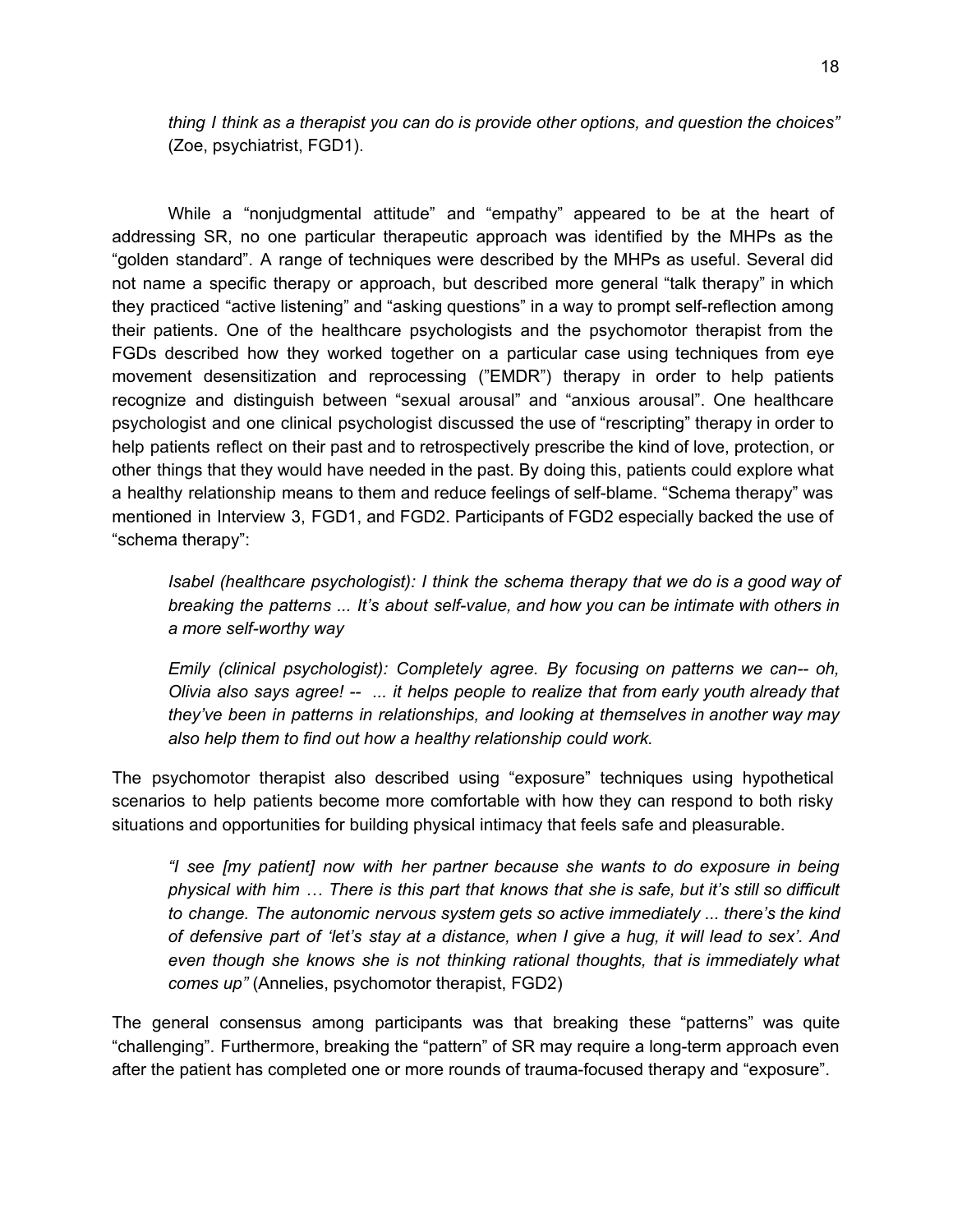*"I feel like with EMDR or something, you can't stake out all of the information in there, and I think there is a part needing exposure, but sometimes that is not possible. So it stays with you for a longer time, and then you enter into a new phase in your life, and then you have to deal with it again. That's how I notice it often"* (Mila, healthcare psychologist, FGD2).

The "challenging" care requirements that SR presents may also be a barrier to accessing adequate psychosocial care. One of the interview participants mentioned that within the broader mental health system, some MHPs were not always able or willing to address SR and other issues stemming from sexual trauma.

"*I've perceived colleagues in the mental health care system here in the Netherlands, and I think a lot of therapists turn their heads away when they hear [about SR]. It's terrible, because a patient has at that moment quite a lot of trust in your relationship to tell about the abuse, and then to go 'yeah yeah okay, now we're going on to talk about something* else, this is not the goal of our treatment', or they say 'I'm not going to treat this, it's too difficult, I'm going to refer you', I see it a lot. So, I think for a lot of therapists, it's heavy to *do therapy with this kind of patient, but I think every therapist can do it*" (Charlotte, healthcare psychologist, Interview 4).

Even when MHPs who are highly experienced and specialized in sexual trauma are the ones providing treatment and prevention efforts, some patients may still re-enter into their old "pattern" of sexual abuse.

*"I was seeing a lady who had a very abusive relationship with her boyfriend, and he had forced her to prostitute herself … We were in the middle of the trauma treatment, and she told me all about all of these times where he was completely aggressive and would beat her up … Somewhere along the path she didn't come back to any of her appointments, and she actually had met him again on the street and went off with him ... I thought we were working on her realizing what was going wrong in that relationship … so it was really hard to understand"* (Emily, clinical psychologist, FGD2).

With challenging patient cases such as these, it is valuable for the MHPs to be able to discuss their challenges and doubts with their colleagues in the SVE team, and they hold weekly meetings to do so. In the next section, we explore MHPs' perceptions and experiences with discussing SR as a specific challenge in therapeutic practice.

### **4.4 The mutual learning process and keeping the conversation about SR alive**

When taking notes and reflecting on the challenges of engaging MHPs in dialogues, something that RB noted was that the interviewees that had been part of the SVE team for a relatively short time (Yara, Interview 1 and Charlotte, Interview 4) had expressed some "self-doubt" in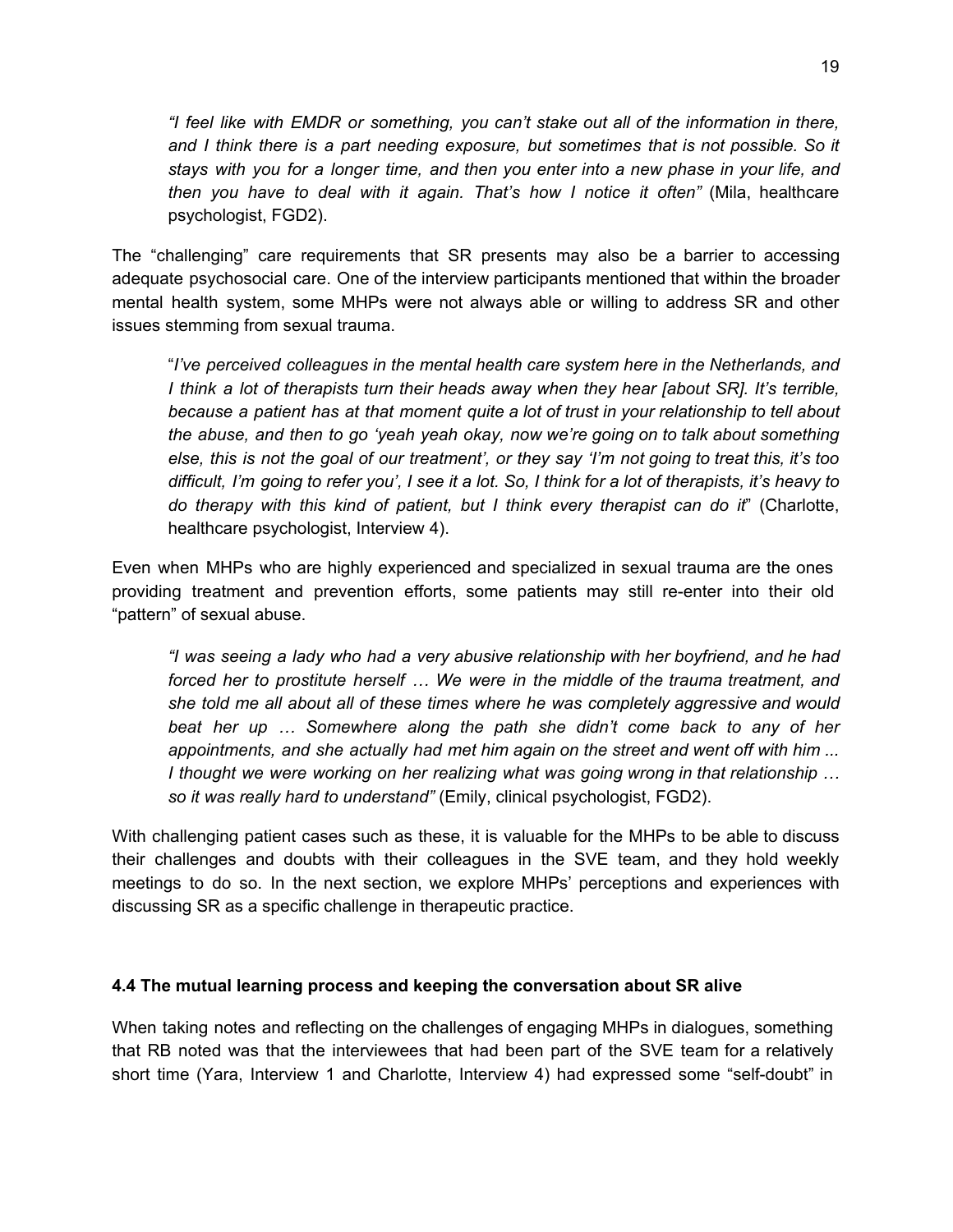regards to how knowledgeable and meaningful their contributions would be to dialogues about SR or how comfortable they would be discussing SR with colleagues.

*"It's very valuable to talk with your colleagues about [SR]. But in a bigger team? No, only maybe in an intervision or a supervision when you are with two or three people, but in a big group I really don't know if I dare to"* (Charlotte, healthcare psychologist, Interview 4).

Yet, these participants were able to engage with the topic for the full 45-60 minutes of the interviews and identified many factors and themes that aligned with their colleagues, and their mention of "lack of awareness" and cultural misunderstandings at the community and societal levels were incorporated into later FGD designs for sparking discussion. "Self-doubt" may be a barrier to engaging young and useful perspectives in group dialogue spaces and mutual learning.

In FGD2, self-doubt was not explicitly expressed. The two newest members (Benthe and Floortje) talked the least, but still expressed active engagement through nodding, smiling, asking questions, and expressing verbal agreement with others. Thus, while spoken participation from newer members was noted as a challenge to engaging MHPs during TDR, other forms of participation and engagement within the learning process still occurred.

The creation of dialogue spaces for "reflection and mutual learning" through interviews and focus groups generated "enthusiasm" among participants because of their "utility in professional and scientific practice". Participants of Interviews 1, 2, and 4 explicitly mentioned that discussing SR in the interview was useful for them to reflect upon and "verbalize their thoughts" and professional experiences. Interviewee 3, while not explicit, frequently cited what she had learned from colleagues' presentations and literary works in the field of trauma research when formulating her answers to interview questions, also exemplifying the utility of dialogue spaces and "reflection and mutual learning".

Echoing this sentiment, participants from FGD1 found the dialogue spaces and "reflection and mutual learning" to have utility in professional and scientific practice. By having a space to "verbalize their thoughts" and hear the input of colleagues, they felt they were also able to "compare and sharpen" their own perspectives:

*Annelies: I love to share about [SR] and that keeps things more in my frontal lobe. It's more accessible again and helps me to look a bit more clearly at what I see or what I experience when I'm in contact with clients.*

*...*

*Vera: For me it's the same … I like that you ask questions, because most of the time you think on your own pathway ... I think we can do it more often like this. It's inspiring.*

Participants of FGD1 also expressed enthusiasm for "reflection and mutual learning" through dialogue spaces by coming up with the idea to do a second FGD for the rest of the SVE team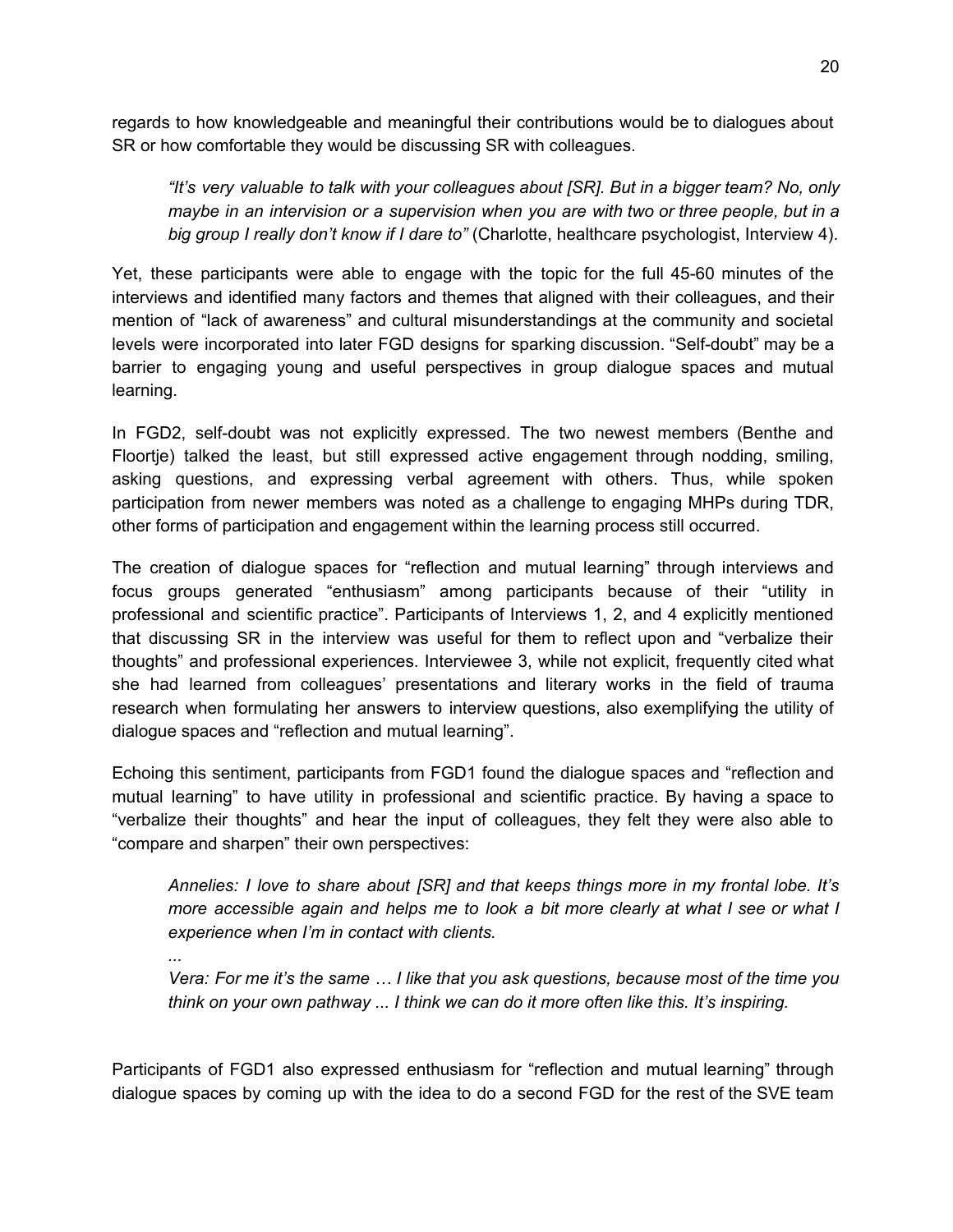so that others could benefit. Agreeing with the value of engaging more participants in "dialogue spaces" as well as including participant input into the research design, FGD2 was added.

Participants in the FGDs were asked about whether they had any ideas for keeping sustainable attention for SR after the conclusion of the FGDs. In FGD1, a few suggestions were given: promotion of a pilot "module training" for the prevention of SR, making an effort to "engage other MHPs" in discussions with colleagues about SR, and "incorporating SR into protocols and procedures" done at the organization. The ideas suggested by FGD2 participants were: "publishing" the present study in the scientific literature, promotion of using "schema therapy" to address SR, promotion of a pilot "module training" for the prevention of SR, "engage other MHPs" in conversations about SR, and "partnerships with local community organizations" that provide social and vocational support.

## **5. Discussion**

To the best of our knowledge, this study was the first to tap into the knowledge of MHPs specialized in treating sexually exploited persons in order to contribute to a contextualized understanding of SR, while also using the research process as a tool to foster dialogue and mutual learning among MHPs regarding the SR of sexually exploited persons. Results indicated that sexually exploited patients' experiences of SR usually stemmed from childhood sexual abuse, and from there, one's psychosocial developmental trajectory towards becoming a healthy sexual being was blown off course by harmful environmental factors in the relationship, community, and societal socio-ecological spheres. Discussions with multidisciplinary MHPs were met with a high level of enthusiasm and engagement, and highlighted that SR is a topic that garners little attention from the psychosocial health system and does not yet have an established "golden standard" for prevention. Selections from key findings, future directions, limitations, and strengths are discussed below.

While there was substantial overlap between the factors listed on the Ecological Model of Sexual Violence Prevention (CDC, 2004) and those identified by the MHPs in relation to SR, the MHPs were able to specify and expand upon the previous model in a number of ways to suit the purpose of examining SR within systemic contexts; their depth of knowledge and expertise was impressive to the researchers, especially considering how issues such as childhood sexual abuse, sexual exploitation, and SR often go unrecognized and unaddressed in the education and practice of MHPs (Domoney et al., 2015; Ross et al., 2015; Kenny & Abreu, 2015). In the individual sphere, abnormal psychosocial development, lack of (enforced) healthy interpersonal boundaries, misinterpretation or lack of awareness of psychobiological signals, internalized gender norms, low intelligence, propensity for risk-taking, and low self-worth were all added on top of the CDC framework. While some of these factors may also render one vulnerable to an initial act of sexual violence, many were described by the MHPs as mediators between initial childhood sexual abuse and later experiences of SR, and may explain a divergence between the study model specific to SR and a more general model for all forms of sexual violence. This idea of a mediating role is well-supported by theoretical and mathematical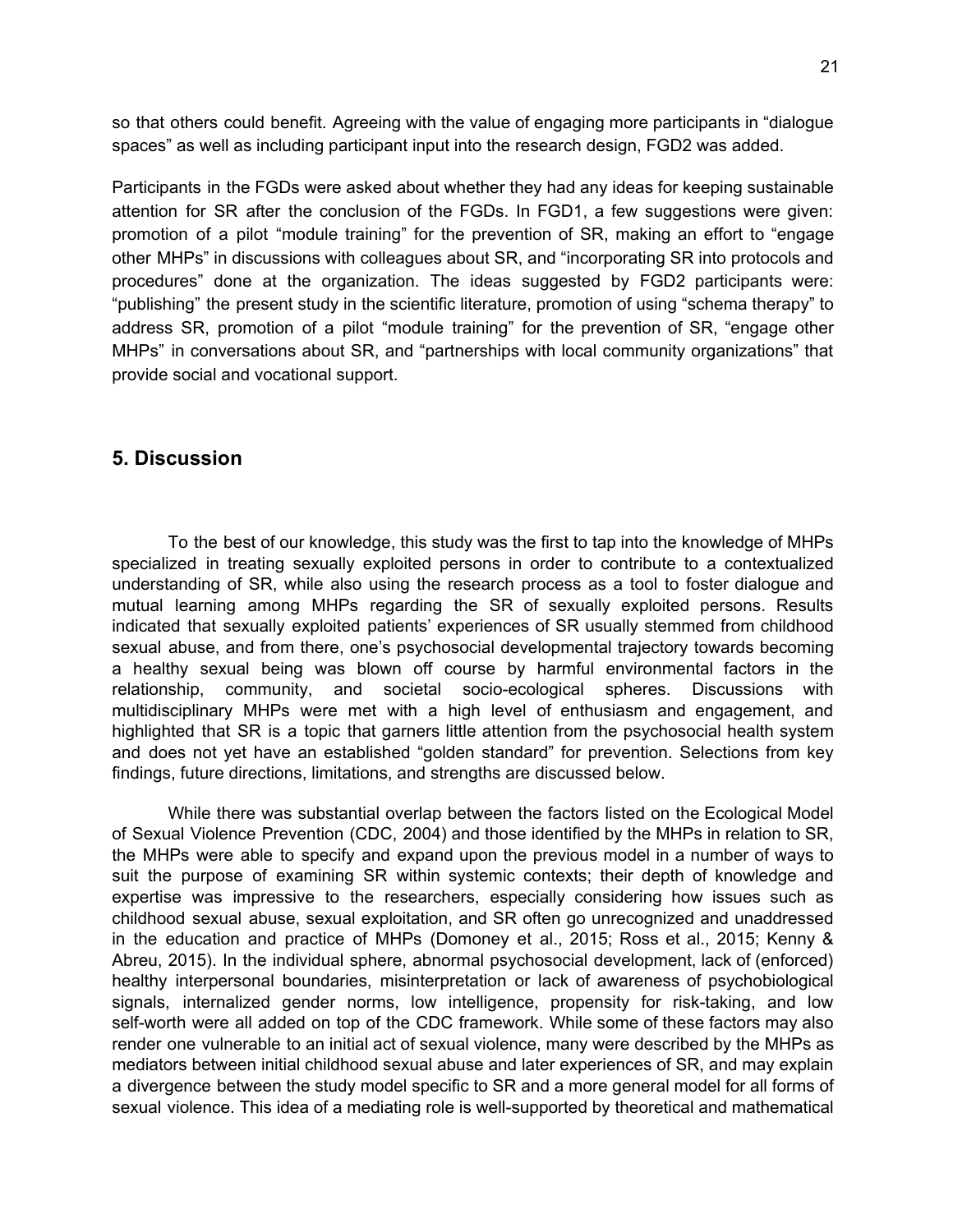models published in past studies, which tend to posit (childhood) sexual abuse as the initial causative factor, with a range of different abnormalities having to do with psychosocial development and psychosocial difficulties (e.g. depression, PTSD) as mediators, and SR as the outcome variable (Classen et al., 2005; Lalor et al., 2010; Auslander et al., 2018; Gold et al., 1999; Arata et al., 2000; Ullman & Vasquez, 2015).

The relationship sphere was largely the same between the two models, with the present model of SR including the new elements of a homophobic family environment and a more general lack of loving, supportive relationships outside of the family relationship context. Discussions surrounding homophobia in the family context highlighted the substantial problems and risks that the exploited LGBT+ patient population face. While the LGBT+ trafficking cases that were discussed all happened to come from non-Western cultures, it should be noted that LGBT+ youth in Western contexts (e.g. the USA) also have a higher risk of becoming homeless, those presenting at shelters are twice as likely to have been sex trafficked than their heterosexual and cisgender co-residents, and roughly half of homeless LGBT+ youth had engaged in sex trade at some point (Murphy, 2016). While the Dutch Central Bureau of Statistics (CBS) reports that homelessness in the Netherlands has more than doubled in the past 10 years and is disproportionately increasing among youths and non-Western migrants, LGBT+ sexual orientation was not included as a variable (Centraal Bureau voor de Statistiek, 2019). Official information on homelessness and the unique psychosocial health problems that the general LGBT+ population in the Netherlands is insufficient (COC, 2019). Future research on the relationship between sexual orientation, homelessness, and sexual exploitation and SR in the Dutch context is needed to clarify uncertainties. Furthermore, as the theory of intersectionality posits that certain groups with multiple, intersecting identities have unique experiences and needs (Crenshaw, 1990), the authors urge this future research to use an intersectional framework.

The community and societal segments of the study model differed from the CDC model in that they considered factors in both the Dutch context and patients' countries of origin so that the different contexts could be compared and contrasted. While the 'country of origin' sections admittedly had to remain general in order to pertain to a range of origin contexts (e.g. subsaharan Africa and the Middle East), the MHPs were still able to observe some patterns and make comparisons. War and conflict was a distinct risk for SR in some origin contexts, while in the Dutch context, the poor social integration of the asylum shelter community 'bubble' and the socio-economic positioning of refugees and asylum seekers of a sexual exploitation background in Dutch society were identified. As the present study did not explore the conditions and risks of SR in refugee camps and asylum centers located in low- and middle-income contexts, meanwhile the vast majority of refugees and asylum-seekers are hosted by low- and middle-income countries (World Bank, 2020) and there is clear evidence of sexual violence taking place en route to Europe (Freedman, 2016), this presents a blind spot in the current study that is worth exploring in future research so that the study model of SR can be validated and expanded upon.

Conversations about cultural and religious norms in relation to SR tended to center on societal inequalities faced by women and girls. While psychosocial health interventions targeted at these vulnerable populations are certainly warranted and have been receiving increased attention worldwide in recent years (Patel et al., 2018), it was noted as a discussion point during interviews 3 and 4 that gender-based inequalities and a gendered understanding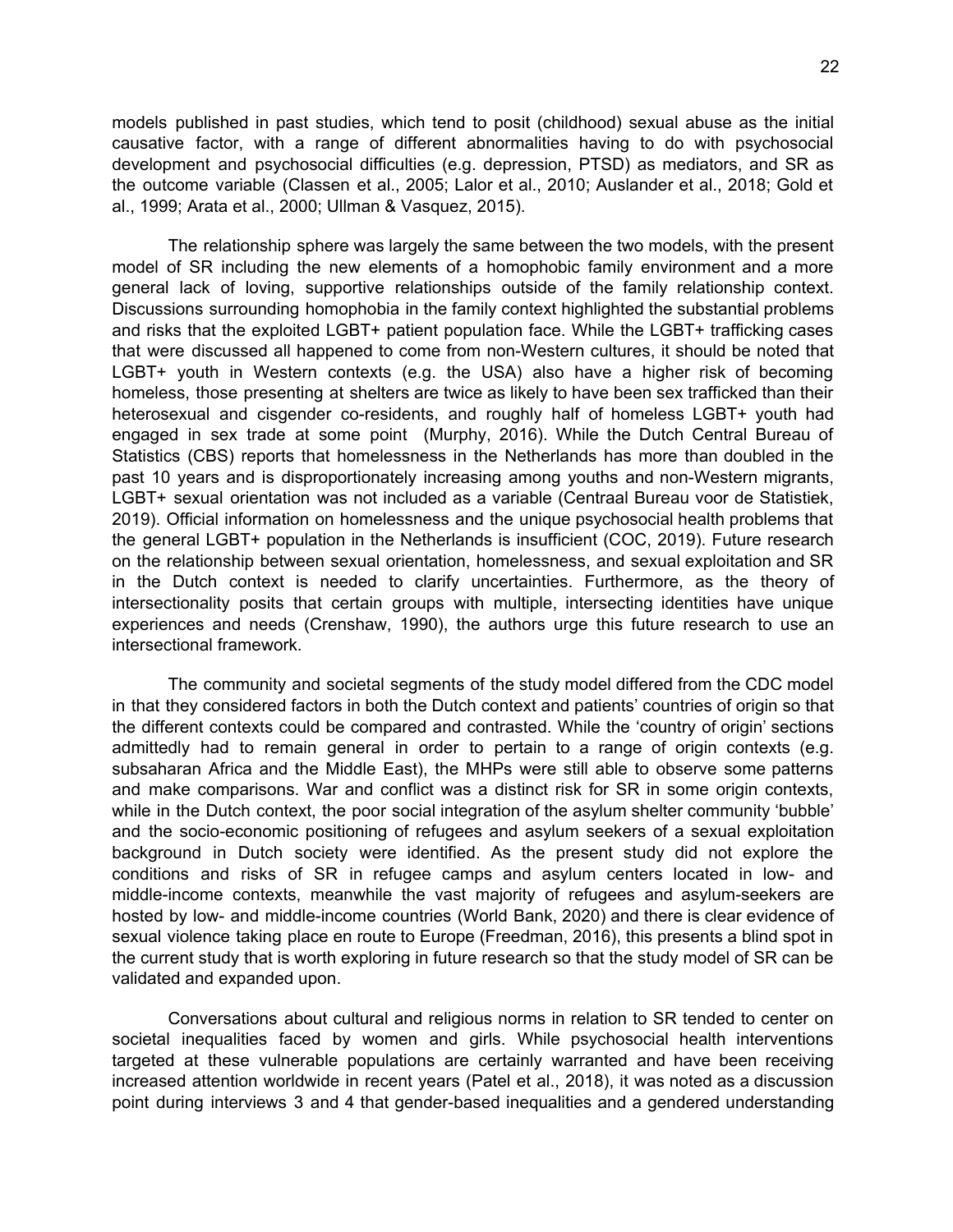of sexual violence could be a double-edged sword: on one hand, women and girls are harmed when repeatedly treated as objects for the sexual gratification of men; on the other hand, through the sociocultural gendering of sexual violence and SR, men and boys are also shamed and made to feel 'weak' in their masculinity if they fall victim to sexual violence, and therefore may be less likely to come forward to seek the psychosocial care that they need. Calls to scientific action in the literature align with these interviewees' critical reflections on gendered experiences of SR and psychosocial care, arguing that masculine gender norms and expectations are neglected in conversations surrounding sexual violence (e.g. Javaid, 2016a; Kiss et al., 2020), and that sexual violence is perpetuated for both males and females through this omission (Javaid, 2016a; Javaid, 2016b). Further exploration of how experiences of SR and psychosocial care needs may be gendered for male victims are needed to address and expand upon this gap in the scientific literature.

Conversations with multidisciplinary MHPs revealed that there is not an approach that is considered to be the "golden standard" for addressing and preventing SR. MHPs took a pragmatic approach by applying a variety of techniques from schema therapy, trauma-focused treatments (TFT) such as exposure therapy, talk therapy more generally, mindfulness, and "rescripting" when trying to help their patients break learned behavioral patterns of SR. The creativity and pragmatism of the MHPs in adapting existing therapeutic techniques to address SR likely comes from necessity; there is a paucity of scientific studies that give clear support the use of any particular therapeutic approach in breaking the pattern of SR (Classen et al., 2005; Lalor & McElvany, 2010). For example, while a review of different therapeutic approaches to treating and preventing SR was published approximately 15 years ago and indicated that piloted trauma-focused treatments and group interventions may be promising (Classen et al., 2005), a randomized control trial stemming from that pilot found no significant improvements in revictimization following TFT or group therapy (Classen et al., 2010). Another review, albeit not systematic, also found that a wide range of therapies and community interventions to reduce SR among youth may work, but due to methodological limitations in the extant literature, they would not endorse any particular therapy or intervention (Lalor & McElvany, 2010). There is also some evidence to suggest that interventions focusing on emotion regulation (Walsh et al., 2012), experiential and somatic-based treatment (Hopper et al., 2018) and early interventions in which parents are involved in healing and prevention (Scoglio et al., 2019) may help to address SR, though more trials and evaluation studies are needed to build an evidence base. We urge future research to continue the search and evaluation of therapeutic approaches that can be used to effectively address and prevent SR.

In notes and reflections about mutual learning in FGD1 and FGD2, RB observed difficulties with drawing distinctions between the viewpoints of the different types of mental health professions because there was considerable overlap of knowledge and experiences between the different professions. For example, one of the healthcare psychologists and the psychomotor therapist talked about how they worked together on a case to provide holistic care for their patients; the health psychologist and psychomotor therapist were both well-versed in describing techniques from talk therapy and psychobiological concepts, and used the same terms and theories. While it was difficult to analyze the unique contributions of each profession to the discussions, it also evinced the mutual learning and multidisciplinarity that can be achieved within diverse and collaborative team settings, helping professionals to develop a more holistic understanding of the health and needs of their patients. Future efforts to capture differences in approach and opinions between different mental health professions, as well as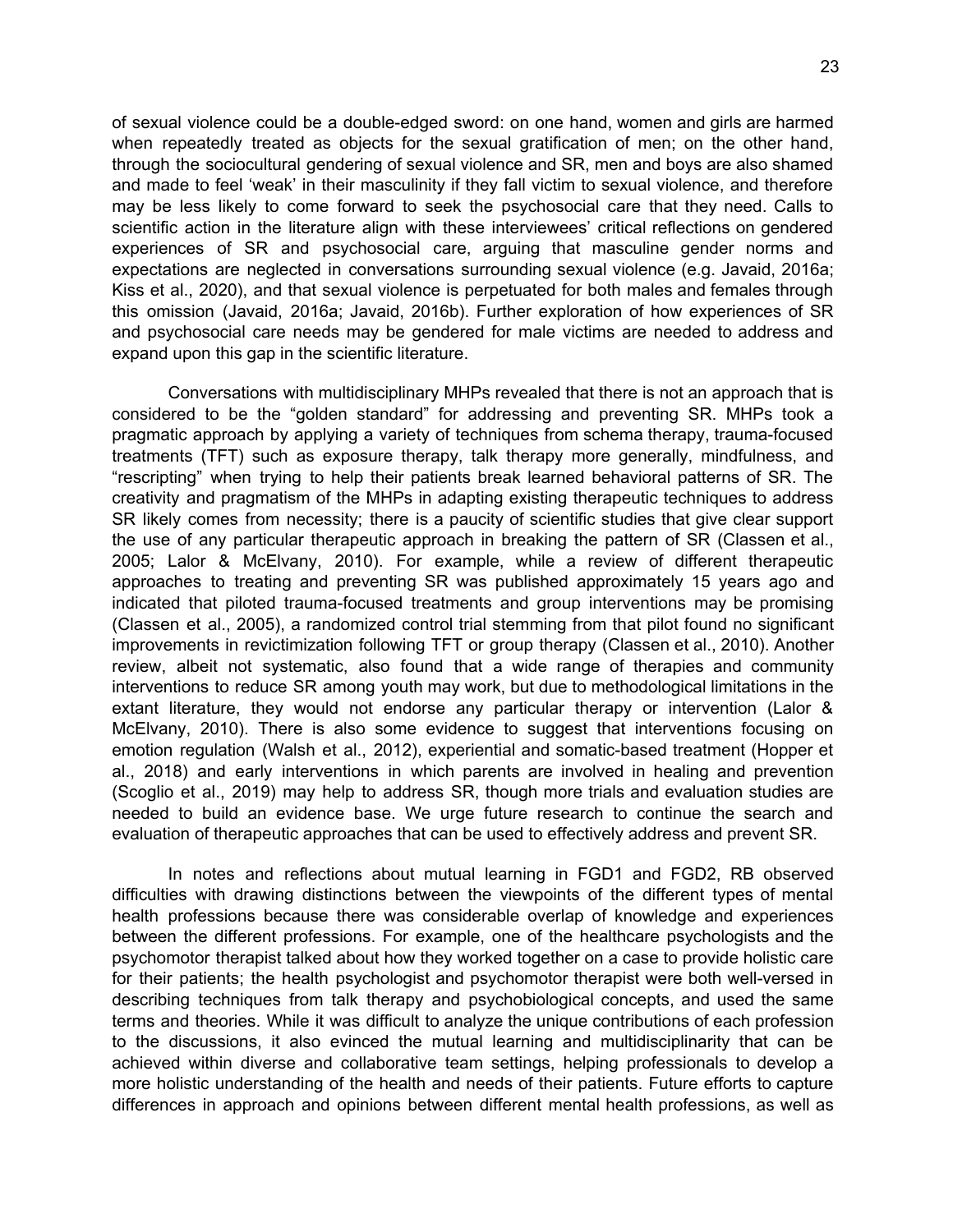foster mutual learning, may go more smoothly if they bring together various MHPs who do not already work within multidisciplinary teams.

#### *Limitations and strengths*

This study has several methodological and circumstantial limitations. First, as this study used only qualitative methods, it would have benefitted from the addition of a quantitative component to create a sequential exploratory design, as the results could have been brought to a larger and more diverse study sample, including patient samples and non-Western MHPs, in order to validate and expand upon the findings. Furthermore, as the research was done only with the perspectives of MHPs, it did not give other key stakeholders a say in the research, a chance to learn, or a chance to help their communities. It also did not draw regional or cultural distinctions between patients' countries of origin, which inhibited a deeper contextual analysis and inclusion of more specific community and societal-level results. While the contextualization of SR within broader socio-ecological systems is likely to take away some of the individual blame of sexually victimized persons by highlighting broader environmental risks and failings (Grauerholz, 2000; Pittenger et al., 2016), the present study could have taken this idea of systemic disenfranchisement and inequality one step further by involving patients and other stakeholders in an intersectional feminist approach. Unfortunately, as this study stems from a master's thesis that had a strict time limit and was conducted at the height of the Covid-19 pandemic while the psychosocial health care system was facing unforeseen challenges with providing care to patients, efforts to recruit patients in an ethical and pragmatic way failed, and the research design was subsequently adapted to fit only the MHP perspectives.

This study also has a number of strengths. The inductive thematic approach facilitated a thorough, detailed, and iterative qualitative analysis of the data. Its iterative and transdisciplinary design allowed for flexibility and adaptation in the face of unforeseen Covid-19 challenges, while its recruitment of a multidisciplinary, engaged, and sexual trauma-focused team of MHPs led to a wealth of relevant professional experience and patient cases for the researchers to draw from. By seeking to promote mutual learning and discussion among participants through dialogue spaces, as well as building off of MHPs interests and enthusiasm, there may also have been a more equitable exchange of benefits between the research team and its participants. This was particularly the case when the SVE team asked for further discussion of SR in a second FGD and the research team obliged, which benefited the SVE team by giving them an additional learning opportunity and benefited the research by enriching the data and giving a greater variety of perspectives.

#### *Conclusion*

The findings presented in this study contribute to a more contextualized and systems understanding of SR among sexually exploited patient populations. Its involvement of a multidisciplinary team of MHPs specialized in sexual violence and exploitation tapped into a wealth of professional knowledge and experiences regarding SR and how to break the pattern of sexual violence, while also stimulating dialogue, reflection, mutual learning, and enthusiasm for giving SR the attention that it deserves. The enthusiasm and demand for a second FGD evinced the value and importance of engaging MHPs outside of academia in the process of exploring and addressing SR. Future efforts are needed to further examine SR using mixed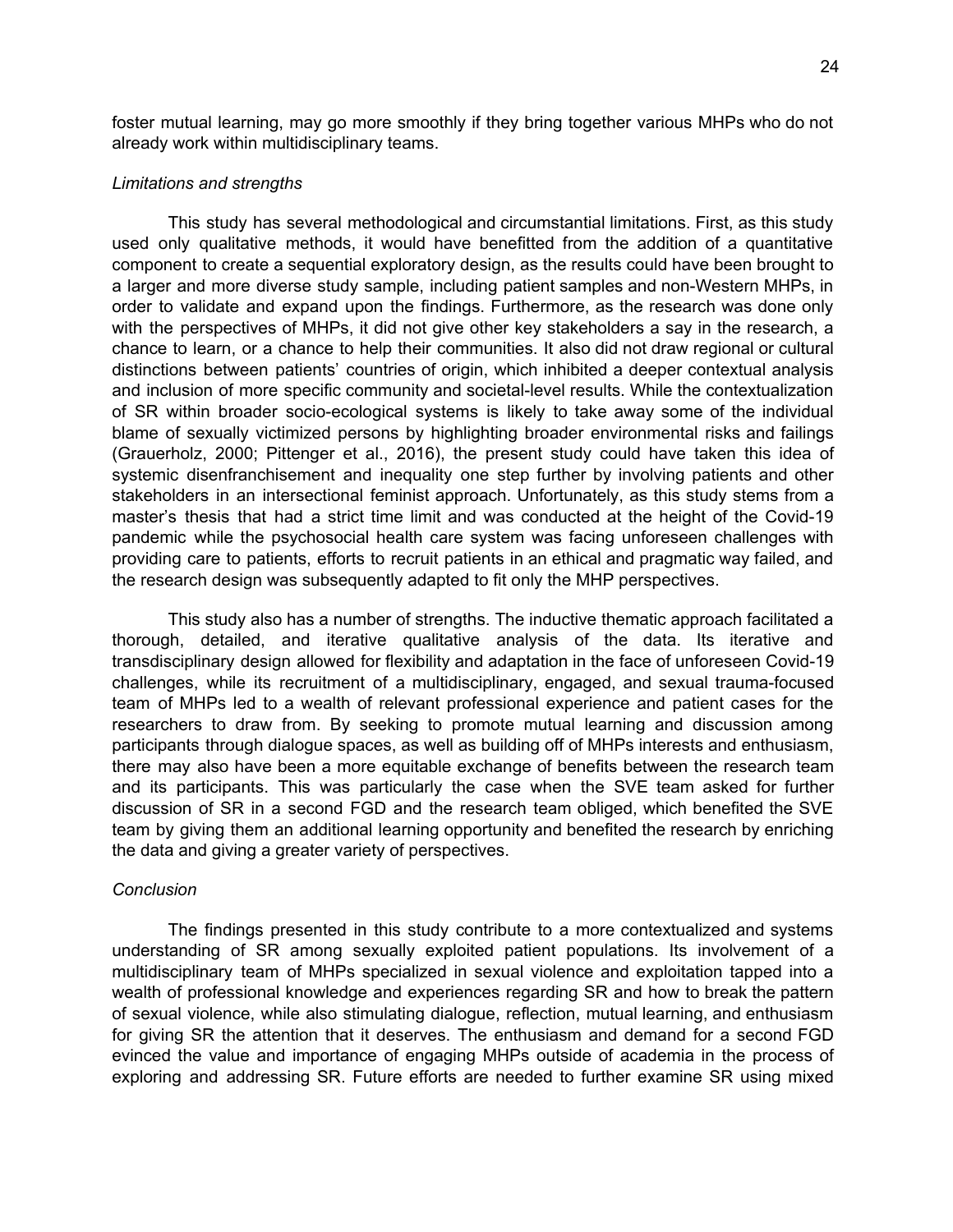methods and ecological and intersectional frameworks, build an evidence base for effective therapeutic approaches, and involve key stakeholder groups in the research process.

# **6. Acknowledgments**

We are grateful to the mental health professionals from ARQ National Psychotrauma Center for generously sharing their time, experiences, and passion throughout the research process.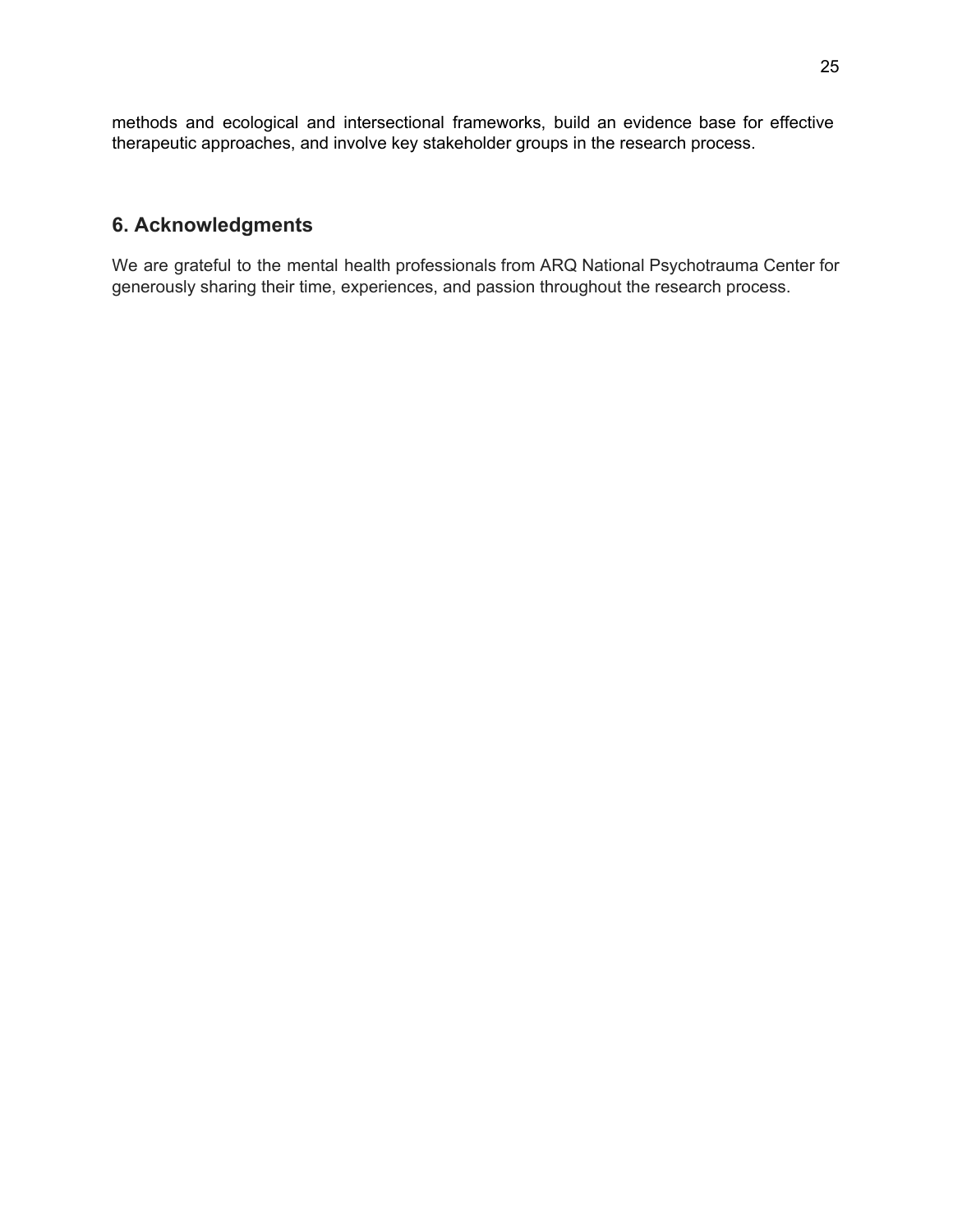## **8. References**

- Arata, C. M. (2000). From child victim to adult victim: A model for predicting sexual revictimization. *Child maltreatment*, *5*(1), 28-38.
- Auslander, W., Tlapek, S. M., Threlfall, J., Edmond, T., & Dunn, J. (2018). Mental health pathways linking childhood maltreatment to interpersonal revictimization during adolescence for girls in the child welfare system. *Journal of interpersonal violence*, *33*(7), 1169-1191.
- Bronfenbrenner, U. (1979). *The ecology of human development*. Harvard university press.
- Centers for Disease Control and Prevention (2004). Sexual violence prevention: Beginning the dialogue. *Atlanta, GA: Centers for Disease Control and Prevention*.
- Centraal Bureau voor de Statistiek (2019). *Aantal daklozen sinds 2009 meer dan verdubbeld*. Accessed online 30 June 2020. https://www.cbs.nl/nl-nl/nieuws/2019/34/aantal-daklozen-sinds-2009-meer-dan-verdubbe ld.
- Classen, C. C., Palesh, O. G., & Aggarwal, R. (2005). Sexual revictimization: A review of the empirical literature. *Trauma, Violence, & Abuse*, *6*(2), 103-129.
- COC Nederland (2019). *Verbeterplan voor opvang van dakloze LHBTI-jongeren in de maak.* Accessed online 17 July 2020. https://www.coc.nl/homepage/verbeterplan-voor-opvang-van-dakloze-lhbti-jongeren-in-d e-maak
- Crenshaw, K. (1990). Mapping the margins: Intersectionality, identity politics, and violence against women of color. *Stan. L. Rev.*, *43*, 1241.
- Domoney, J., Howard, L. M., Abas, M., Broadbent, M., & Oram, S. (2015). Mental health service responses to human trafficking: a qualitative study of professionals' experiences of providing care. *BMC psychiatry*, *15*(1), 1-9.
- Freedman, J. (2016). Sexual and gender-based violence against refugee women: a hidden aspect of the refugee" crisis". *Reproductive health matters*, *24*(47), 18-26.
- Ghafoerkhan, R., Scholte, W., & de Volder, E. (2019). The nexus between conflict-related sexual violence and trafficking for sexual exploitation in times of conflict. *Journal of Trafficking and Human Exploitation*, *3*(1), 9-33.
- Gold, S. R., Sinclair, B. B., & Balge, K. A. (1999). Risk of sexual revictimization: A theoretical model. *Aggression and Violent Behavior*, *4*(4), 457-470.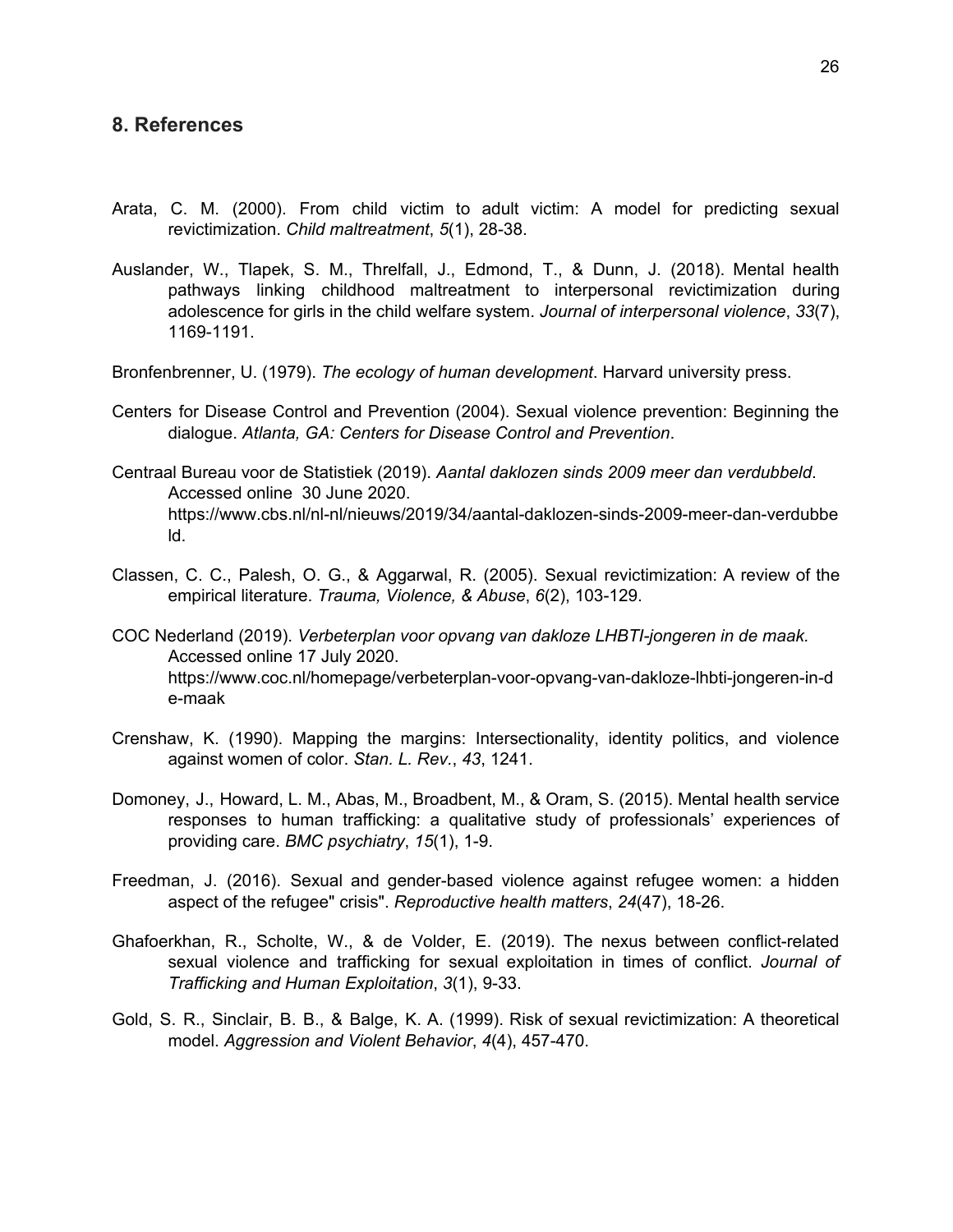- Grauerholz, L. (2000). An ecological approach to understanding sexual revictimization: Linking personal, interpersonal, and sociocultural factors and processes. *Child maltreatment*, *5*(1), 5-17.
- Hlavka, H. R. (2014). Normalizing sexual violence: Young women account for harassment and abuse. *Gender & Society*, *28*(3), 337-358.
- Hopper, E. K., Azar, N., Bhattacharyya, S., Malebranche, D. A., & Brennan, K. E. (2018). STARS experiential group intervention: A complex trauma treatment approach for survivors of human trafficking. *Journal of evidence-informed social work*, *15*(2), 215-241.
- Janghorban, R., Roudsari, R. L., & Taghipour, A. (2014). Skype interviewing: The new generation of online synchronous interview in qualitative research. *International journal of qualitative studies on health and well-being*, *9*(1), 24152.
- Javaid, A. (2016a). Feminism, masculinity and male rape: bringing male rape 'out of the closet'. *Journal of Gender Studies*, *25*(3), 283-293.
- Javaid, A. (2016). Male rape, stereotypes, and unmet needs: Hindering recovery, perpetuating silence. *Violence and Gender*, *3*(1), 7-13.
- Kenny, M. C., & Abreu, R. L. (2015). Training mental health professionals in child sexual abuse: Curricular guidelines. *Journal of child sexual abuse*, *24*(5), 572-591.
- Keygnaert, I., Vettenburg, N., & Temmerman, M. (2012). Hidden violence is silent rape: sexual and gender-based violence in refugees, asylum seekers and undocumented migrants in Belgium and the Netherlands. *Culture, health & sexuality*, *14*(5), 505-520.
- Kiss, L., Quinlan-Davidson, M., Pasquero, L., Tejero, P. O., Hogg, C., Theis, J., ... & Hossain, M. (2020). Male and LGBT survivors of sexual violence in conflict situations: a realist review of health interventions in low-and middle-income countries. *Conflict and health*, *14*(1), 1-26.
- Kramer, S. A., Olsman, E., Hoogsteder, M. H., & Van Willigen, L. H. (2018). Sleepless nights because of ethical dilemmas in mental health care for asylum seekers. *Journal of Refugee Studies*, *31*(4), 466-487.
- Lahuis, A. M., Scholte, W. F., Aarts, R., & Kleber, R. J. (2019). Undocumented asylum seekers with posttraumatic stress disorder in the Netherlands. *European journal of psychotraumatology*, *10*(1), 1605281.
- Lalor, K., & McElvaney, R. (2010). Child sexual abuse, links to later sexual exploitation/high-risk sexual behavior, and prevention/treatment programs. *Trauma, Violence, & Abuse*, *11*(4), 159-177.
- McAlpine, A., Hossain, M., & Zimmerman, C. (2016). Sex trafficking and sexual exploitation in settings affected by armed conflicts in Africa, Asia and the Middle East: systematic review. *BMC international health and human rights*, *16*(1), 34.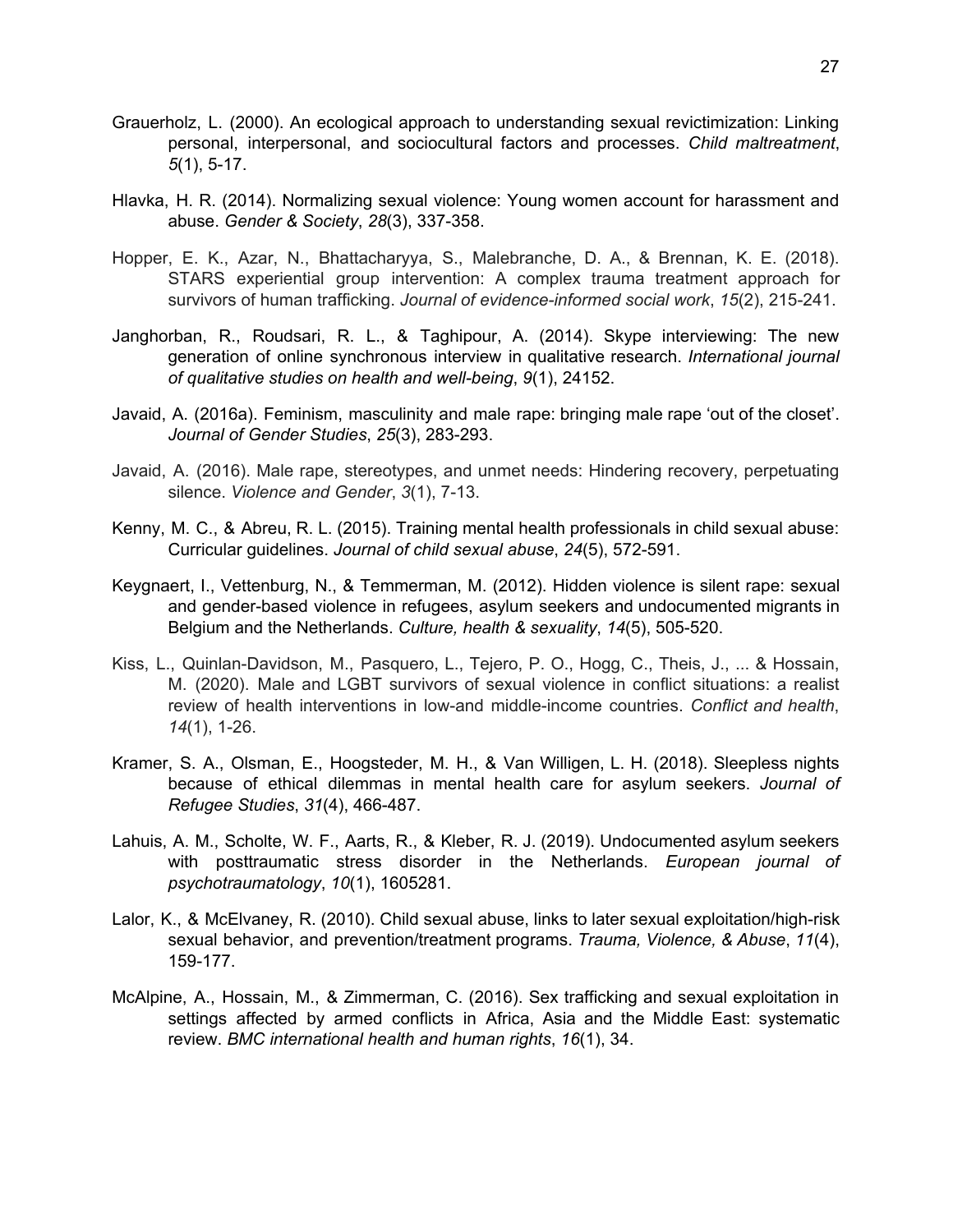- Murphy, L. T. (2016). Labor and sex trafficking among homeless youth. *A Ten City Study (Executive Summary)*.
- Oram, S., Stöckl, H., Busza, J., Howard, L. M., & Zimmerman, C. (2012). Prevalence and risk of violence and the physical, mental, and sexual health problems associated with human trafficking: systematic review. *PLoS medicine*, *9*(5).
- Patel, V., Saxena, S., Lund, C., Thornicroft, G., Baingana, F., Bolton, P., ... & Herrman, H. (2018). The Lancet Commission on global mental health and sustainable development. *The Lancet*, *392*(10157), 1553-1598.
- Pittenger, S. L., Huit, T. Z., & Hansen, D. J. (2016). Applying ecological systems theory to sexual revictimization of youth: A review with implications for research and practice. *Aggression and violent behavior*, *26*, 35-45.
- Pohl, C. (2010). From transdisciplinarity to transdisciplinary research. *Transdisciplinary Journal of Engineering & Science*, *1*.
- Ross, C., Dimitrova, S., Howard, L. M., Dewey, M., Zimmerman, C., & Oram, S. (2015). Human trafficking and health: a cross-sectional survey of NHS professionals' contact with victims of human trafficking. *BMJ open*, *5*(8).
- Scoglio, A. A., Kraus, S. W., Saczynski, J., Jooma, S., & Molnar, B. E. (2019). Systematic review of risk and protective factors for revictimization after child sexual abuse. *Trauma, Violence, & Abuse*, 1524838018823274.
- Ullman, S. E., & Vasquez, A. L. (2015). Mediators of sexual revictimization risk in adult sexual assault victims. *Journal of child sexual abuse*, *24*(3), 300-314.
- United Nations Office on Drugs and Crime (2020). Human trafficking in persons and smuggling of migrants. Accessed online 12 May 2020: <https://www.unodc.org/unodc/human-trafficking/>
- Walsh, K., DiLillo, D., & Messman-Moore, T. L. (2012). Lifetime sexual victimization and poor risk perception: does emotion dysregulation account for the links?. *Journal of interpersonal violence*, *27*(15), 3054-3071.
- World Bank (2020). Refugee population by country or territory of asylum Low income, Middle income, High income. Accessed online 29 June 2020: [https://data.worldbank.org/indicator/SM.POP.REFG?end=2019&locations=XM-XP-XD&s](https://data.worldbank.org/indicator/SM.POP.REFG?end=2019&locations=XM-XP-XD&start=1990&view=chart) [tart=1990&view=chart](https://data.worldbank.org/indicator/SM.POP.REFG?end=2019&locations=XM-XP-XD&start=1990&view=chart)
- World Health Organization (2017). Sexual Exploitation and Abuse Prevention and Response. *Policy and Procedures. Policy brief,* 4.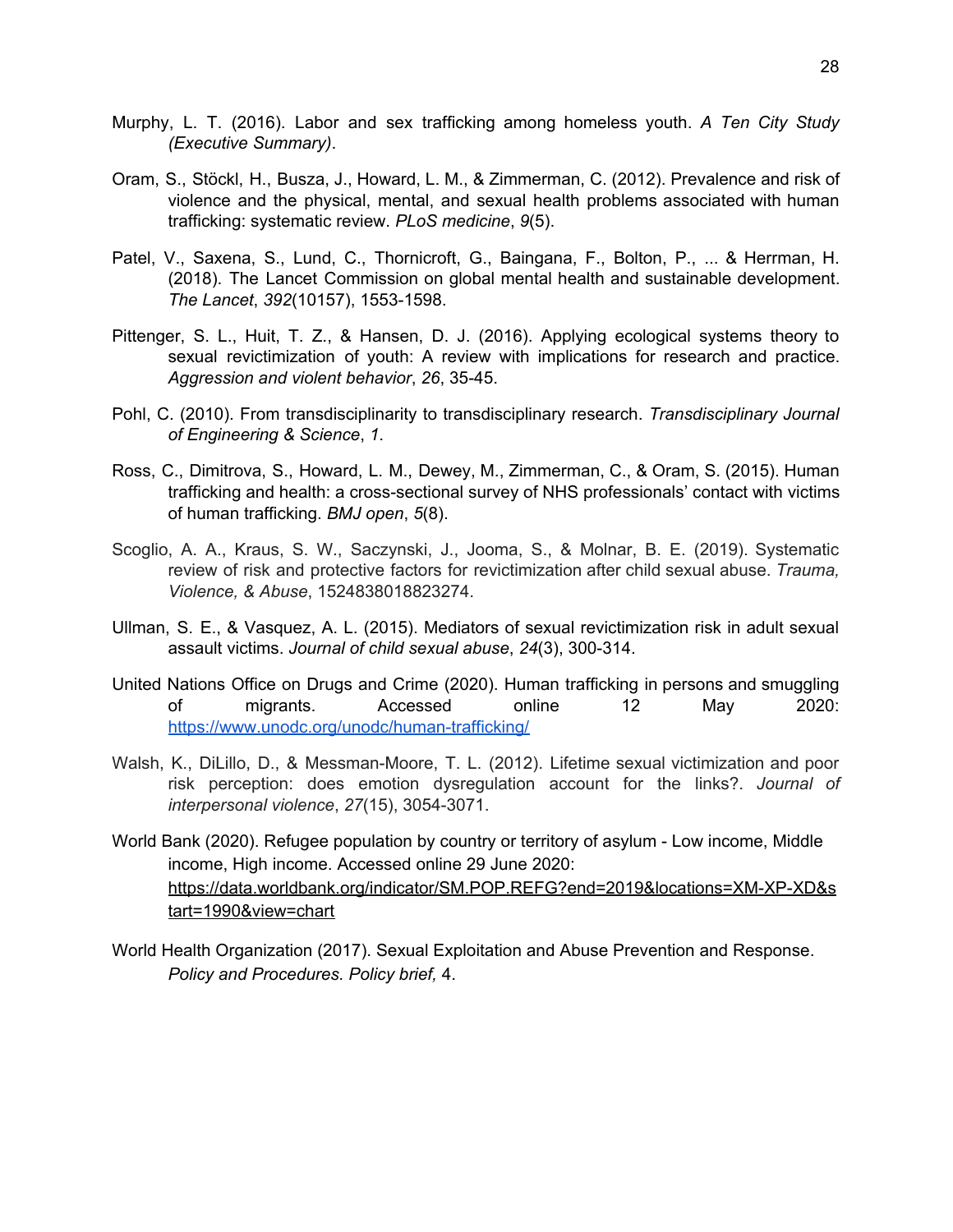## **Appendix A.** Reflection on research design changes and Covid-19

Considering the host of challenges that the Covid-19 pandemic raised, including substantial difficulties with recruiting patients for the study, we had to make several methodological changes to the original plan. Originally, the idea was to do exploratory interviews with patients seen by the SVE team on their ideas about healthy vs. unhealthy relationships, their confidence in protecting themselves, and other topics related to SR. Then, we had a focus group lined up to have a group discussion about healthy vs. unhealthy relationships, how patients navigated their social positioning in the Dutch context, and strategies they could think of to avoid or protect themselves in risky situations. After that, we would have conducted a FGD with MHPs similar to the present FGD1, but with more joint analysis of findings from the interviews and the patient FGD and how this could be incorporated into practice. Intersectional feminism was the intended theoretical framework. Still wanting to contextualize SR within larger systems of influence and inequality, but realizing it would go against the ethical ideals of inclusion and empowerment underpinning intersectionality by not speaking with patients, we chose instead to use the Ecological Model as a general framework for discussing and analyzing professionals' opinions and experiences. The shortcomings of having to make this change to the design are discussed further in the discussion section of the article, as well as other methodological and circumstantial limitations resulting from the Covid-19 pandemic.

To try to incorporate more transdisciplinary elements, the MHPs from the interviews were asked what they thought was most important to bring up in the FGDs, and this advice was taken in mind when creating the FGD guides. An example of this is how Eline (Interview 2) emphasized her outrage and disappointment about ongoing exploitation in and around the Dutch asylum centers, which was then brought to FGD1 and FGD2 for further discussion. I also tried to make a case in the introduction for how MHPs are still a useful stakeholder group to discuss SR with, arguing that they are uniquely positioned as both trusted confidants in the worlds and life histories of their patients and actors embedded within the health care system.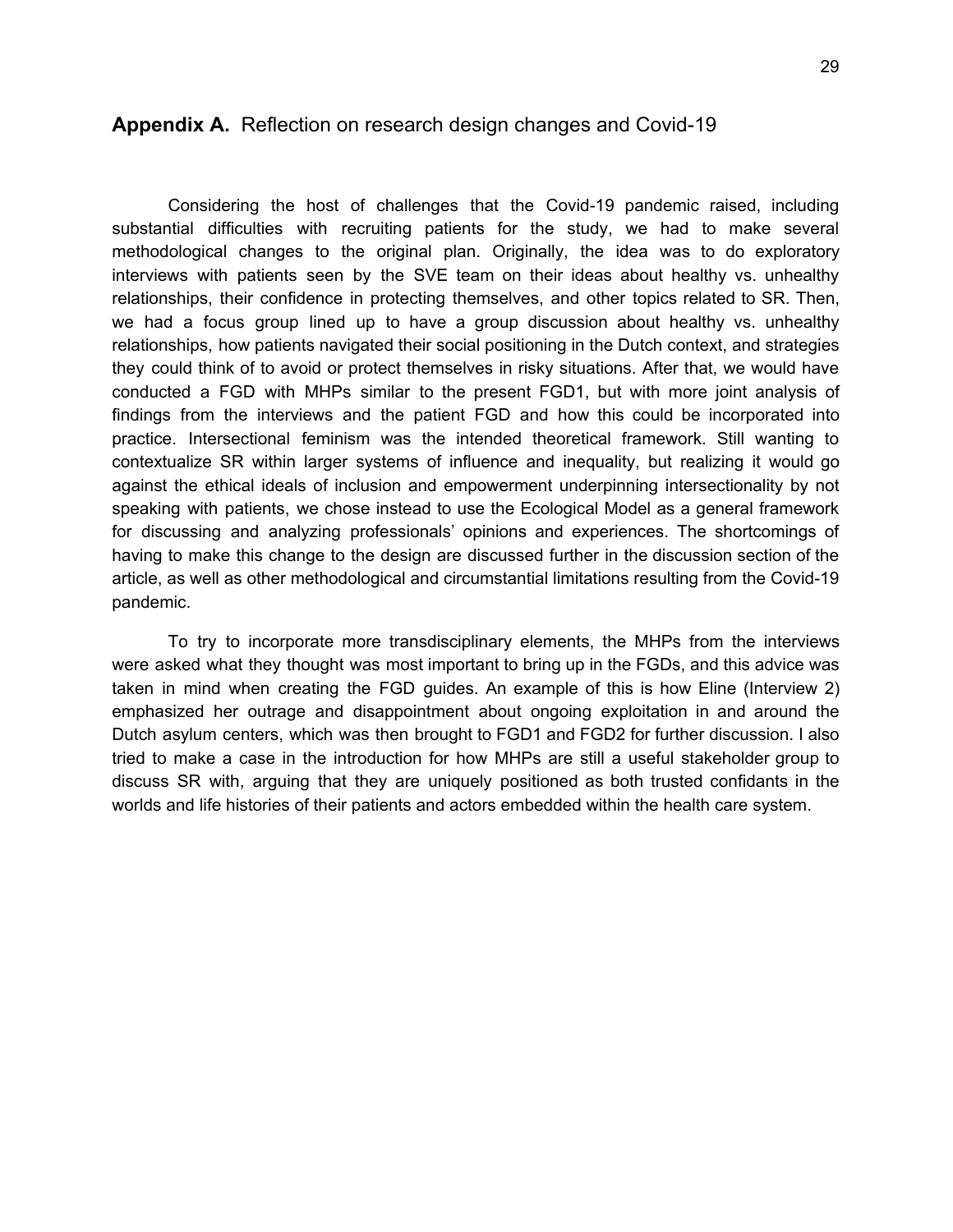# **Appendix B.** Informed Consent - Interviews

Thank you for your interest in participating in our study! We are researchers at ARQ National Psychotrauma Center, and we are doing this study to learn about how and why some people may be sexually abused or exploited more than once (sexual revictimization). We believe that your thoughts and ideas are important, and that we can learn a lot from you. We hope that this study will give you a safe space to share your thoughts, learn from yourself and others, and develop your critical thinking skills. We also hope that the information you provide will inform and strengthen future efforts to prevent sexual victimization and revictimization from happening to people.

If you decide to participate, you will join either 1 interview or 1 group discussion where you can share your ideas about sexual revictimization, and this discussion will take approximately 1 hour. Participation is completely your choice, and your decision will not have any good or bad consequences for you or your work or therapy. If you wish, you are free to either take a break or completely stop with the discussion at any time, for any reason. The discussions will be recorded, and then written down as text to be used for our research. Once the discussion is written down, the video and/or audio files will be deleted and names and other personal information will be removed from the text. We do this to protect your privacy and make sure that nobody will be able to trace what has been said back to you (or your group mates if you participate in the focus group). Any research papers which are published from this study will not contain any personal information that can identify you. We also ask that you do not share the personal information of your group mates with others in order to protect their privacy.

Do you consent to participating in the study and letting us use your answers in the discussion in our research? [ ] Yes [ ] No

| Name:<br>)ate: |
|----------------|
|----------------|

Signature: \_\_\_\_\_\_\_\_\_\_\_\_\_\_\_\_\_\_\_\_\_\_\_\_\_\_\_\_\_\_\_\_\_\_\_\_\_\_\_\_\_\_\_\_\_\_\_\_\_\_\_\_\_\_\_\_\_

If you have questions or concerns, please contact:

Rachel Brenner (master's student & facilitator): [r.brenner@arq.org,](mailto:r.brenner@arq.org) +31636417697

Pim Scholte (supervisor): [p.scholte@equatorfoundation.org](mailto:p.scholte@equatorfoundation.org)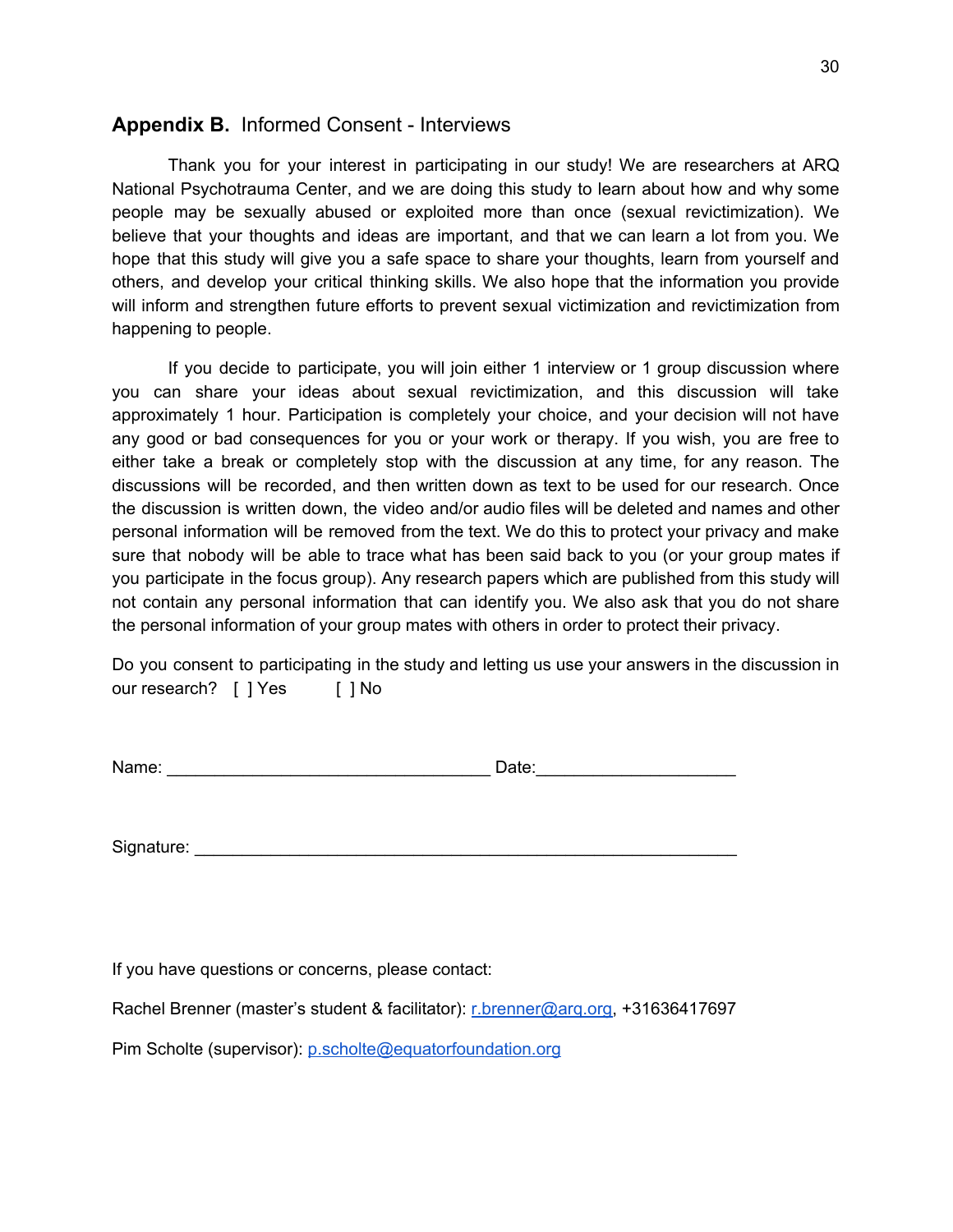# **Appendix C.** Informed consent - FGDs

Thank you for your interest in participating in our study! We are researchers at ARQ National Psychotrauma Center, and we are doing this study to learn about how and why some people may be sexually abused more than once (sexual revictimization). We believe that your thoughts and ideas are important, and that we can learn a lot from you. We hope that this study will give you a safe space to share your thoughts, learn from yourself and others, and develop your critical thinking skills. We also hope that the information you provide will inform and strengthen future efforts to prevent sexual revictimization from happening to people.

If you decide to participate, you will join 1 group discussion where you can share your ideas about sexual revictimization, and this discussion will take around 60 minutes. Participation is completely your choice, and your decision will not have any good or bad consequences for you or your relationship with ARQ. Since sexual revictimization can be a sensitive topic, it is possible that you may feel uncomfortable during the discussion. If you wish, you are free to either take a break or completely stop with the discussion at any time, for any reason. The discussions will be recorded as an audio file, and then transcribed within 7 days so that the research team can carefully study what has been said. Once the discussion is transcribed, the audio file will be deleted and names and other personal information will be removed from the text. We do this to protect your privacy and make sure that nobody outside of the group discussion will be able to trace what has been said back to you or your group mates. Any research papers which are published from this study will not contain any personal information that can identify you. We also ask that you do not share the personal information of your group mates with others in order to protect their privacy.

Do you consent to participating in the study and letting us use this discussion in our research?

Yes [ ] No [ ]

Name and date:  $\blacksquare$ 

Signature: \_\_\_\_\_\_\_\_\_\_\_\_\_\_\_\_\_\_\_\_\_\_\_\_\_\_\_\_\_\_\_\_\_\_\_\_\_\_\_\_\_\_\_\_\_\_\_\_\_\_

If you have questions or concerns, please contact:

Rachel Brenner (master's student & facilitator): r.brenner@arq.org, +31636417697

Pim Scholte (supervisor): p.scholte@equatorfoundation.org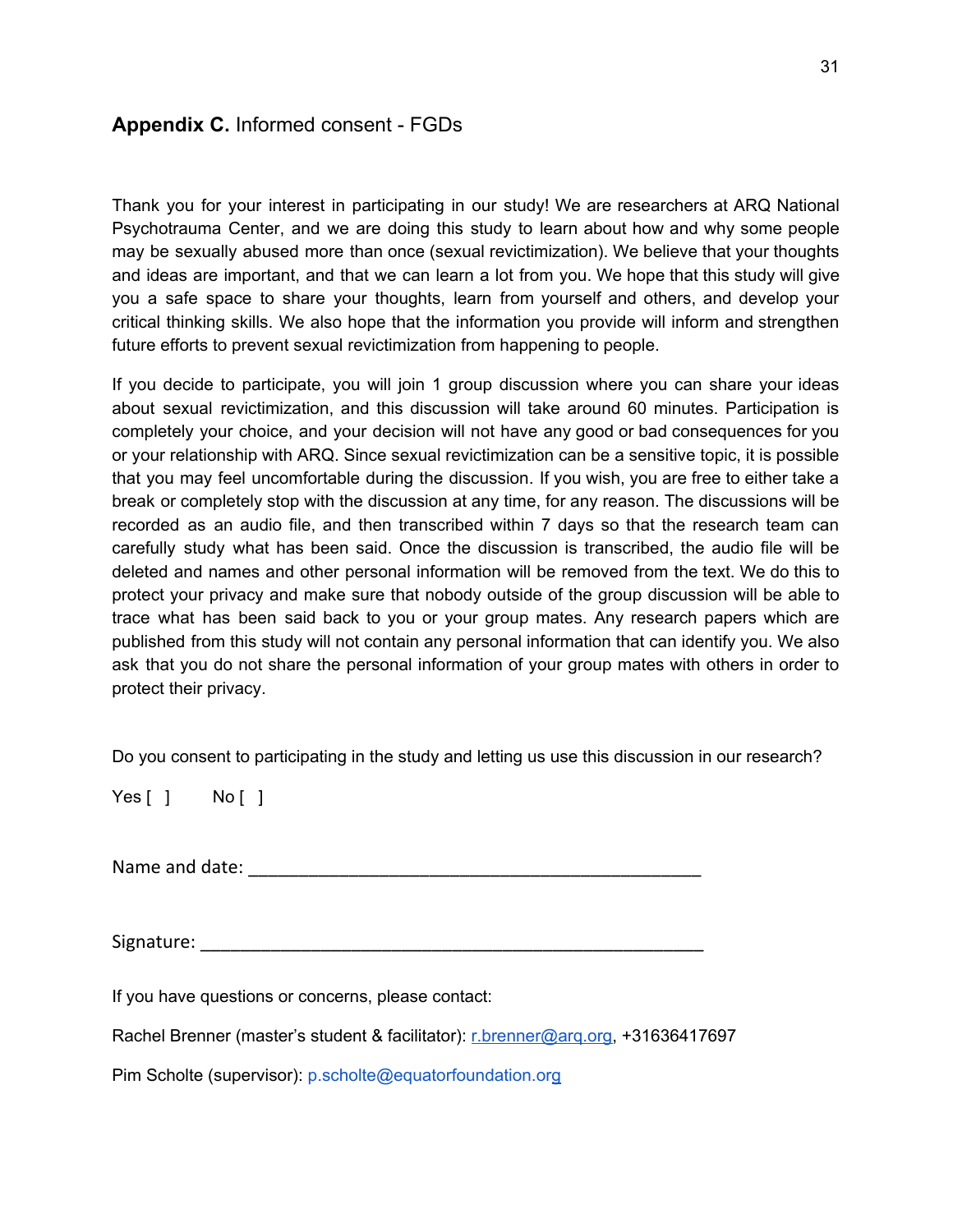# **Appendix D.** Interview Guide

Greet and thank participant, remind them of study purpose, ask if anything was unclear on the informed consent.

The interview will last somewhere around 45 minutes, and with your permission, I will record our conversation as a video or audio file so that I can listen to it later and type it out as text. If you feel uncomfortable at any point and wish to take a break or stop with the interview, just let me know and we will stop. Also, your responses will be confidential between us, and I will keep your answers anonymous by deleting the recordings after I have typed out our conversation, and I will use a fake name for you on any papers that are published from this study.

Do I have your permission to record our conversation and use it for my research?

1) Great. So, first could you please tell me a bit about your role here at ARQ and what motivated you to work here?

a) Probing/clarifying questions: how does your profession differ from that of other mental health professions? What do you like about your job?

2) Next I'd like to shift the conversation towards your ideas about sexual victimhood. At what point would you consider someone to be a victim of sexual abuse or exploitation? Where do you draw the line between 'normal' and 'victimhood'?

a) Can you think of any 'gray areas' or situations where there is not always a clear distinction? Please explain.

I. is marriage before age 18 sexual victimization?

II. Is someone a victim if they agree to sexual acts even though they do not want to or are having doubts?

III. Are sex workers victims?

IV. If someone enters into a marriage or intimate partnership mainly for economic reasons to survive, is this victimization?

b) What do you think of the term 'victim'? Are there consequences to using this term? How does it make you feel to use it?

c) Do you find that you and your patients have similar or different opinions on whether they/others are victims? Why?

3) What comes to mind when you think of "sexual **re**victimization"? There are no right or wrong answers.

a) E.g. they could be words, images, a definition, emotions, just anything that comes up when you think about sexual revictimization.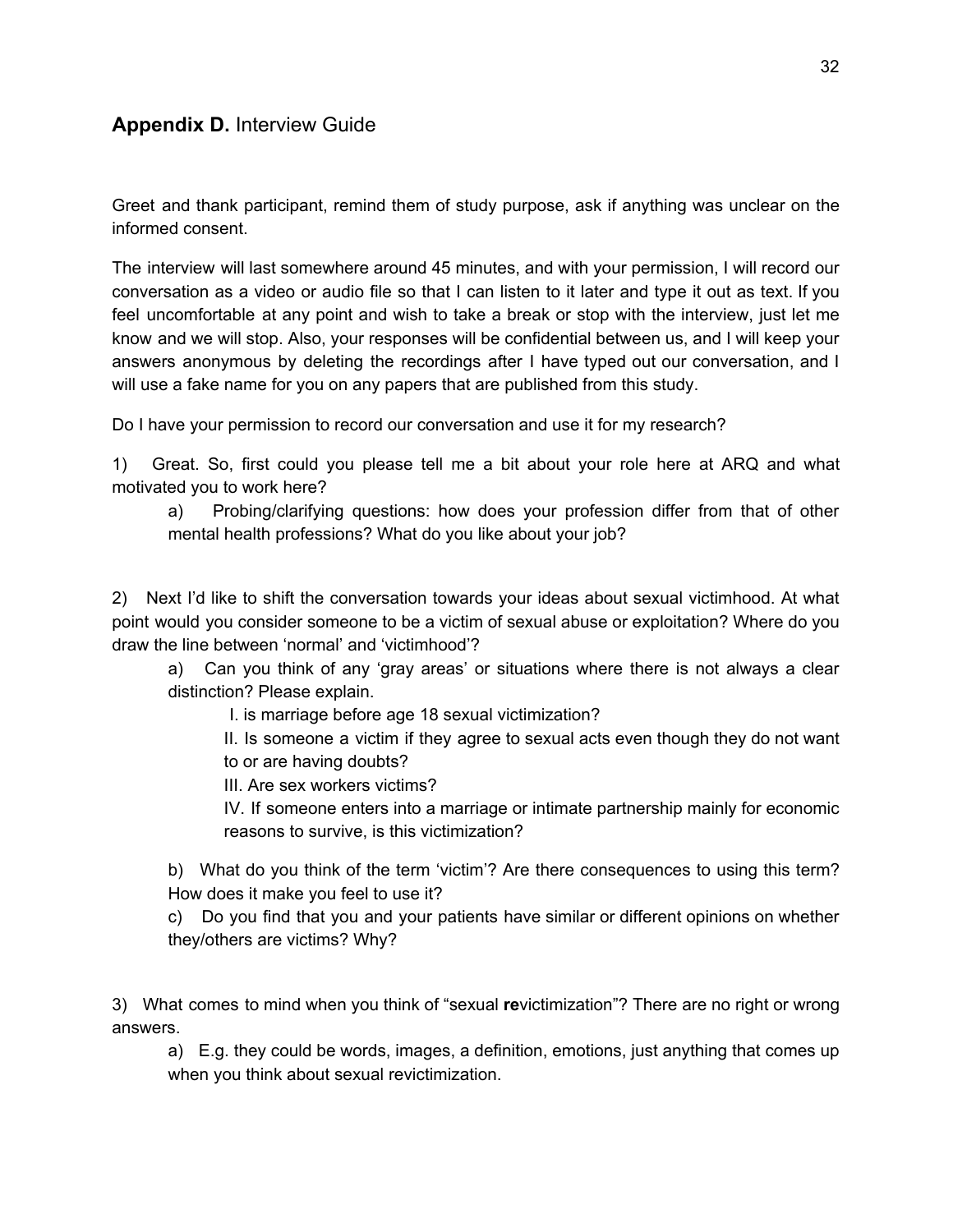4) Do you think that someone who has been sexually victimized in the past is more or less likely to experience sexual victimization again in the future? Why?

a) Do you think these experiences change depending on whether that person is also male/female, non-Dutch, religious, seeking asylum, LGBT+, etc? Why?

5) Do you think your patients are safe from being sexually revictimized here in the Netherlands? Why or why not?

a) In what situations might they be unsafe against sexual revictimization? In what situations are they protected?

b) Do you think they are safer from sexual revictimization here in the Netherlands than in other places they have lived? Why or why not?

c) Do you feel that your patients have the services and tools they need to be able to stay safe? Why or why not?

6) I'm planning to discuss these points with other therapists and also patients. Do you think there are important questions or topics that we haven't covered today that I should be discussing with them? Anything else you'd like to talk about?

Conclude and thank the participant.

"If you have any questions for me or any new ideas pop up that you'd like to share, please feel free to get in touch with me and I'd be happy to discuss. If you want to stay informed about the status of the paper or see the final product, Rina and I will continue to work on it in the coming months and we'll be happy to give you updates. Thanks again, and I hope you enjoy the rest of your day!"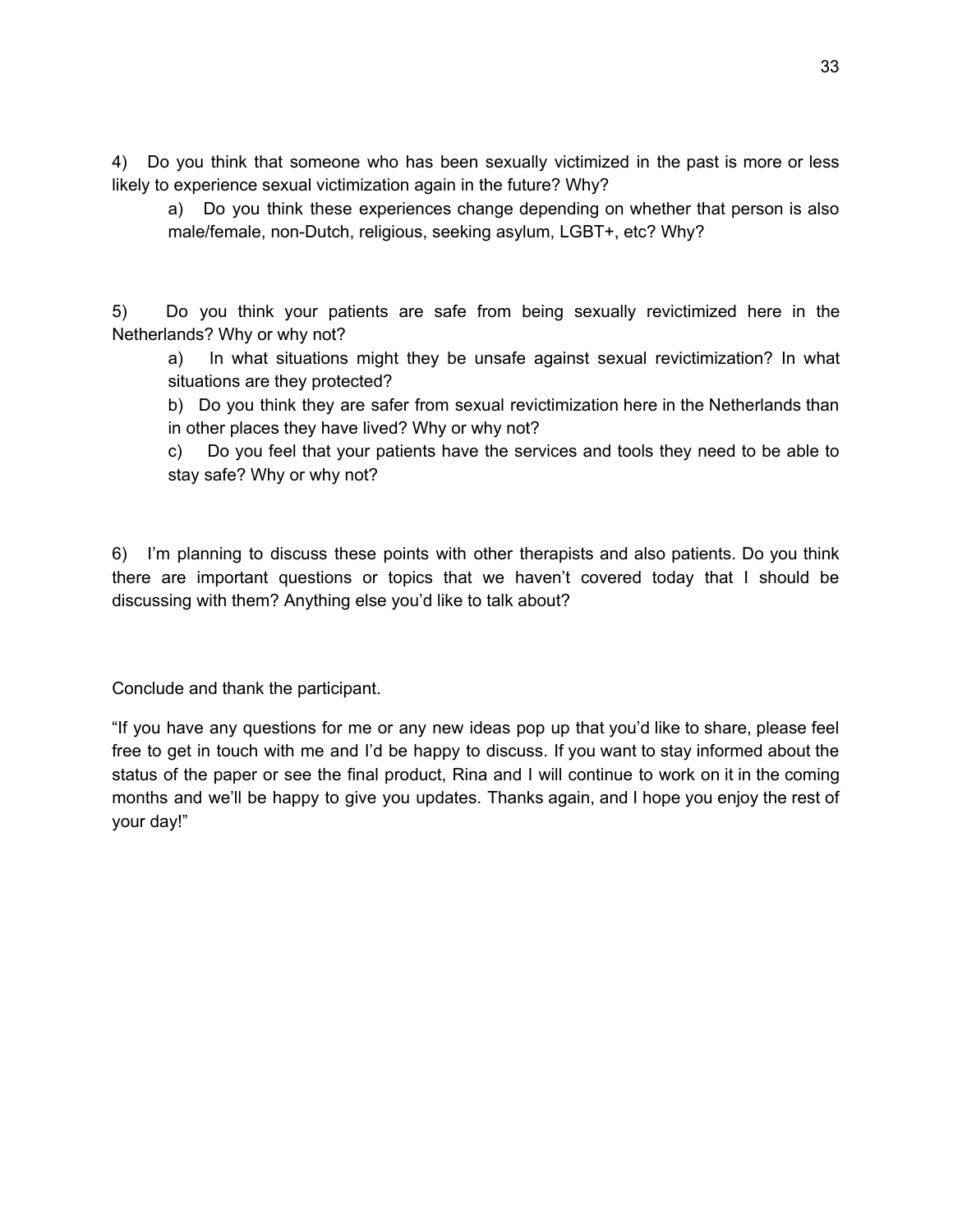# **Appendix E.** FGD1 Guide

Hi everyone, welcome and thank you so much for participating in my study!

- Master's thesis about sexual revictimization
- Interested in how this phenomenon can be understood and addressed from various perspectives
- perspectives of psychotherapists such as yourselves will be hugely valuable in shedding light on the issues and nuances surrounding sexual revictimization, since sexuality and victimhood are likely to come up when you are working with patients who have a sexual trauma background.
- One hour
- Open and honest conversation, encouraged to interact with each other and react to what others have said
- My own role here is to make sure we stay on topic, ask questions here and there to spark discussion between you all, and keep an eye on the time.
- Questions before we get started?
- PRESS RECORD
- 1) What do you love most about your job? Please all write your answers using the chat box feature (5 minutes)
- 2) What comes to mind when you hear the words 'sexual revictimization'? Take a minute to think about any words or phrases, then write them in the chat box. Then we'll do a round so that each person can explain what they've shared (10 minutes)
- 3) Why do you think sexual revictimization happens to people? (10-15 minutes)
	- a) Are there differences in how revictimization happens here in NL vs in patients' home countries?
	- b) I learned something interesting in one of the interviews about how there are quite a few people who go missing from the shelters here in NL because exploiters hang around near the shelters and lure people into sex work. It was shocking for me to hear. Do you all know anything about that? Why do you think it's not prevented by the police or other responsible parties?
- 4) So, when I was doing interviews to prepare this focus group, something that often came up was that therapists found it tough and sometimes uncomfortable to challenge their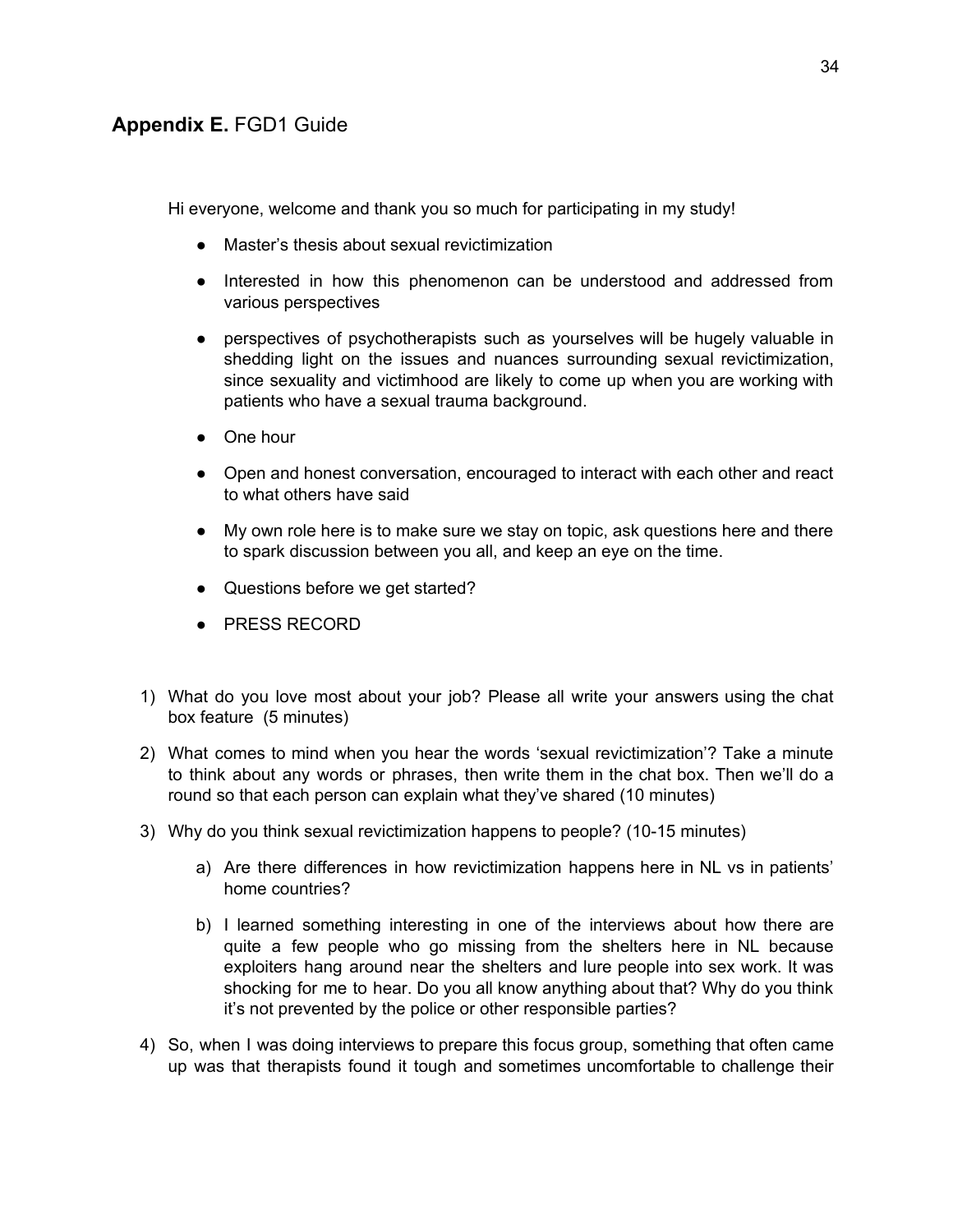clients' understanding of unhealthy relationships and sexuality, especially as a Western 'outsider'. So my next question for you all is: (20-25 minutes)

- a) How do you as therapists achieve a shift in your clients' understanding of healthy vs. unhealthy sexuality in a way that is sensitive and understanding of their backgrounds?
- b) What therapies or techniques were helpful?
- c) How can you help other therapists navigate this challenge (especially less-experienced therapists)? How can you all help each other to learn from everyone's experiences?
- 5) Closing question: Finally, I'd like to ask all of you to take a minute to reflect on our discussion today. Then, I'll have each of you share what you will take away from this conversation. (10 minutes)
	- a) E.g. Did you learn anything new? Did anything surprise you? How do you feel about our discussion? Will you change anything in your own practice as a result of this discussion?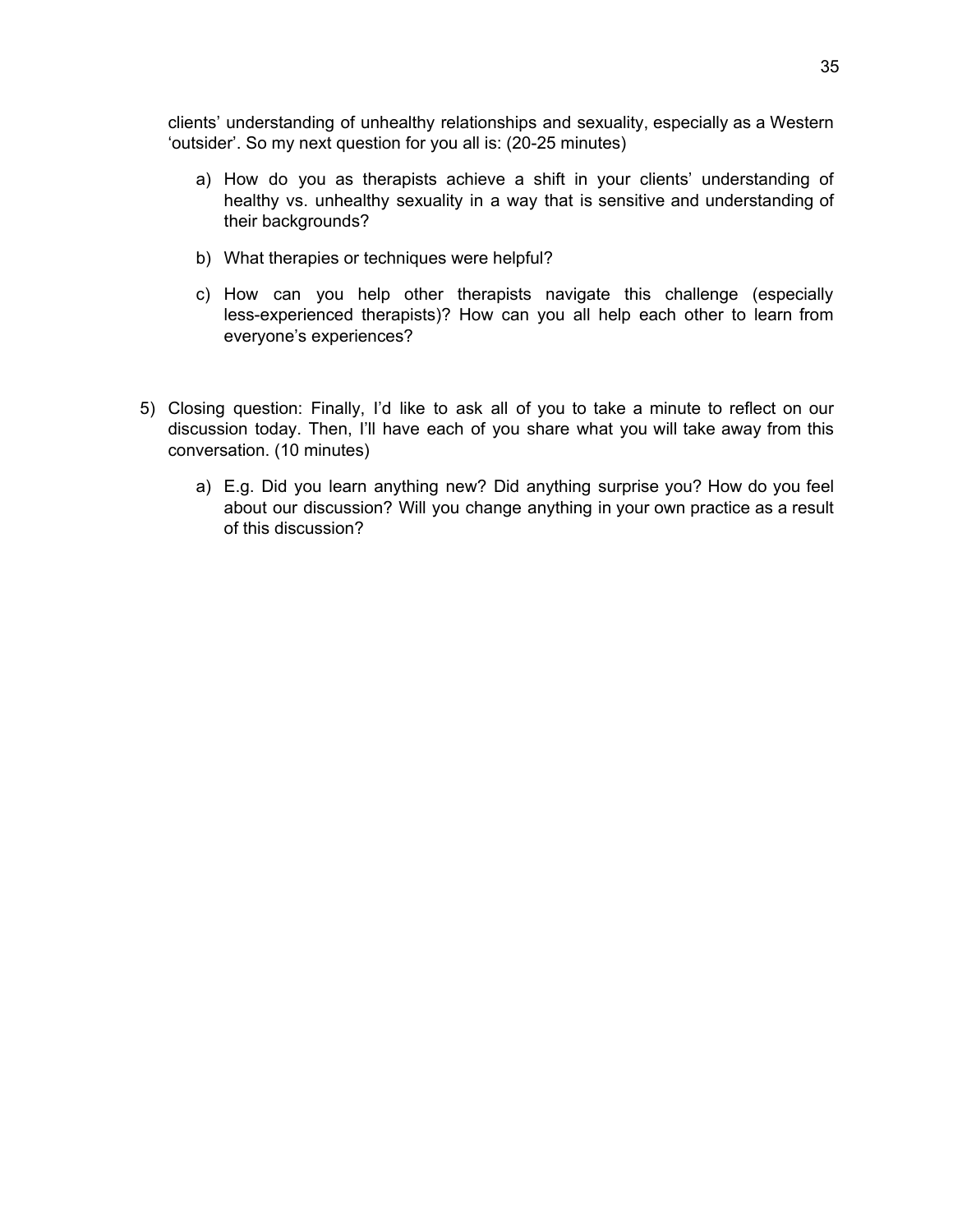# **Appendix F.** FGD2 Guide

Hi everyone, welcome and thank you so much for participating in my study!

- Master's thesis about sexual revictimization
- One hour
- Open and honest conversation, encouraged to interact with each other and react to what others have said
- My own role here is to make sure we stay on topic, ask questions here and there to spark discussion between you all, and keep an eye on the time.
- Questions before we get started?
- PRESS RECORD

Brief round of introductions

- 1) What is sexual revictimization and why does it happen?
	- a) What about substance abuse? LGBT+?
	- b) For those who are revictimized here in NL, who are the perpetrators?
	- c) If someone goes into a marriage or prostitution purely for survival, do you think they are being victimized or exploited?
- 2) Several colleagues have described revictimization as a sort of pattern of abuse that their patients can get stuck in. Have you ever had a case where you felt like you succeeded in helping them to break this pattern?
	- a) Could you describe this case?
	- b) What helped you to succeed?
	- c) What did you find challenging?
- 3) Would you say that Dutch society is doing a good or bad job at preventing revictimization from happening?
	- a) Are there any shortcomings in communities, the health system, legal system, or police force?
	- b) From my understanding, it happens quite a lot in and around the ACZs. Why do you think that is?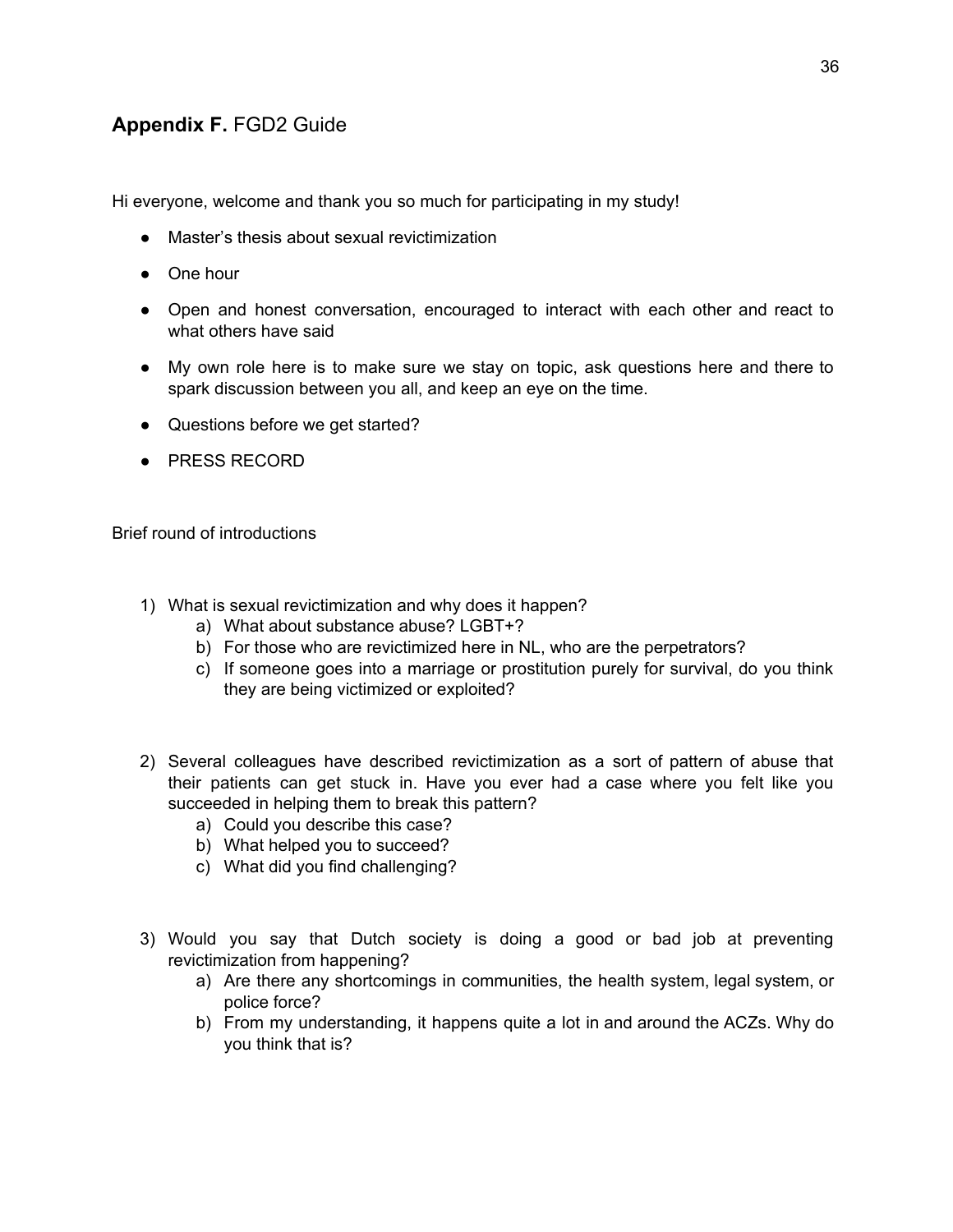- 4) The therapists that I've talked to about revictimization have been really interested and engaged in the topic, but they also said that revictimization is not really "on the map", in the sense that it's not something they often think or talk about. Do you all have any ideas about how to keep these conversations alive and further address SR in a way that is feasible and sustainable?
	- a) Any protocols or trainings that it could be integrated into?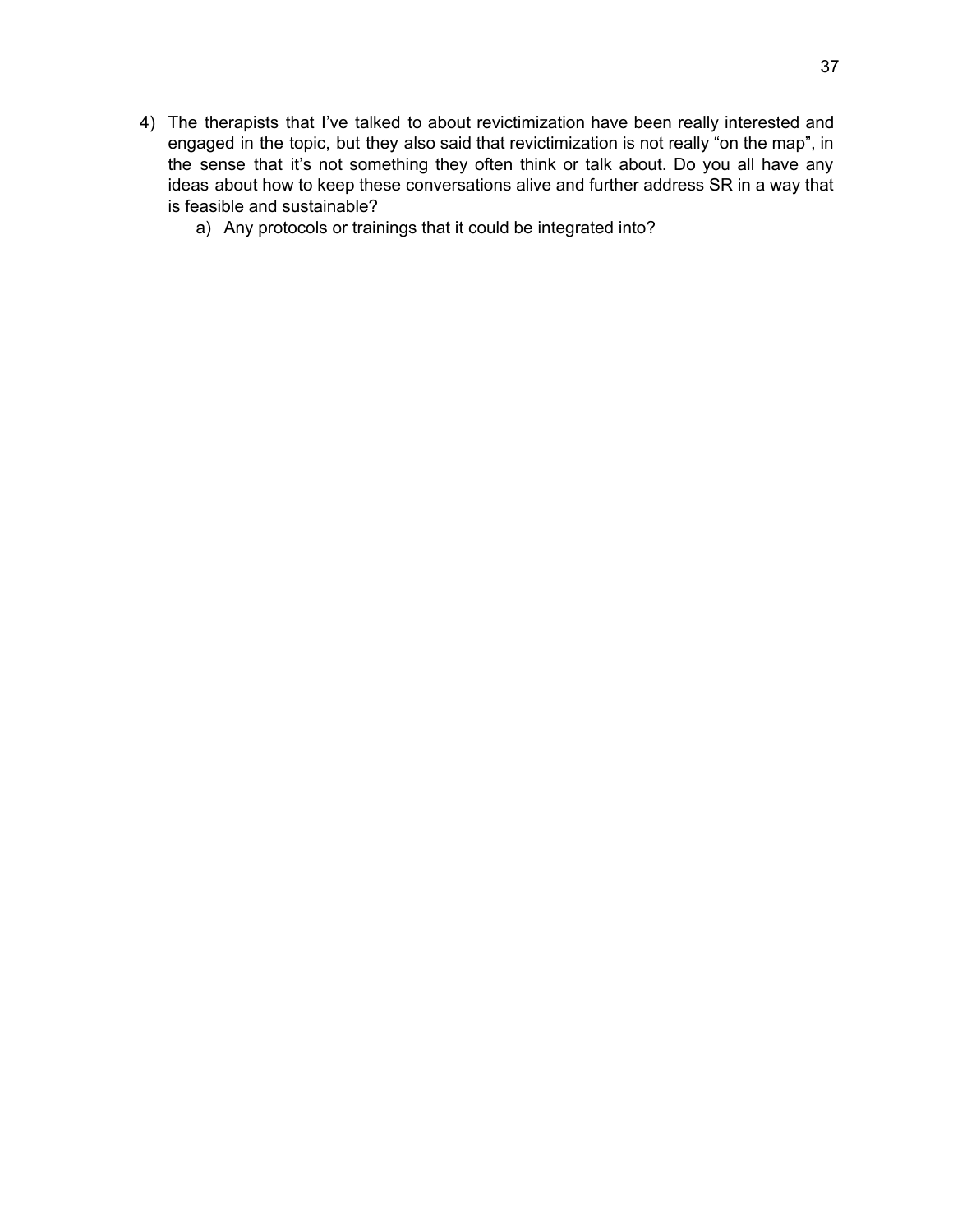# **Appendix G.** Coding Scheme

| Theme         | Code                         | Explanation                                                                                                                                                     | Int1           | Int2           | Int3           | Int4           | FGD1           | <b>FGD</b><br>$\overline{2}$ |
|---------------|------------------------------|-----------------------------------------------------------------------------------------------------------------------------------------------------------------|----------------|----------------|----------------|----------------|----------------|------------------------------|
| Conceptualize |                              |                                                                                                                                                                 |                |                |                |                |                |                              |
|               | Actively seek or<br>maintain | Describes how<br>patients may<br>seek out or<br>maintain<br>unhealthy<br>relationships,<br>even in cases<br>where they know<br>the relationship is<br>unhealthy | $\pmb{\times}$ | $\pmb{\times}$ | $\pmb{\times}$ | $\pmb{\times}$ | $\pmb{\times}$ | $\pmb{\times}$               |
|               | Personal<br>boundaries       | Recognizing and<br>letting others<br>know when one<br>feels<br>uncomfortable<br>with a particular<br>act or situation                                           | X              | $\pmb{\times}$ | X              | $\pmb{\times}$ | $\pmb{\times}$ | $\pmb{\times}$               |
|               | Choice or<br>agency          | Having options<br>or acting from<br>one's own desire,<br>rather than out of<br>necessity                                                                        | X              | X              | $\pmb{\times}$ |                | X              |                              |
|               | Gray areas                   | Acts or<br>situations in<br>which it is not<br>immediately clear<br>if it is<br>victimization;<br>requires<br>interpretation                                    | X              | X              | X              | X              | X              |                              |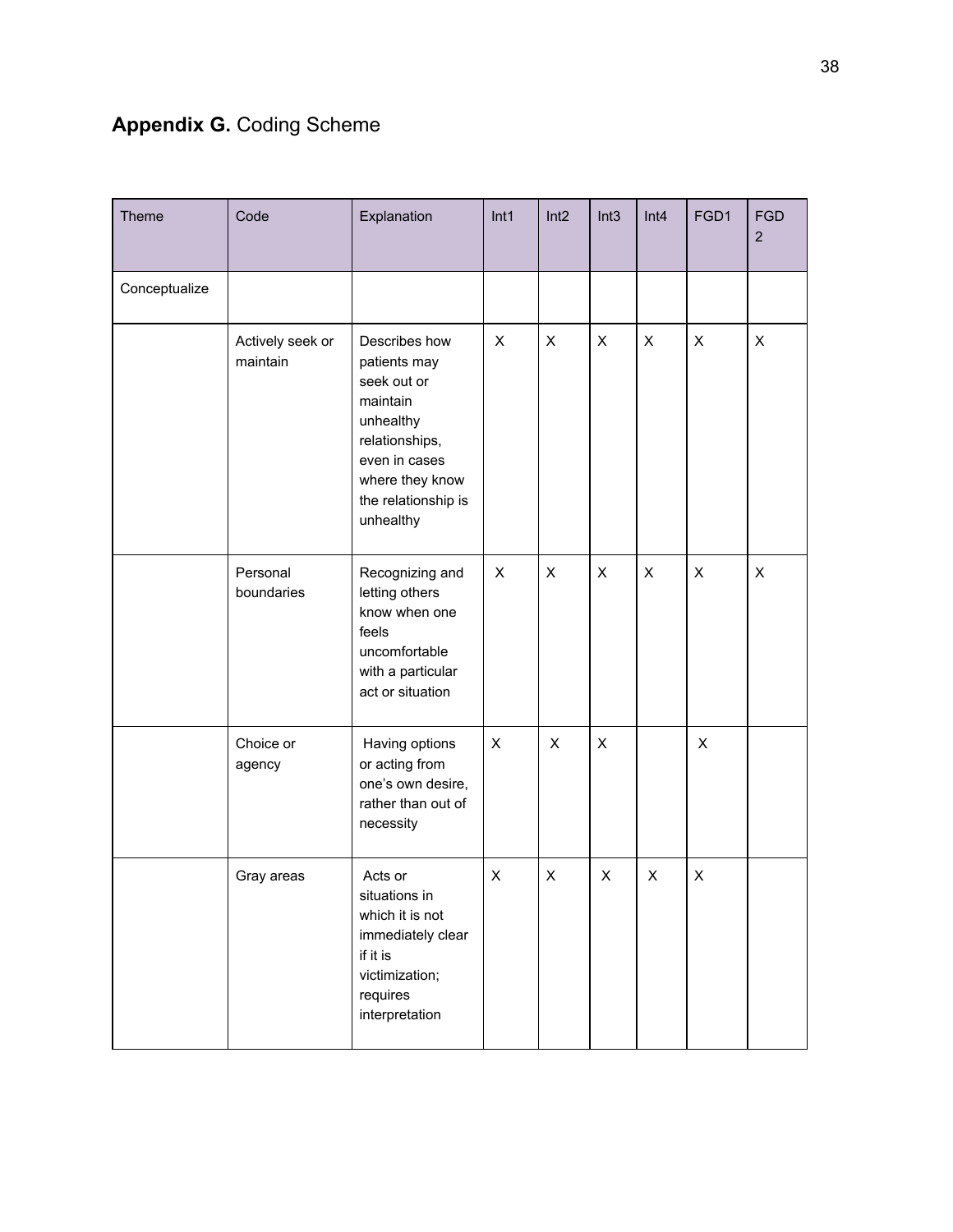|                     | Human<br>Suffering                      | Physical, mental,<br>or social<br>problems as a<br>result of SR                                                                               | X | X | X | X              | X            | X            |
|---------------------|-----------------------------------------|-----------------------------------------------------------------------------------------------------------------------------------------------|---|---|---|----------------|--------------|--------------|
|                     | Pattern                                 | Habitual<br>behaviors,<br>cognitions, or<br>experiences of<br>victimization                                                                   | X | X | X | X              | $\mathsf{X}$ | $\mathsf{X}$ |
|                     | Power<br>Imbalance                      | There is a<br>difference in<br>agency between<br>two individuals in<br>a relationship;<br>unequal<br>distribution of<br>costs and<br>benefits | X | X | X | X              | X            | X            |
|                     | Subjective                              | Requires<br>interpretation; not<br>universal                                                                                                  | X | X | X | $\pmb{\times}$ | X            | X            |
|                     | Unhealthy<br>relationships              | Relationships in<br>which one or<br>more individuals<br>experience(s)<br>some form of<br>human suffering                                      | X | X | X | X              | X            | X            |
| Individual<br>Level |                                         |                                                                                                                                               |   |   |   |                |              |              |
|                     | Abnormal<br>psychosocial<br>development | Adoption of<br>maladaptive<br>coping<br>strategies,<br>behavioral<br>patterns, or<br>psychobiological<br>tendencies over<br>time              | X | X | X | $\pmb{\times}$ | $\mathsf{X}$ | $\mathsf{X}$ |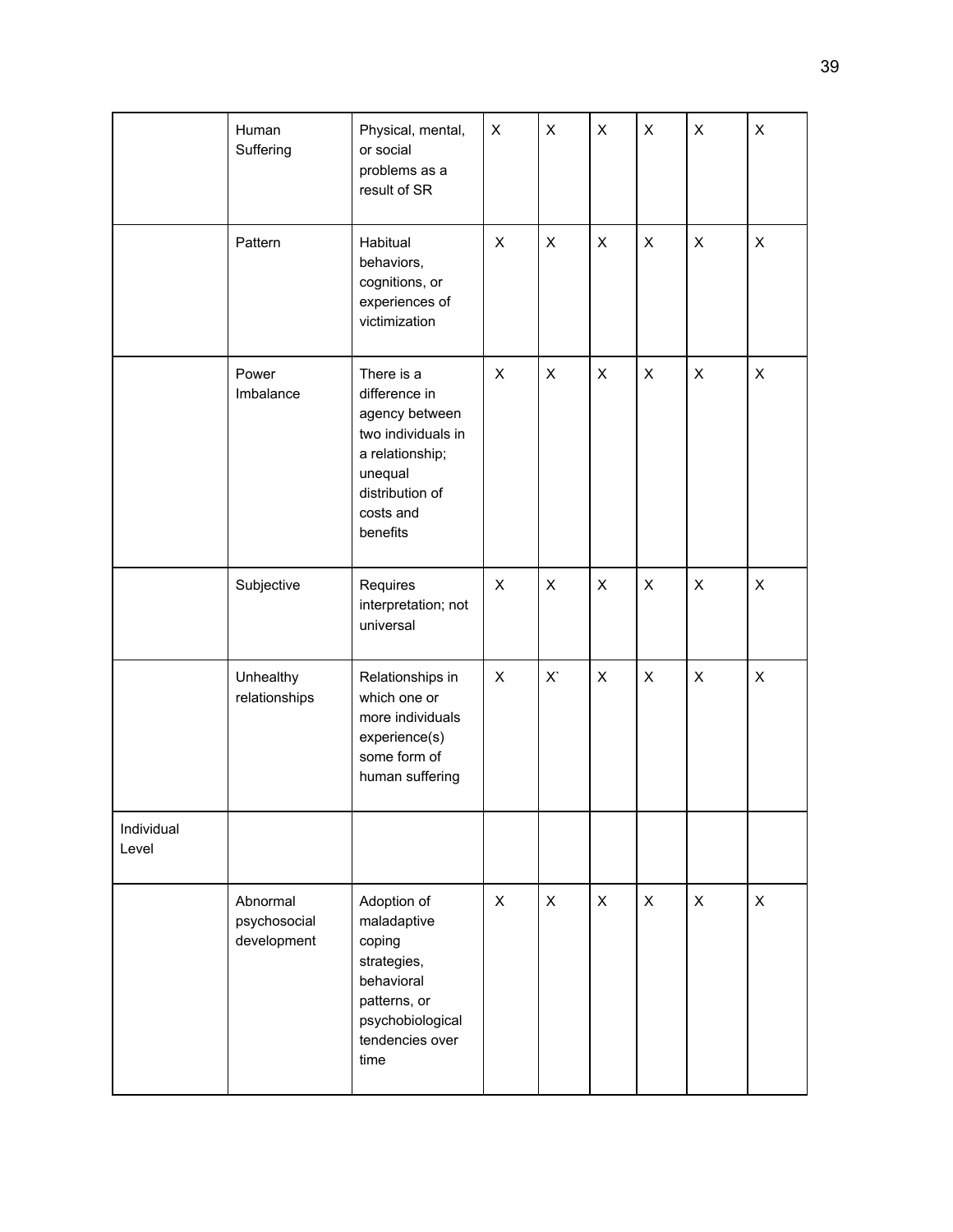| Anxious arousal                      | Anxiety and its<br>accompanying<br>psychobiological<br>signals                                                            |   |   | X | X              | X              | X              |
|--------------------------------------|---------------------------------------------------------------------------------------------------------------------------|---|---|---|----------------|----------------|----------------|
| Hyper-arousal                        | Fight-or-flight<br>response is<br>occurring at<br>extreme level or<br>during<br>unnecessary<br>times                      |   |   | X |                | X              | X              |
| Personal<br>boundaries               | Recognizing and<br>letting others<br>know when one<br>feels<br>uncomfortable<br>with a particular<br>act or situation     | X | X | X | X              | X              | X              |
| Childhood<br>sexual abuse            | Describes<br>situations where<br>a child is<br>subjected to<br>sexual<br>interactions by a<br>person in relative<br>power | X | X | X | $\pmb{\times}$ | $\pmb{\times}$ | X              |
| Desire to please                     | Wanting to make<br>others happy,<br>giving in to their<br>wishes                                                          | X | X |   |                | X              |                |
| Difficulty<br>reading social<br>cues | When body<br>language and<br>tone are<br>unfamiliar, hard<br>to read, or do not<br>match one's<br>expectations            |   | X |   | X              |                | X              |
| Dissociation                         | Disconnection or<br>'blanking out'<br>from one's                                                                          |   | X | X | X              | $\pmb{\times}$ | $\pmb{\times}$ |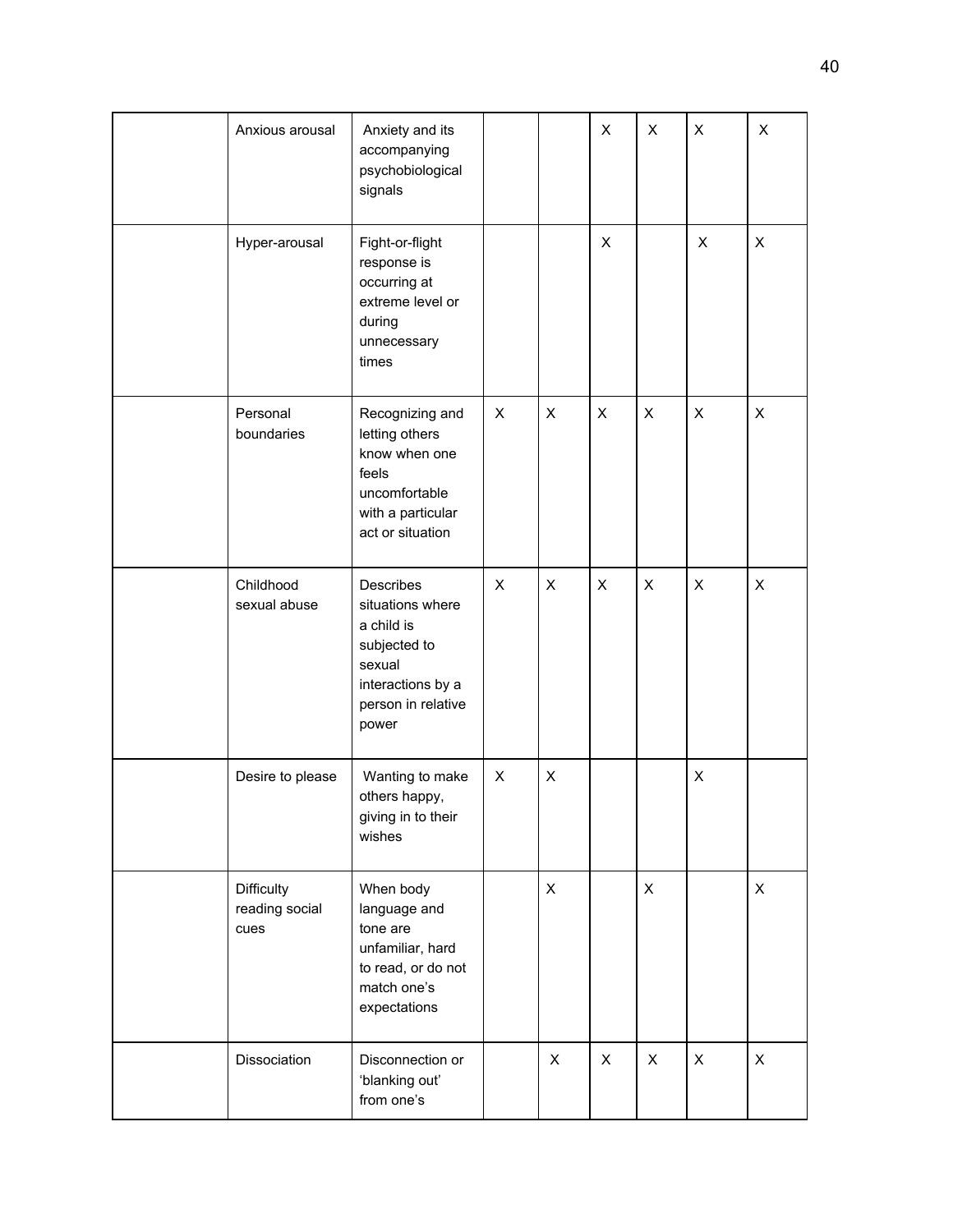|                       |                                   | thoughts,<br>feelings, or what<br>is happening in<br>the present                                                                  |   |                |              |   |                |                           |
|-----------------------|-----------------------------------|-----------------------------------------------------------------------------------------------------------------------------------|---|----------------|--------------|---|----------------|---------------------------|
|                       | Alcohol and<br>substance<br>abuse | (Over)use of<br>substances that<br>have a<br>psychoactive<br>effect                                                               |   |                | X            |   | X              | $\boldsymbol{\mathsf{X}}$ |
|                       | Lack of self<br>awareness         | Capacity to know<br>and connect with<br>one's self                                                                                | X | X              | X            | X | X              | X                         |
|                       | Low social<br>intelligence        | Capacity to know<br>and connect with<br>others                                                                                    |   | $\pmb{\times}$ | X            |   | X              | $\boldsymbol{\mathsf{X}}$ |
|                       | Low self-worth                    | Feeling as<br>though one is<br>less valuable or<br>worthy as a<br>person than<br>others                                           | X | X              | X            | X | $\pmb{\times}$ | X                         |
|                       | Internalized<br>gender roles      | Own beliefs<br>about men's and<br>women's place in<br>society, the<br>family, how they<br>should act and<br>present<br>themselves | X | $\pmb{\times}$ | X            | X | X              | X                         |
|                       | Sexual arousal                    | Feelings of<br>sexual desire<br>and<br>accompanying<br>psychobiological<br>signals                                                |   |                | $\mathsf{X}$ |   | $\mathsf{X}$   | $\mathsf{X}$              |
| Relationship<br>Level |                                   |                                                                                                                                   |   |                |              |   |                |                           |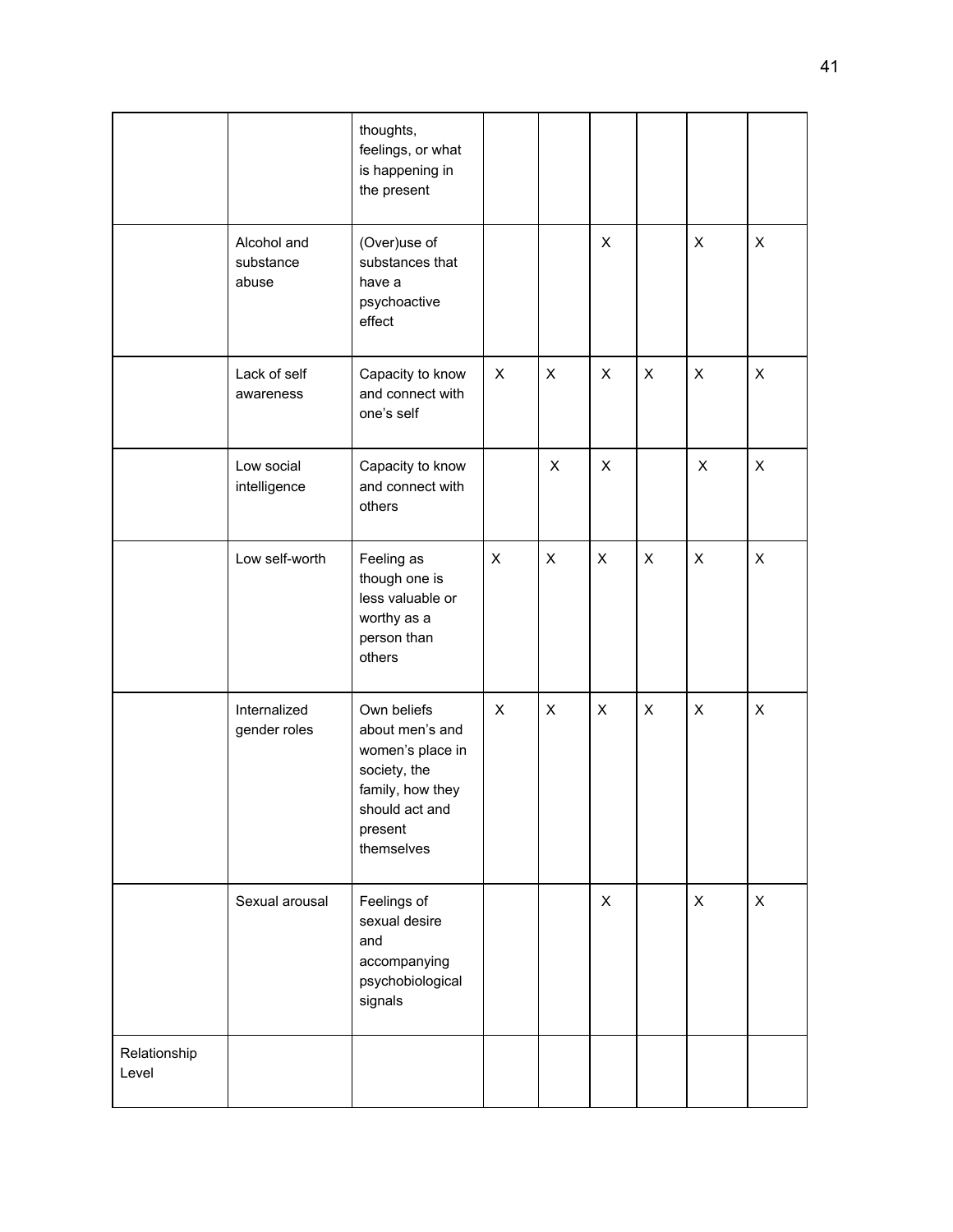|                    | Association with<br>sexually<br>aggressive<br>partners, peers,<br>or community<br>members             | Being in contact<br>or associated<br>with people who<br>act in sexually<br>aggressive and<br>abusive ways                                             | X | X | X | X | X | X |
|--------------------|-------------------------------------------------------------------------------------------------------|-------------------------------------------------------------------------------------------------------------------------------------------------------|---|---|---|---|---|---|
|                    | Family<br>environment<br>that is<br>unsupportive,<br>abusive, highly<br>patriarchal, or<br>homophobic | Growing up in a<br>family that does<br>not properly care<br>for the child's<br>needs, safety,<br>healthy sexual<br>development and<br>independence    | X | X | X | X | X | X |
| Community<br>Level |                                                                                                       |                                                                                                                                                       |   |   |   |   |   |   |
|                    | Exploitation in<br>the asylum<br>centers                                                              | Members within<br>and around the<br>asylum centers<br>engage in or<br>facilitate<br>trafficking rings<br>and other forms<br>of sexual<br>exploitation |   | X |   |   | X | X |
|                    | General<br>tolerance of<br>sexual violence                                                            | Downplaying or<br>disregarding the<br>seriousness of<br>sexual violence                                                                               |   | X | X | X | X | X |
|                    | Lack support<br>from police or<br>judicial system                                                     | Police or judicial<br>system fail to<br>protect victims by<br>not adequately<br>prosecuting and<br>deterring<br>exploiters                            |   | X |   |   | X |   |
|                    | Lack awareness<br>of SR                                                                               | People do not<br>know what SR is<br>or if/how it exists                                                                                               | X | X |   | X | X | X |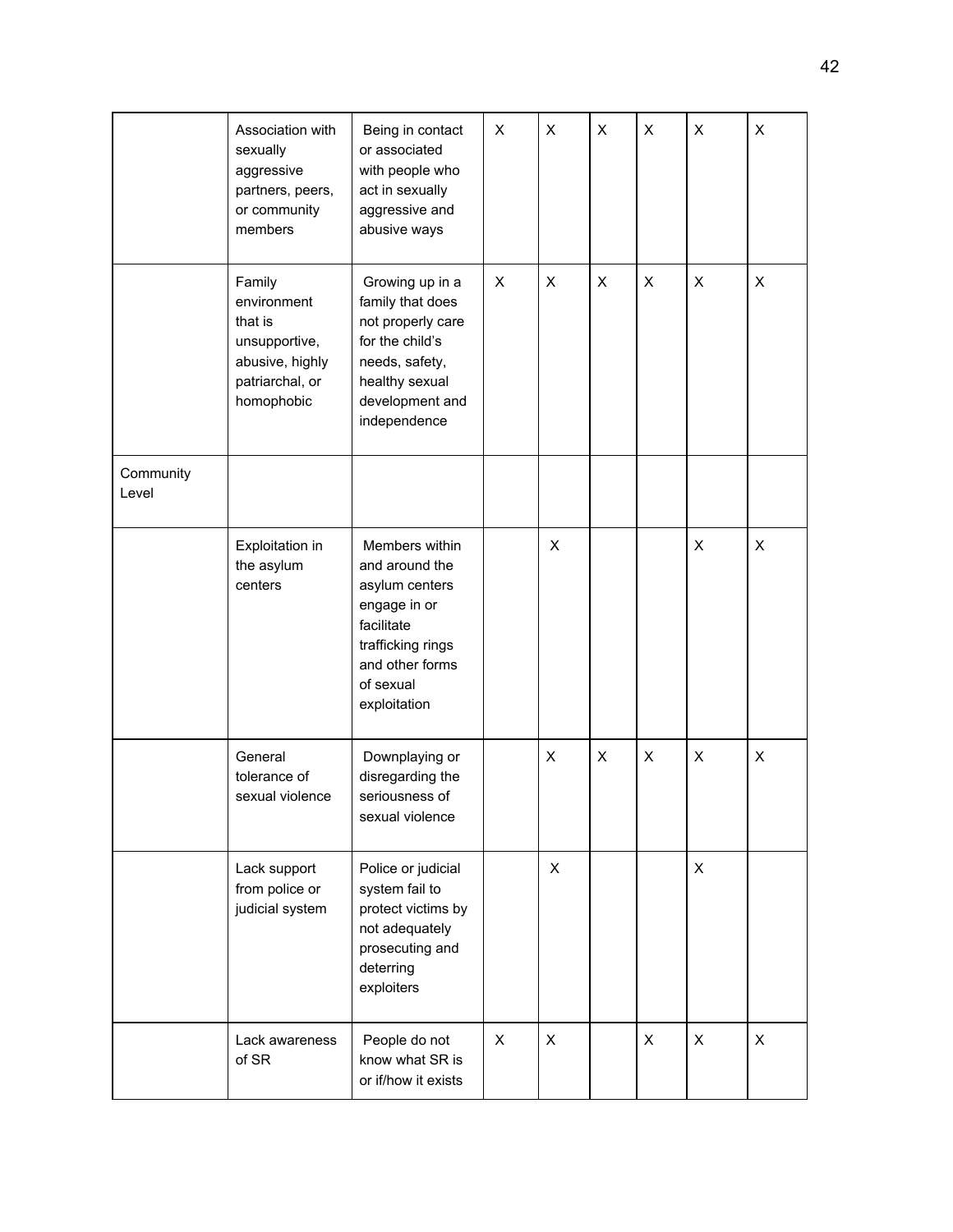|                |                                                                 | in their<br>community                                                                                                                                                                                                  |              |   |   |                           |                           |                           |
|----------------|-----------------------------------------------------------------|------------------------------------------------------------------------------------------------------------------------------------------------------------------------------------------------------------------------|--------------|---|---|---------------------------|---------------------------|---------------------------|
|                | Poverty and<br>lack of<br>economic<br>opportunities             | Communities are<br>living with not<br>enough<br>resources,<br>businesses/empl<br>oyers in the<br>community are<br>unable/unwilling<br>to provide<br>economic<br>opportunities                                          | X            | X | X | $\mathsf X$               | X                         | $\pmb{\times}$            |
|                | Sexuality as a<br>resource                                      | Using sex as<br>payment to<br>secure safety or<br>a livelihood                                                                                                                                                         | X            | X | X | X                         | $\boldsymbol{\mathsf{X}}$ | $\boldsymbol{\mathsf{X}}$ |
|                | Lack societal<br>inclusion of<br>refugees and<br>asylum-seekers | Refugees and<br>asylum-seekers<br>live apart from<br>general<br>population, lack<br>opportunities to<br>participate<br>actively in society<br>(e.g. job<br>opportunities,<br>integrated<br>recreational<br>activities) | X            | X |   |                           | $\pmb{\times}$            | $\pmb{\times}$            |
|                | Unstable<br>housing and<br>homelessness                         | Uncertainty over<br>being able to<br>afford shelter, not<br>having a place to<br>call home,<br>sleeping outside<br>or 'couch surfing'                                                                                  | $\mathsf{X}$ |   |   | $\boldsymbol{\mathsf{X}}$ | $\boldsymbol{\mathsf{X}}$ | $\pmb{\times}$            |
| Societal Level |                                                                 |                                                                                                                                                                                                                        |              |   |   |                           |                           |                           |
|                | Gender norms                                                    | Societal beliefs<br>about men's and                                                                                                                                                                                    | X            | X | X | $\boldsymbol{\mathsf{X}}$ | $\pmb{\times}$            | X                         |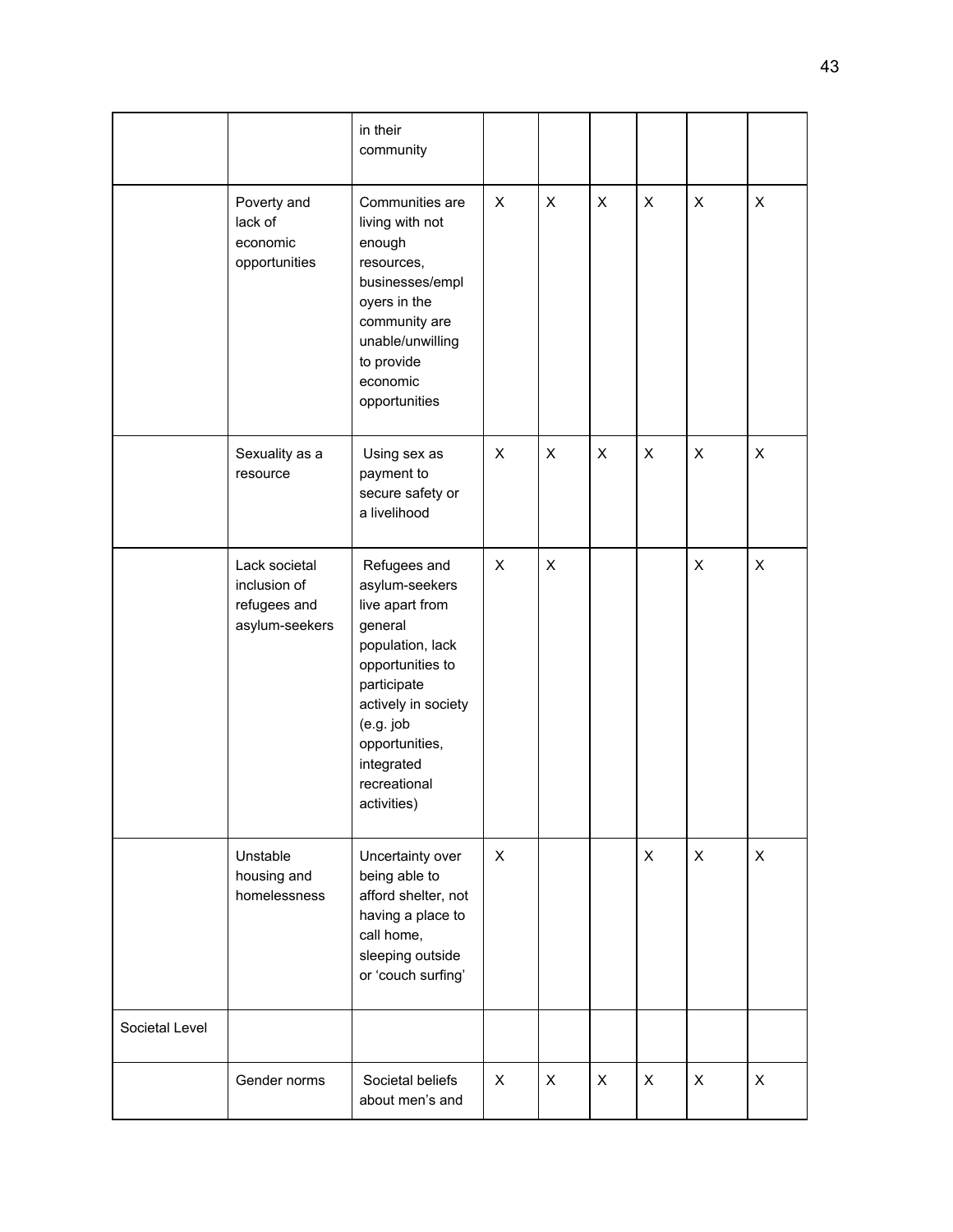|                                                     | women's place in<br>society, the<br>family, how they<br>should act and<br>present<br>themselves                             |   |   |                |   |   |   |
|-----------------------------------------------------|-----------------------------------------------------------------------------------------------------------------------------|---|---|----------------|---|---|---|
| Inequalities<br>based on<br>gender                  | Denial of agency,<br>support, or<br>resources based<br>on one's gender<br>identity                                          | X | X | X              | X | X | X |
| Inequalities<br>based on<br>sexual<br>orientation   | Denial of agency,<br>support, or<br>resources based<br>on one's sexual<br>orientation                                       |   |   |                |   |   | X |
| Inequalities<br>based on age                        | Denial of agency,<br>support, or<br>resources based<br>on one's age                                                         | X | X | $\pmb{\times}$ |   | X | X |
| Inequalities<br>based on<br>residence<br>status     | Denial of agency,<br>support, or<br>resources based<br>on one's<br>residence status<br>in a given<br>country                | X | X |                |   | X | X |
| Policy on sexual<br>violence and<br>gender equality | Policies adopted<br>by a society to<br>address sexual<br>violence and<br>gender equality                                    |   | X |                | X | X | X |
| Stigma and<br>shame                                 | Societal<br>devaluing,<br>ridiculing, or<br>ostracizing of<br>someone for<br>going through a<br>particular<br>experience or | X | X | $\pmb{\times}$ | X | X | X |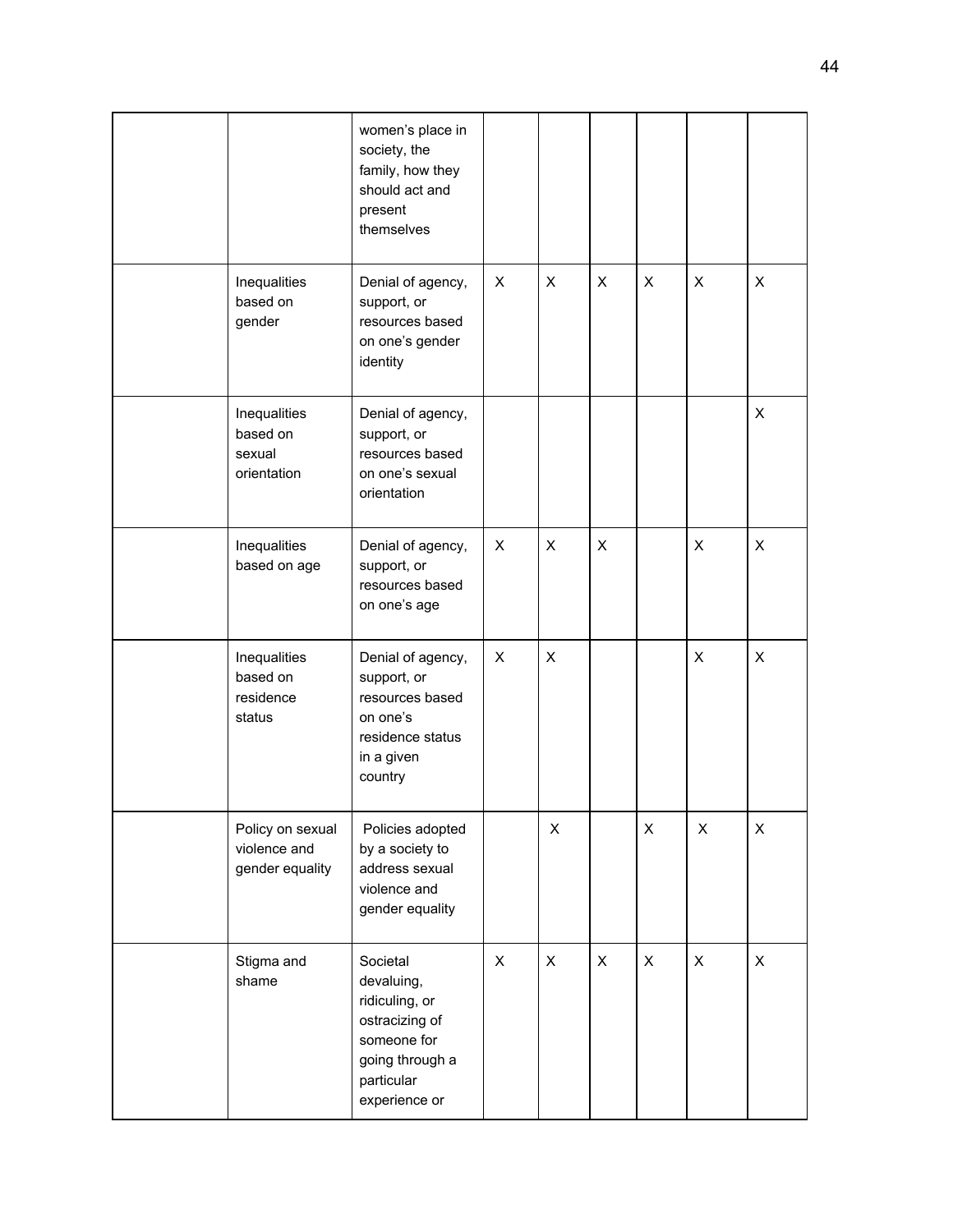|                           |                      | having a<br>particular quality<br>(e.g. being<br>sexually<br>assaulted)                                                                                        |   |   |                |   |              |                           |
|---------------------------|----------------------|----------------------------------------------------------------------------------------------------------------------------------------------------------------|---|---|----------------|---|--------------|---------------------------|
|                           | War & Conflict       | Violence and<br>warfare between<br>societies or<br>major subgroups<br>within a society                                                                         | X | X |                | X | X            | X                         |
| Prevention &<br>Treatment |                      |                                                                                                                                                                |   |   |                |   |              |                           |
|                           | Break the<br>pattern | Finding ways to<br>help patients<br>change<br>maladaptive<br>patterns in<br>coping and other<br>behaviors                                                      | X | X | X              | X | X            | $\boldsymbol{\mathsf{X}}$ |
|                           | Challenging          | Treatment is not<br>always<br>successful, takes<br>significant time<br>and resources,<br>and is<br>emotionally<br>taxing on<br>therapist and/or<br>patient     | X | X | X              | X | X            | X                         |
|                           | Exposure<br>therapy  | Engaging patient<br>in conversations<br>and hypothetical<br>scenarios about<br>past traumas so<br>that they can<br>process the<br>experience under<br>guidance |   |   | $\pmb{\times}$ | X | $\mathsf{X}$ | $\mathsf{X}$              |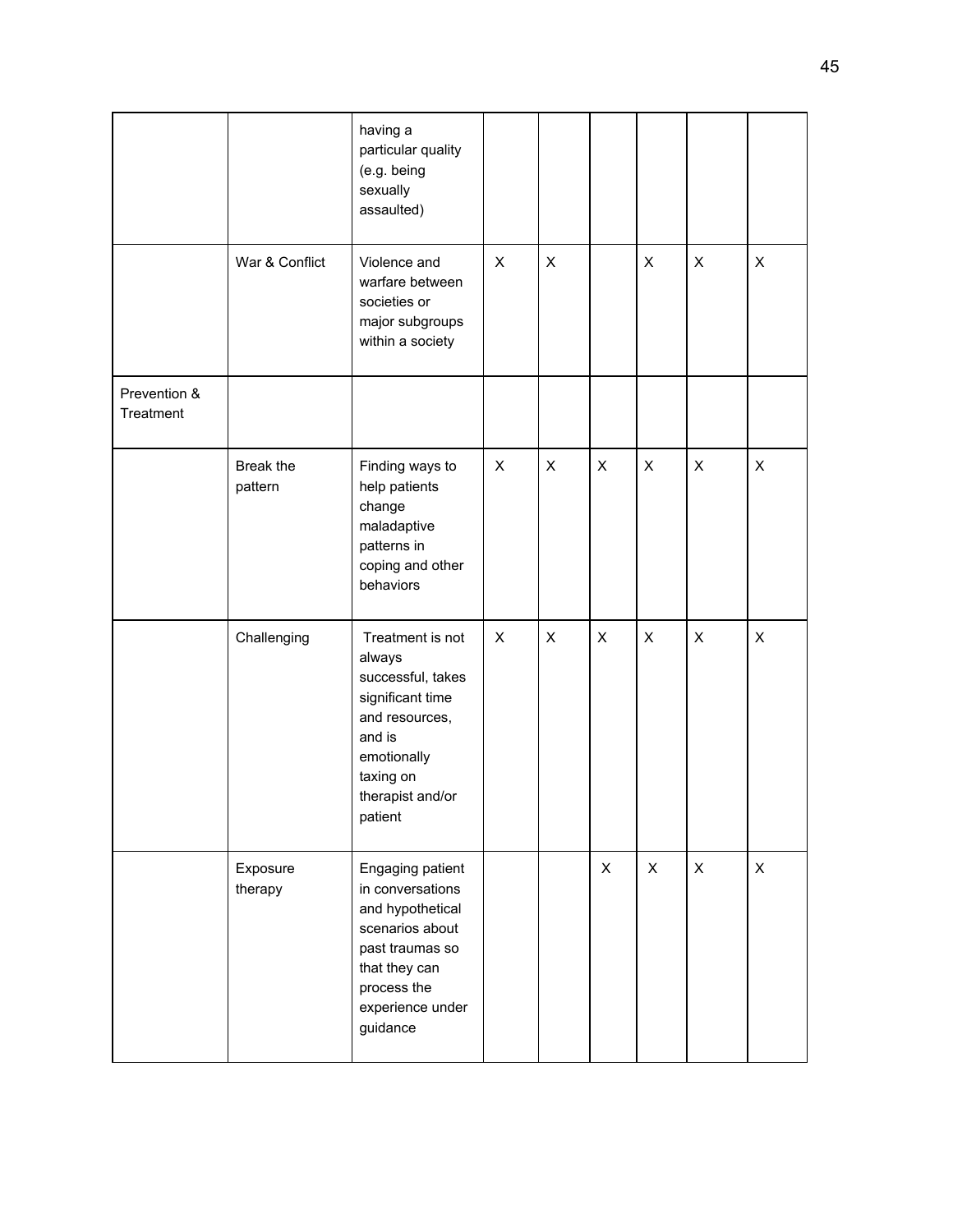| Raise<br>awareness                               | Teaching others<br>about SR and<br>alerting them to<br>its existence in<br>communities and<br>societies                                                    | X | X |   | X | X | X |
|--------------------------------------------------|------------------------------------------------------------------------------------------------------------------------------------------------------------|---|---|---|---|---|---|
| Golden<br>standard                               | (Lack of)<br>established and<br>evidence-based<br>treatment and<br>prevention<br>protocols                                                                 |   |   |   |   | X | X |
| Integrate SR<br>into protocols<br>and procedures | E.g. include<br>conversations<br>about sexual<br>(re)victimization<br>in intake<br>interviews or<br>questionnaires                                         |   |   |   |   | X |   |
| Module training                                  | Short training<br>courses that<br>teach MHPs and<br>patients new<br>information and<br>skills                                                              |   |   |   |   | X | X |
| Psychoeducatio<br>n                              | Teaching<br>patients about<br>psychological<br>phenomena;<br>giving patients<br>the tools they<br>need to better<br>understand<br>themselves and<br>others |   | X | X | X | X | X |
| Rescription                                      | Recalling past<br>relationships and<br>experiences and<br>retroactively<br>prescribing the<br>love, attention, or                                          |   |   |   |   |   | X |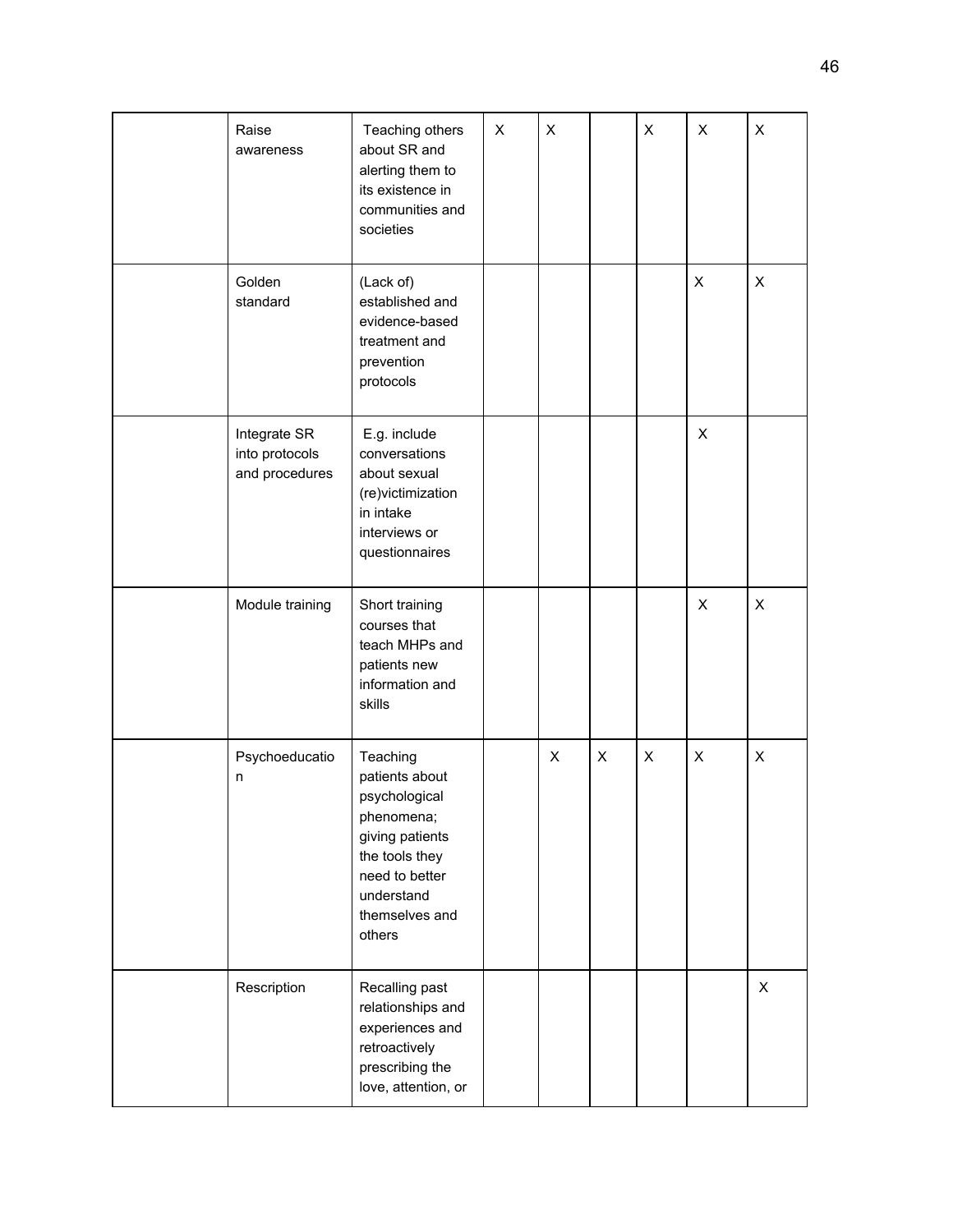|                          |                   | other things that<br>the patient<br>needed in the<br>past; a tool to<br>help patients<br>formulate for<br>themselves what<br>a healthy<br>relationship<br>means to them                                                        |              |              |              |              |                |                |
|--------------------------|-------------------|--------------------------------------------------------------------------------------------------------------------------------------------------------------------------------------------------------------------------------|--------------|--------------|--------------|--------------|----------------|----------------|
|                          | Schema<br>therapy | A therapy<br>focused on<br>helping patients<br>recognize and<br>understand<br>patterns in<br>thought and<br>behavior, how<br>they respond to<br>these patterns,<br>and how this<br>shapes facets of<br>their<br>identity/being |              |              |              |              | $\pmb{\times}$ | $\pmb{\times}$ |
|                          | Talk therapy      | An umbrella<br>term; can include<br>techniques from<br>schema therapy,<br>cognitive<br>behavior therapy,<br>and other<br>conversation<br>based<br>approaches                                                                   |              |              | $\mathsf{X}$ | X            | $\pmb{\times}$ | $\pmb{\times}$ |
| Role of the<br>Therapist |                   |                                                                                                                                                                                                                                |              |              |              |              |                |                |
|                          | Active listening  | Demonstrating<br>engagement<br>during a<br>conversation<br>(e.g. taking<br>notes,                                                                                                                                              | $\mathsf{X}$ | $\mathsf{X}$ | X            | $\mathsf{X}$ | $\mathsf{X}$   | $\mathsf{X}$   |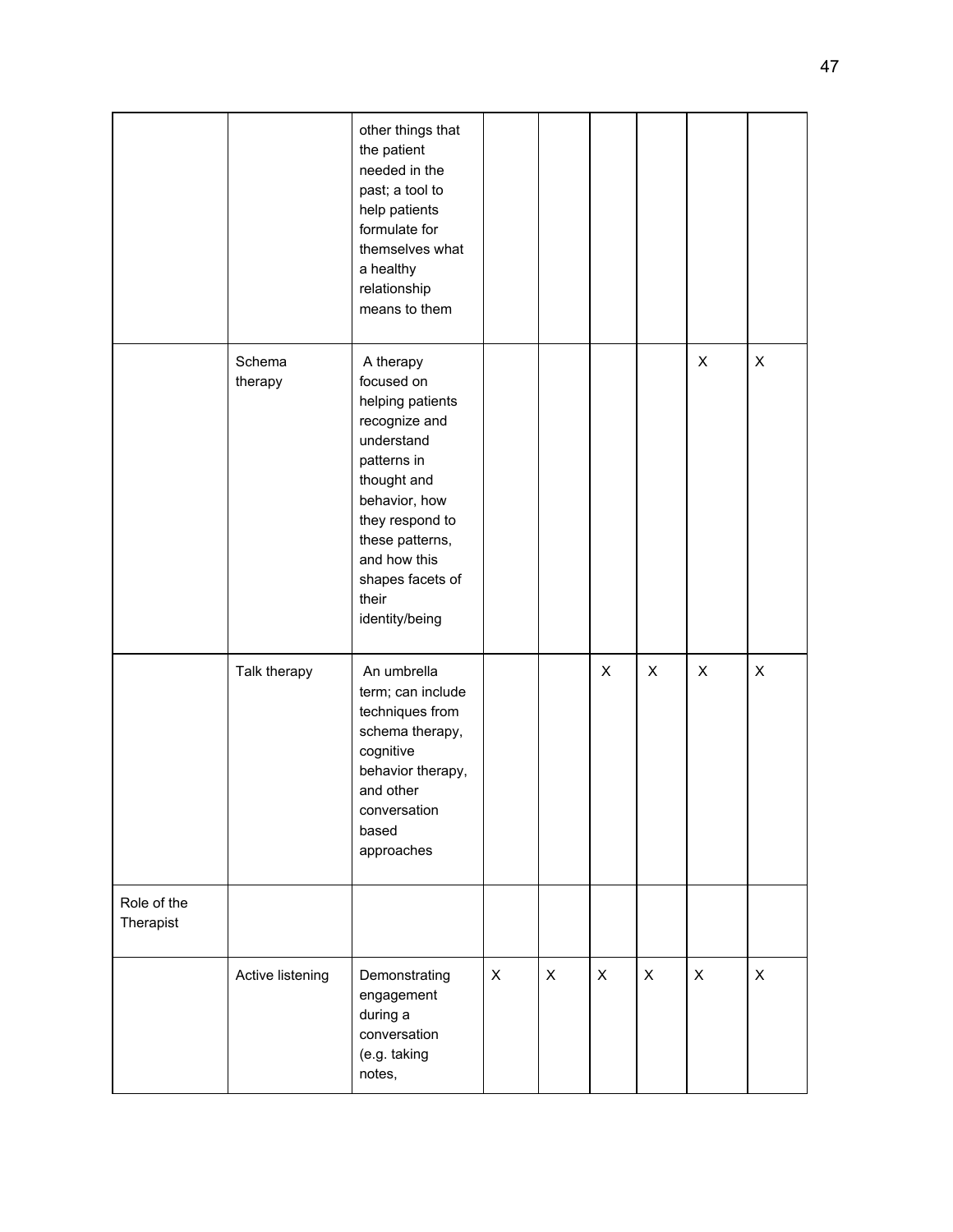|                                      |                             | expressing<br>sympathy)                                                                                                      |                |                |                |                           |                |                |
|--------------------------------------|-----------------------------|------------------------------------------------------------------------------------------------------------------------------|----------------|----------------|----------------|---------------------------|----------------|----------------|
|                                      | Ask questions               | Demonstrating<br>engagement and<br>commitment to<br>learning during a<br>conversation<br>through probing<br>questions        | X              | X              | X              | X                         | $\pmb{\times}$ | $\pmb{\times}$ |
|                                      | Empathize                   | Being able to<br>understand and<br>acknowledge the<br>feelings and<br>experiences of<br>others                               | X              | X              | X              | X                         | X              | X              |
|                                      | Non-judgmental              | Listening and<br>asking questions<br>without asserting<br>one's own values<br>or<br>preconceptions<br>(passing<br>judgments) | X              | X              |                | X                         | X              | X              |
| Reflection and<br>mutual<br>Learning |                             |                                                                                                                              |                |                |                |                           |                |                |
|                                      | Engage other<br><b>MHPs</b> | Start<br>conversations or<br>put forth<br>educational<br>materials                                                           |                |                |                | $\boldsymbol{\mathsf{X}}$ | X              | $\mathsf X$    |
|                                      | Enthusiasm                  | Excitement,<br>engagement,<br>desire for more                                                                                | $\pmb{\times}$ | X              | X              | $\pmb{\times}$            | $\pmb{\times}$ | $\pmb{\times}$ |
|                                      | Learn from<br>colleagues    | Openness to<br>others' ideas and<br>experiences so<br>that they can                                                          | $\mathsf{X}$   | $\pmb{\times}$ | $\pmb{\times}$ | $\mathsf{X}$              | $\pmb{\times}$ | $\pmb{\times}$ |